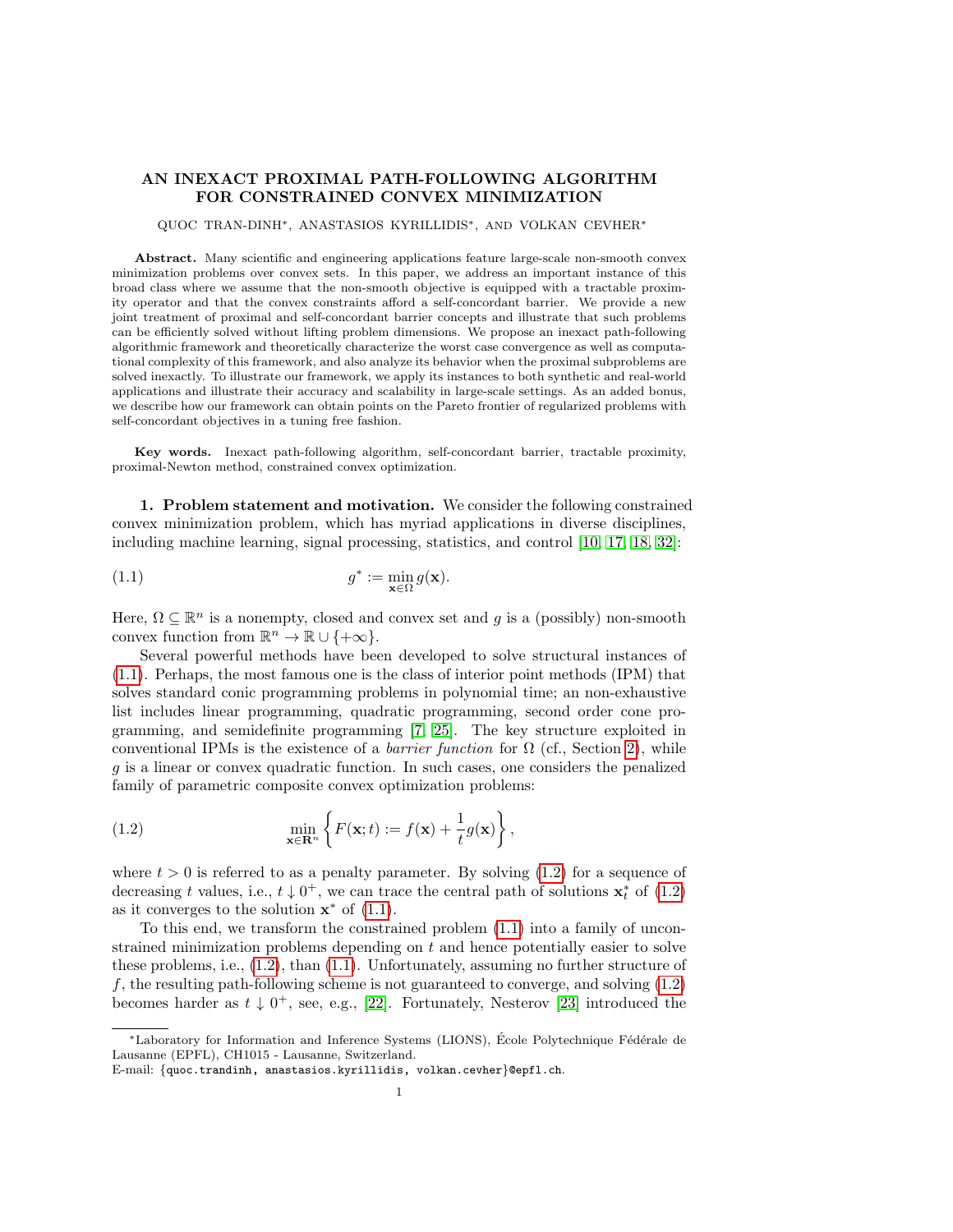self-concordance concept (cf., Section [2](#page-2-0) for definitions), which characterizes a broad collection of penalty functions  $f$  and guarantees the polynomial-solvability of  $(1.2)$ , by sequentially using Newton methods.

In addition to the constraints, the non-smooth objectives  $g$  also have a direct impact on the computational effort. Such problems do occur frequently in applications: Examples include but are not limited to sparse concentration matrix estimation with  $\ell_1$ -norm (eq. (11) in [\[28\]](#page-25-2)), data clustering with  $\ell_1$ -norm (SDP reformulation in Section 4.1 of [\[19\]](#page-24-6)), spectral line estimation with atomic norms (eq. (2.6) in [\[34\]](#page-25-3) and eq. (3.4) in [\[9\]](#page-24-7)), etc. Since off-the-shelf IPMs usually approximate  $g^*$  by solving a sequence of smooth problems [\[22,](#page-24-4) [23\]](#page-24-5), q in  $(1.2)$  must allow a reformulation where standard smooth solvers can be applied (i.e., disciplined convex optimization (DCO) [\[14\]](#page-24-8)).

Unfortunately, the DCO approach can inflate the problem dimensions, and suffers from the curse-of-dimensionality. For instance, when the problem [\(1.1\)](#page-0-0) can be formulated into a semidefinite program, the scaling factors (e.g., the Nesterov-Todd scaling factor [\[26\]](#page-25-4)) can create memory bottlenecks by destroying the sparsity of the underlying problem (e.g., by leading to dense KKT matrices in Newton systems).

As a concrete example, we consider max-norm clustering [\[19\]](#page-24-6), where we seek a clustering matrix K that minimizes disagreement with a given affinity matrix A

<span id="page-1-1"></span>(1.3) 
$$
\lim_{\substack{\mathbf{L}, \mathbf{R}, \mathbf{K} \in \mathbb{R}^{p \times p} \\ \text{s.t.}}} \frac{\|\text{vec}(\mathbf{K} - \mathbf{A})\|_1}{\left[\mathbf{K}^T \mathbf{R}\right] \succ 0, \mathbf{L}_{ii} \leq 1, \mathbf{R}_{ii} \leq 1, \ i = 1, \dots, p.}
$$

This non-smooth formulation affords rigorous theoretical guarantees for its solution quality and can be formulated as a standard conic program. Unfortunately, we need to add  $\mathcal{O}(p^2)$  slack variables to smooth the  $\ell_1$ -norm term and process the linear constraints. Consequently, the efficiency of conventional IPM's significantly degrade.

1.1. Our approach. In general, when the penalty function  $f$  has a Lipschitz continuous gradient [\[23\]](#page-24-5) and g has a computable proximity operator (cf., Section [2](#page-2-0) for definitions), several well-characterized solutions to  $(1.2)$  exist [\[4,](#page-24-9) [5,](#page-24-10) [23,](#page-24-5) [24\]](#page-25-5). However, to the best of our knowledge, there is no unified framework for path-following schemes of  $(1.2)$  where f is a self-concordant barrier (hence, non-globally Lipschitz continuous gradient) and g is a non-smooth term with proximal tractability.

To this end, we address [\(1.1\)](#page-0-0) with a new proximal path-following scheme, which solves [\(1.2\)](#page-0-1) for a sequence of *adaptively selected* parameters  $t_k$ . Our scheme guarantees the following: If  $\mathbf{x}^k$  is an approximate solution of  $\mathbf{x}_{t_k}^*$  for  $t \leftarrow t_k$  (i.e., within  $\delta$ accuracy), then our method produces an approximate solution  $\mathbf{x}^{k+1}$  of  $\mathbf{x}_{t_{k+1}}^*$  for  $t \leftarrow$  $t_{k+1}$  within the same accuracy  $\delta$  via applying only one proximal-Newton (PN) step:

<span id="page-1-0"></span>
$$
(1.4) \mathbf{x}^{k+1} : \approx \underset{\mathbf{x} \in \text{dom}(F)}{\text{argmin}} \Big\{\nabla f(\mathbf{x}^k)^T(\mathbf{x} - \mathbf{x}^k) + \frac{1}{2}(\mathbf{x} - \mathbf{x}^k)^T \nabla^2 f(\mathbf{x}^k)(\mathbf{x} - \mathbf{x}^k) + \frac{1}{t_{k+1}} g(\mathbf{x})\Big\},
$$

where dom  $(F) := \text{dom}(f) \cap \text{dom}(g)$ . This is the workhorse of our framework in a manner similar to the Newton schemes for standard path-following interior point methods [\[23,](#page-24-5) [25\]](#page-25-1).

We now highlight the two salient features of our scheme that set us apart from existing approaches: First, solving the proximal-Newton problem [\(1.4\)](#page-1-0) has been a major research area over the last decade, broadly known as composite optimization, where many accurate and scalable algorithms are customized for different  $g$  functions [\[5,](#page-24-10) [6,](#page-24-11) [24\]](#page-25-5). Our path following scheme leverages such "fast" algorithms as a black-box,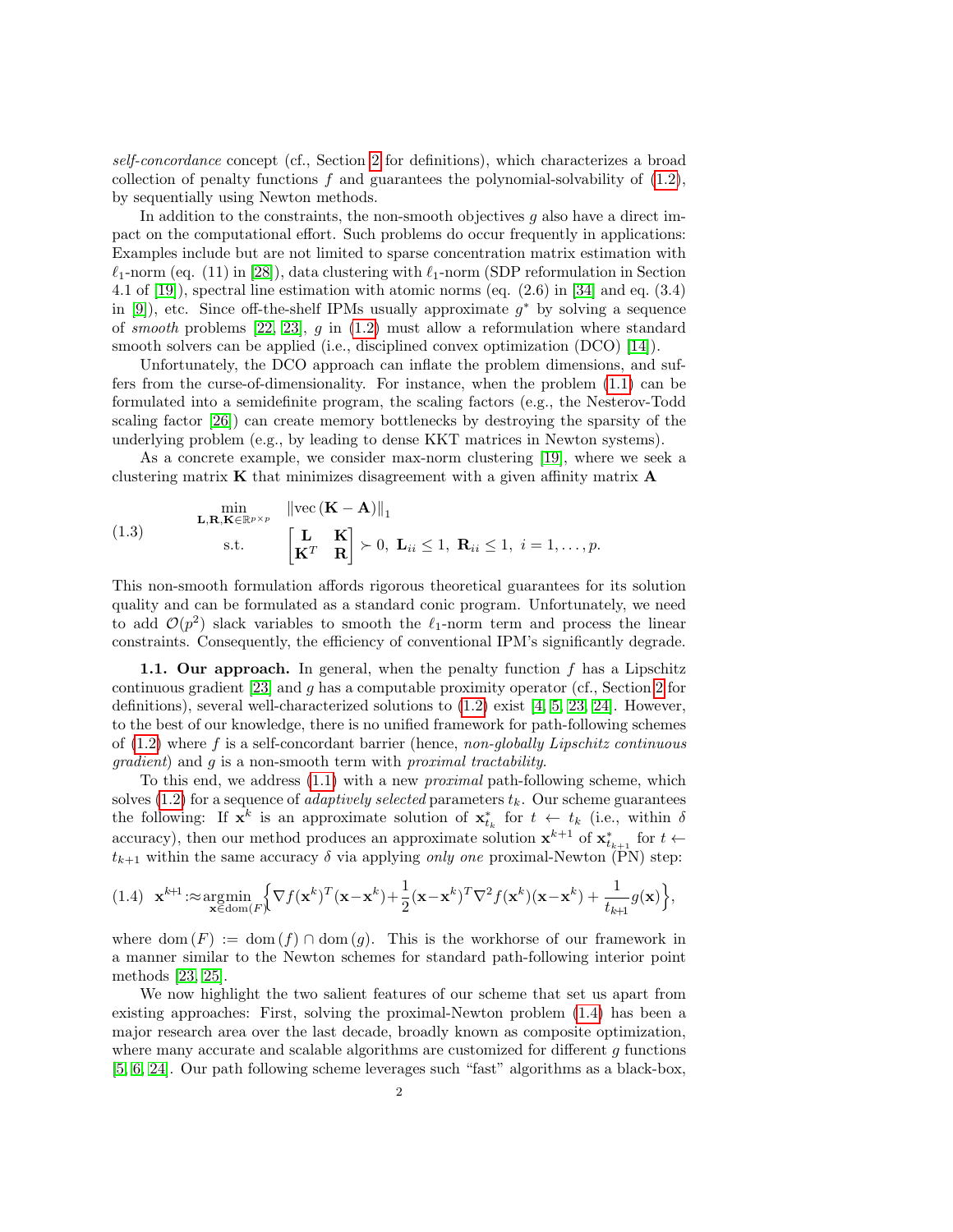while approximating [\(1.1\)](#page-0-0). These methods are theoretically as fast as the advanced "Hessian-free" IPM techniques, which use conjugate gradients, since  $\nabla^2 f(\mathbf{x}) \succ 0$  for self concordant-barriers. In contrast, as we handle the non-smooth term  $g$  directly with proximity operators, we retain the original problem structure (i.e., we do not inflate problem dimensions or add additional constraints).

Second, adaptively updating the regularization parameter in composite optimization problems has itself attracted a great deal of interest; cf., the class of homotopy and continuation methods [\[16\]](#page-24-12). Many of these approaches lose their theoretical guarantees (if any) when the composite minimization problem has a self-concordant smooth term instead of a Lipschitz continuous gradient smooth term. In contrast, our scheme provides a rigorous way of updating regularizer weights and can be easily adapted for applications with self-concordant data terms [\[17,](#page-24-1) [32,](#page-25-0) [28\]](#page-25-2), where none of these methods apply.

Our contributions: Our specific contributions in this paper are as follows:

- (a) We extend the notion of path-following to handle composite forms in order to approximately track the solution trajectory of [\(1.2\)](#page-0-1). As a consequence, we obtain an approximate solution of  $(1.1)$  by controlling the parameter t to  $0^+$ .
- (b) We provide an explicit formula to adaptively update the parameter  $t$  with convergence guarantees, without any manual tuning strategy.
- (c) We provide a theoretical analysis of the worst-case complexity of our scheme to obtain a sequence of  $\delta$ -accurate solutions, as t varies, while allows one to solve the subproblem  $(1.4)$  *inexactly* up to a given accuracy. The worst-case complexity of our method remains the same as in conventional path-following interior point methods [\[23\]](#page-24-5).

Paper outline. Section [2](#page-2-0) recalls the definitions of self-concordant functions and barriers and sets up optimization preliminaries. Section [3](#page-4-0) deals with the inexact proximal-Newton iteration scheme for solving [\(1.2\)](#page-0-1) at a fixed value of the parameter t. Section [4](#page-7-0) presents the path-following framework with inexact proximal-Newton iterations and analyzes its convergence and worst-case compexity. Section [5](#page-11-0) specifies our framework to solve constrained convex minimization problems of the form [\(1.1\)](#page-0-0). Section [6](#page-12-0) presents numerical experiments that highlight the strengths and weaknesses of our framework. Technical proofs are given in the appendix.

<span id="page-2-0"></span>2. Preliminaries. In this section, we set up the necessary notation and definitions revolving around self-concordance. We provide a fixed-point characterization of the optimality condition for [\(1.2\)](#page-0-1) and then describe key technical results in deriving our framework.

**2.1.** Basic definitions. Given  $x, y \in \mathbb{R}^n$ , we use either  $x^T y$  or  $\langle x, y \rangle$  to denote the inner product in  $\mathbb{R}^n$ . For a proper, lower semicontinuous convex function f, we denote its domain by dom (f) (i.e., dom (f) := { $\mathbf{x} \in \mathbb{R}^n | f(\mathbf{x}) < +\infty$ } and its subdifferential at  $\mathbf{x}$  by  $\partial f(\mathbf{x}) := {\mathbf{v} \in \mathbb{R}^n \mid f(\mathbf{y}) \ge f(\mathbf{x}) + \langle \mathbf{v}, \mathbf{y} - \mathbf{x} \rangle, \forall \mathbf{y} \in \text{dom}(f)}$ [\[29\]](#page-25-6). We also define  $Dom(f) := cl(dom(f))$  the closure of dom  $(f)$ .

For a given twice differentiable function f such that  $\nabla^2 f(\mathbf{x}) \succ 0$  at  $\mathbf{x} \in \text{dom}(f)$ , we define the local norm  $\|\mathbf{u}\|_{\mathbf{x}} := \langle \nabla^2 f(\mathbf{x})\mathbf{u}, \mathbf{u} \rangle^{1/2}$  for any  $\mathbf{u} \in \mathbb{R}^n$  while the dual norm is given by  $\|\mathbf{v}\|_{\mathbf{x}}^*$  $\mathbf{x}^* := \max_{\|\mathbf{u}\|_{\mathbf{x}} \leq 1} \mathbf{u}^T \mathbf{v} = \langle (\nabla^2 f(\mathbf{x}))^{-1} \mathbf{v}, \mathbf{v} \rangle^{1/2}, \ \forall \mathbf{v} \in \mathbb{R}^n.$  It is clear that the Cauchy-Schwarz inequality holds, i.e.,  $\langle \mathbf{u}, \mathbf{v} \rangle \leq ||\mathbf{v}||_{\mathbf{x}} ||\mathbf{v}||_{\mathbf{x}}^*$ x . For our analysis, we also use two simple convex functions  $\omega(t) := t - \ln(1+t)$  for  $t \geq 0$  and  $\omega_*(t) := -t - \ln(1-t)$  for  $t \in [0,1)$ , which are strictly increasing in their domain.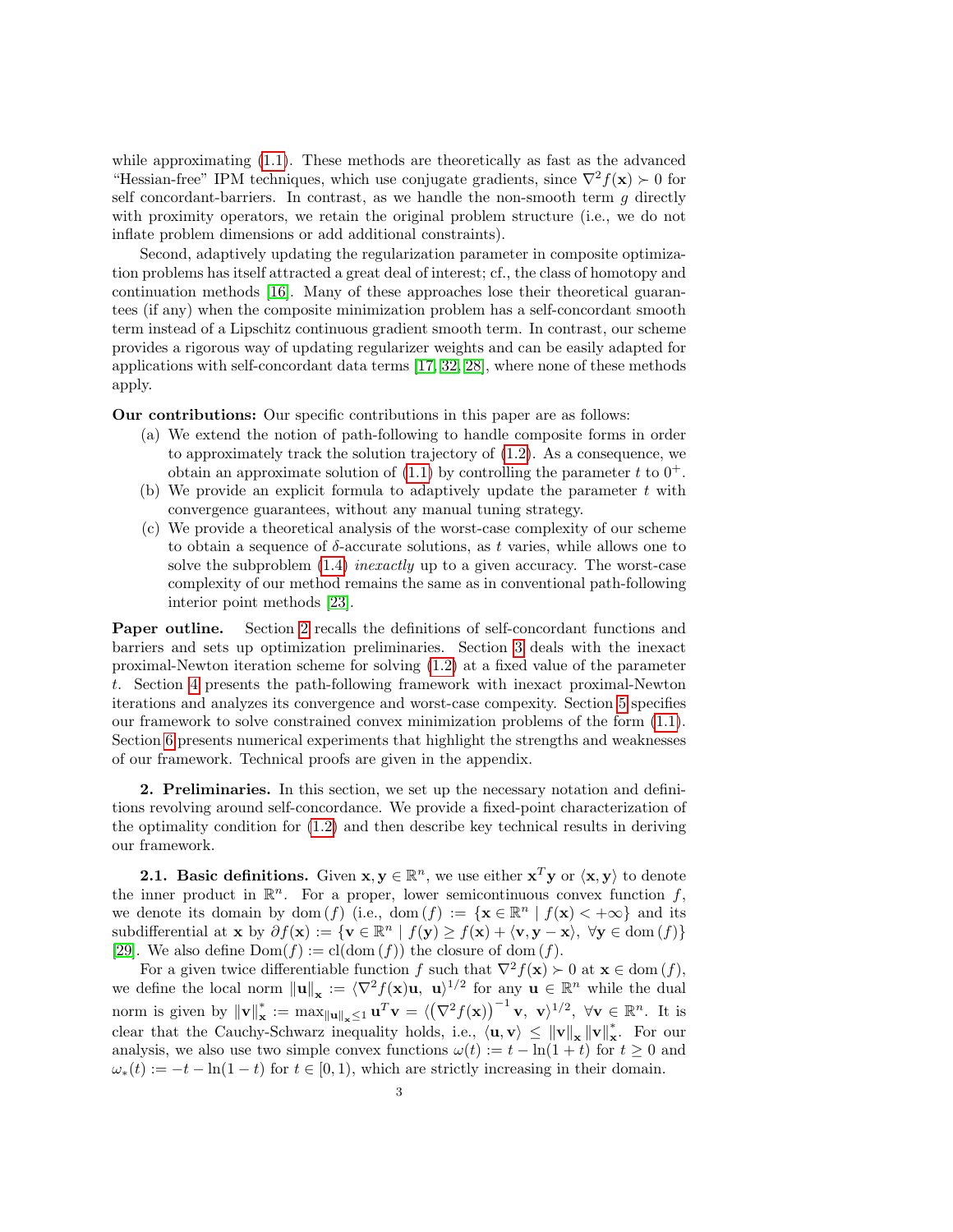An important concept in this paper is the self-concordance property [\[23,](#page-24-5) [25\]](#page-25-1).

DEFINITION 2.1. A convex function  $\varphi : \mathbb{R} \to \mathbb{R}$  is called standard self-concordant if  $|\varphi'''(\tau)| \leq 2\varphi''(\tau)^{3/2}$ ,  $\forall \tau \in \mathbb{R}$ . A function  $f : \mathbb{R}^n \to \mathbb{R}$  is self-concordant if, for any  $\tau \in \mathbb{R}$ , the function  $\varphi(\tau) := f(\mathbf{x} + \tau \mathbf{v})$  is self-concordant for all  $\mathbf{x} \in \text{dom}(f)$  and  $\mathbf{v} \in \mathbb{R}^n$  such that  $\mathbf{x} + \tau \mathbf{v} \in \text{dom}(f)$ .

DEFINITION 2.2. A standard self-concordant function f is a  $\nu$ -self-concordant barrier for the set  $\text{Dom}(f)$  with parameter  $\nu > 0$ , if  $\sup_{\mathbf{u} \in \mathbb{R}^n} \{2\nabla f(\mathbf{x})^T \mathbf{u} - ||\mathbf{u}||^2_{\mathbf{x}}\} \leq$  $\nu$  for all  $\mathbf{x} \in \text{dom}(f)$ .

We note that when  $\nabla^2 f$  is non-degenerate (particularly, dom (f) contains no straight line [\[23,](#page-24-5) Theorem 4.1.3.]), a  $\nu$ -self-concordant function f satisfies

<span id="page-3-4"></span>
$$
\|\nabla f(\mathbf{x})\|_{\mathbf{x}}^* \le \sqrt{\nu}.
$$

In addition, for any sequence  $\{x^k\} \subset \text{dom}(f)$ , if  $x^k \to \bar{x} \in \partial(\text{dom}(f))$ , where  $\partial(\text{dom}(f))$  is the boundary of dom  $(f)$ , then  $f(\mathbf{x}^k) \to +\infty$ . For more details on selfconcordant functions and self-concordant barriers, we refer the reader to Chapter 4 of [\[23\]](#page-24-5). Several simple sets are equipped with a self-concordant barrier. For instance,  $f_{\mathbb{R}^n_+}(\mathbf{x}) := -\sum_{i=1}^n \log(x_i)$  is an n-self-concordant barrier of the orthogonal cone  $\mathbb{R}^n_+$ ,  $f(\mathbf{x}) = -\log(t^2 - ||\mathbf{x}||_2^2)$  is a 2-self-concordant barrier of the Lorentz cone  $\mathcal{L}_{n+1} :=$  $\{(\mathbf{x},t)\in\mathbb{R}^n\times\mathbb{R}_+ \mid \|\mathbf{x}\|_2\leq t\}$ , and the semidefinite cone  $\mathcal{S}_+^n$  is endowed with an nself-concordant barrier  $f_{\mathcal{S}_{+}^{n}}(\mathbf{X}) := -\log \det(\mathbf{X}).$ 

Given these definitions, we are now ready to state our main assumption used throughout this paper.

ASSUMPTION A. 1. The function f in  $(1.2)$  is a v-self-concordant barrier with  $\nu > 0$ . The function  $g : \mathbb{R}^n \to \mathbb{R} \cup \{+\infty\}$  is proper, lower semi-continuous, convex and possibly nonsmooth.

**2.2.** Optimality condition of  $(1.2)$ . Given  $t > 0$ , we assume that problem [\(1.2\)](#page-0-1) has a solution  $\mathbf{x}_t^*$ . Since f is strictly convex, this solution is also unique. The optimality condition of [\(1.2\)](#page-0-1) can be written as

<span id="page-3-0"></span>(2.2) 
$$
\mathbf{0} \in \nabla f(\mathbf{x}_t^*) + \frac{1}{t} \partial g(\mathbf{x}_t^*).
$$

The formula [\(2.2\)](#page-3-0) expresses a monotone generalized equation, which has widely been studied in convex optimization; e.g., see [\[12\]](#page-24-13). If g is smooth,  $(2.2)$  reduces to  $\nabla f(\mathbf{x}_{t}^{*}) +$  $\frac{1}{t} \nabla g(\mathbf{x}_t^*) = \mathbf{0}$ , a system of nonlinear equations. Any  $\mathbf{x}_t^*$  satisfying [\(2.2\)](#page-3-0) is called a stationary point of  $(1.2)$ , which is also the global optimum of  $(1.2)$ , for given t.

<span id="page-3-1"></span>DEFINITION 2.3. Let  $\mathbf{x} \in \text{dom}(F)$  such that  $\nabla^2 f(\mathbf{x}) \succ 0$  and let  $\mathbf{s} \in \mathbb{R}^n$  be an arbitrary given point. We define the operator  $P_{\mathbf{x}}^g(\cdot;t)$  with an input s and a parameter  $t > 0$  as follows:

(2.3) 
$$
P_{\mathbf{x}}^{g}(\mathbf{s};t) = \underset{\mathbf{y} \in \mathbb{R}^{n}}{\operatorname{argmin}} \left\{ \frac{1}{t} g(\mathbf{y}) + \frac{1}{2} \mathbf{y}^{T} \nabla^{2} f(\mathbf{x}) \mathbf{y} - \mathbf{s}^{T} \mathbf{y} \right\}.
$$

Since  $\nabla^2 f(\mathbf{x}) \succ 0$ , we can write [\(2.3\)](#page-3-1) as

<span id="page-3-3"></span><span id="page-3-2"></span>
$$
P_{\mathbf{x}}^{g}(\mathbf{s};t) = \underset{\mathbf{y} \in \mathbb{R}^{n}}{\operatorname{argmin}} \left\{ g(\mathbf{y}) + \frac{t}{2} \left\| \mathbf{y} - \nabla^{2} f(\mathbf{x})^{-1} \mathbf{s} \right\|_{\nabla^{2} f(\mathbf{x})}^{2} \right\},\,
$$

which is the standard proximal operator of  $\nabla^2 f(\mathbf{x})^{-1}$ s with respect to the weighted norm  $\|\cdot\|_{\nabla^2 f(\mathbf{x})}$ . Given **x** and **s** as defined above, we define the following mapping:

(2.4) 
$$
S_{\mathbf{x}}(\mathbf{s};t) := \nabla^2 f(\mathbf{x}) \mathbf{s} - \nabla f(\mathbf{s}).
$$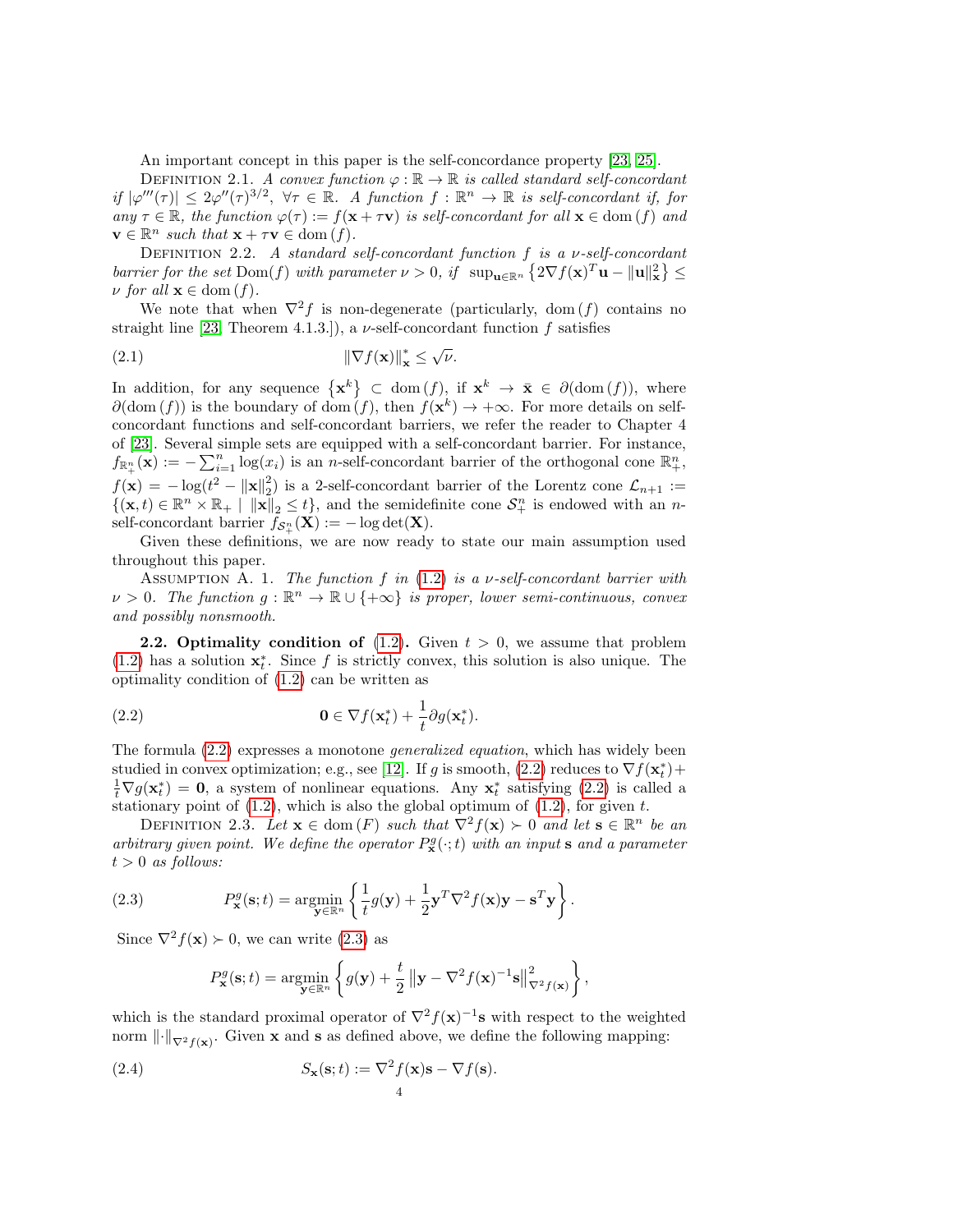The optimality condition in [\(2.2\)](#page-3-0) implies the following fixed-point characterization of the mapping  $P_{\mathbf{x}}^g(\cdot;t)$ . The proof can be found in [\[36\]](#page-25-7).

LEMMA 2.4. Let  $t > 0$  be fixed. Then, the mapping  $P_{\mathbf{x}}^g(\cdot;t)$  defined in [\(2.3\)](#page-3-2) is co-coercive and therefore nonexpansive w.r.t. the local norms, i.e.:

- $[co\text{-}coercive]$ : (2.5) [co-coercive]:  $\langle P_{\mathbf{x}}^g(\mathbf{u};t) - P_{\mathbf{x}}^g(\mathbf{v};t), \mathbf{u} - \mathbf{v} \rangle \geq ||P_{\mathbf{x}}^g(\mathbf{u};t) - P_{\mathbf{x}}^g(\mathbf{v};t)||_{\mathbf{x}}^2$ ,
- <span id="page-4-6"></span>[nonexpansive] :  $||P_{\mathbf{x}}^g(\mathbf{u};t) - P_{\mathbf{x}}^g(\mathbf{v};t)||_{\mathbf{x}} \le ||\mathbf{u} - \mathbf{v}||_{\mathbf{x}}^*$ (2.6) [nonexpansive]:  $||P_{\mathbf{x}}^g(\mathbf{u};t) - P_{\mathbf{x}}^g(\mathbf{v};t)||_{\mathbf{x}} \le ||\mathbf{u} - \mathbf{v}||_{\mathbf{x}}^*, \ \forall \mathbf{u}, \mathbf{v} \in \mathbb{R}^n$ .

Furthermore, the following fixed-point characterization holds:

<span id="page-4-5"></span>(2.7) 
$$
\mathbf{x}_t^* = P_{\mathbf{x}_t^*}^g \left( S_{\mathbf{x}_t^*}(\mathbf{x}_t^*; t); t \right),
$$

<span id="page-4-4"></span>where  $\mathbf{x}_t^* \in \text{dom}(F)$  is the minimizer of [\(1.2\)](#page-0-1), i.e.,  $\mathbf{x}_t^* = \underset{\mathbf{x} \in \mathbb{R}^n}{\arg\min} F(\mathbf{x}; t)$ .

For our convergence analysis, we also need the following result.

LEMMA 2.5. For fixed  $t > 0$ , let  $\mathbf{x}_t^*$  be the unique solution of [\(1.2\)](#page-0-1). Then, for any  $\mathbf{x} \in \text{dom}(F)$ , the following estimate holds:

<span id="page-4-1"></span>(2.8) 
$$
\omega\left(\left\|\mathbf{x}-\mathbf{x}_{t}^{*}\right\|_{\mathbf{x}_{t}^{*}}\right) \leq F(\mathbf{x}; t) - F(\mathbf{x}_{t}^{*}; t).
$$

*Proof.* By the self-concordance property of f for any  $\mathbf{x} \in \text{dom}(F)$ , the convexity of  $g$  and  $(2.2)$  it follows that

$$
F(\mathbf{x}) - F(\mathbf{x}_t^*) = f(\mathbf{x}) - f(\mathbf{x}_t^*) + \frac{1}{t} (g(\mathbf{x}) - g(\mathbf{x}_t^*))
$$
  
\n
$$
\geq \left\langle \nabla f(\mathbf{x}_t^*) + \frac{1}{t} \mathbf{v}_t^*, \mathbf{x} - \mathbf{x}_t^* \right\rangle + \omega \left( \|\mathbf{x} - \mathbf{x}_t^*\|_{\mathbf{x}_t^*} \right), \quad \forall \mathbf{v}_t^* \in \partial g(\mathbf{x}_t^*),
$$
  
\n
$$
\stackrel{(2.2)}{=} \omega \left( \|\mathbf{x} - \mathbf{x}_t^*\|_{\mathbf{x}_t^*} \right),
$$

which is indeed  $(2.8)$ .  $\Box$ 

<span id="page-4-0"></span>**3. Proximal-Newton iterations for fixed t.** Let us consider the unconstrained problem [\(1.2\)](#page-0-1) for a given fixed parameter value  $t > 0$ . Since f is self-concordant, we can approximate it around  $\mathbf{x}^k \in \text{dom}(F)$  via the second order Taylor series expansion:

(3.1) 
$$
Q(\mathbf{x}; \mathbf{x}^k) := f(\mathbf{x}^k) + \nabla f(\mathbf{x}^k)^T (\mathbf{x} - \mathbf{x}^k) + \frac{1}{2} (\mathbf{x} - \mathbf{x}^k)^T \nabla^2 f(\mathbf{x}^k) (\mathbf{x} - \mathbf{x}^k).
$$

Given this quadratic surrogate of f, we can approximate  $F(\mathbf{x};t)$  around  $\mathbf{x}^k$  as:

<span id="page-4-2"></span>(3.2) 
$$
F^{k}(\mathbf{x};t) := Q(\mathbf{x};\mathbf{x}^{k}) + \frac{1}{t}g(\mathbf{x}).
$$

Starting from an arbitrary initial point  $\mathbf{x}^0 \in \text{dom}(F)$  and given a fixed value  $t > 0$ , the inexact full-step proximal-Newton method for solving [\(1.2\)](#page-0-1) generates a sequence  $\{\mathbf x^k\}_{k\geq 0}$ , by approximately minimizing the composite quadratic model [\(3.2\)](#page-4-2) as

<span id="page-4-3"></span>(3.3) 
$$
\mathbf{x}^{k+1} \approx \operatorname*{argmin}_{\mathbf{x} \in \text{dom}(F)} F^k(\mathbf{x}; t).
$$

Here, the "approximation" sense ( $\approx$ ) highlights the inability of numerical methods to iteratively solve  $(3.3)$  with *exact accuracy* in all cases and will be made precise in Definition [3.1](#page-5-0) below.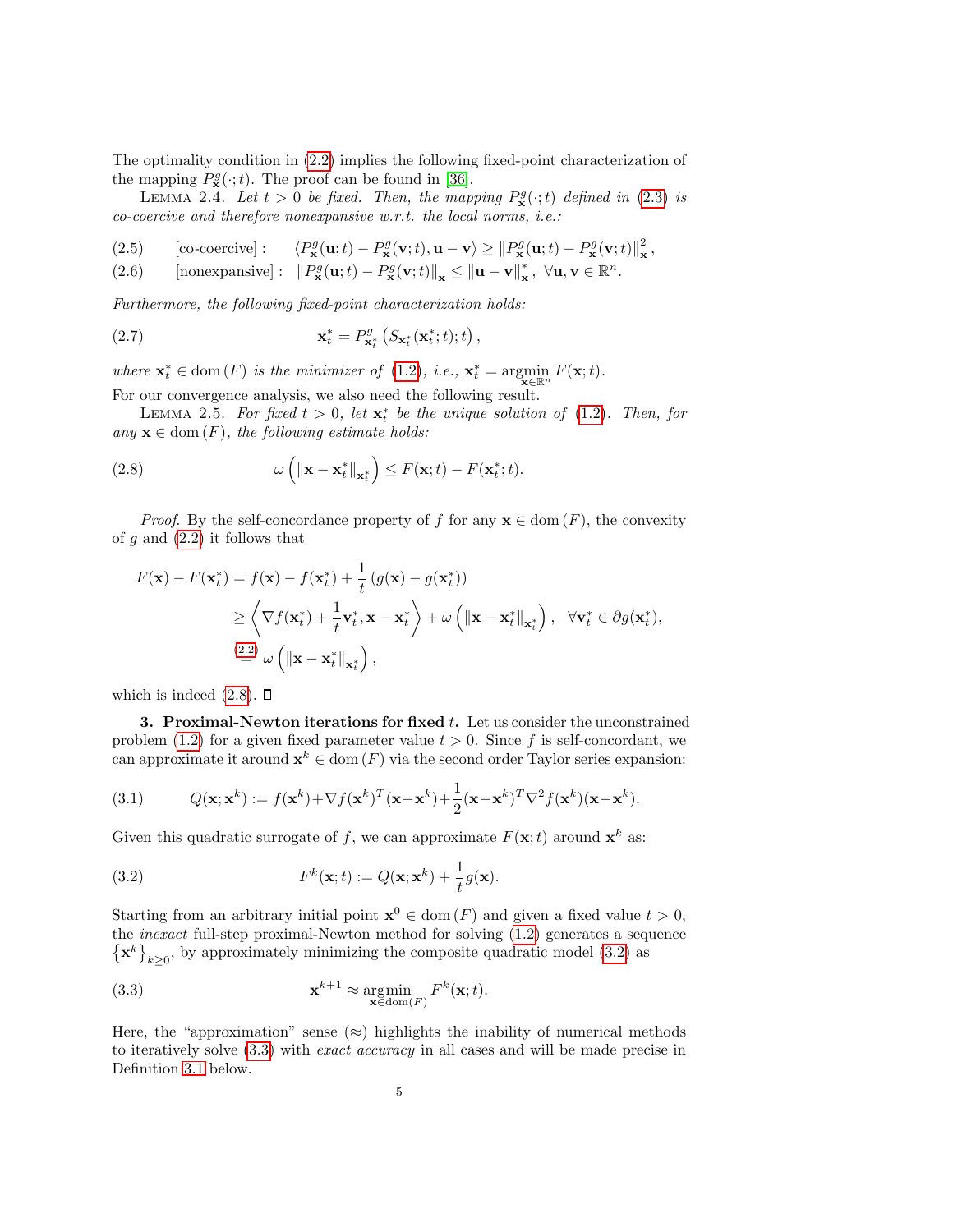However, since  $\nabla^2 f(\mathbf{x}^k) \succ 0$ , arg  $\min_{\mathbf{x} \in \text{dom}(F)} F^k(\mathbf{x}; t)$  is a strongly convex program and it has the unique *exact* solution  $\bar{\mathbf{x}}^{k+1}$ . Moreover, the following optimality condition holds

<span id="page-5-1"></span>(3.4) 
$$
\mathbf{0} \in \nabla f(\mathbf{x}^k) + \nabla^2 f(\mathbf{x}^k)(\bar{\mathbf{x}}^{k+1} - \mathbf{x}^k) + \frac{1}{t} \partial g(\bar{\mathbf{x}}^{k+1}).
$$

Due to [\(2.2\)](#page-3-0), it is obvious to show that if  $\bar{\mathbf{x}}^{k+1} \equiv \mathbf{x}^k$ , then  $\mathbf{x}^k$  is the optimal solution of  $(1.2)$  for fixed t.

**3.1. Inexact solutions of**  $(3.3)$ . In practice, solving  $(3.3)$  *exactly is infeasible.* Thus, we can only solve [\(3.3\)](#page-4-3) up to a given accuracy  $\delta \geq 0$ , using algorithmic solutions such as fast proximal-gradient methods [\[5,](#page-24-10) [23,](#page-24-5) [24\]](#page-25-5).

<span id="page-5-0"></span>DEFINITION 3.1. Given  $t > 0$  and a tolerance  $\delta \geq 0$ , a point  $\mathbf{x}^{k+1} \in \text{dom}(F)$  is called a  $\delta$ -solution to [\(3.3\)](#page-4-3) if

(3.5) 
$$
F^{k}(\mathbf{x}^{k+1};t) - F^{k}(\bar{\mathbf{x}}^{k+1};t) \leq \frac{\delta^{2}}{2},
$$

where  $\bar{\mathbf{x}}^{k+1} := \arg \min_{\mathbf{x} \in \text{dom}(F)} F^k(\mathbf{x}; t)$  is the exact solution of [\(3.3\)](#page-4-3).

<span id="page-5-4"></span>A useful inequality for our subsequent developments is given in the next lemma.

LEMMA 3.2. Given fixed  $t > 0$ , let  $\mathbf{x}^k$  be the inexact solution of [\(3.3\)](#page-4-3) at the k-iteration and  $\bar{\mathbf{x}}^{k+1}$  be the exact solution of [\(3.3\)](#page-4-3) at the  $(k+1)$ -th iteration. Then,  $\forall x \in \text{dom}(F)$ , the following inequality holds:

<span id="page-5-6"></span>(3.6) 
$$
\frac{1}{2} \left\| \mathbf{x} - \bar{\mathbf{x}}^{k+1} \right\|_{\mathbf{x}^k}^2 \leq F_t^k(\mathbf{x}) - F_t^k(\bar{\mathbf{x}}^{k+1}), \quad \forall \mathbf{x} \in \text{dom}(F).
$$

*Proof.* Since  $\nabla^2 f(\mathbf{x}^k) \succ 0$ , by definition of  $F(\mathbf{x}^k; t)$ , the proof follows similar motions with the proof of Lemma [2.5,](#page-4-4) based on the optimality condition [\(3.4\)](#page-5-1) and the convexity of the g term.  $\square$ 

This lemma, in combination with Definition [3.1,](#page-5-0) indicates that, if we can find a  $\delta$ -solution, then

<span id="page-5-5"></span>
$$
||\mathbf{x}^{k+1} - \bar{\mathbf{x}}^{k+1}||_{\mathbf{x}^k} \le \delta.
$$

3.2. Contraction property of inexact proximal-Newton iterations. In this subsection, we provide a theoretical characterization of the per-iteration behavior of the inexact full-step proximal-Newton scheme [\(3.3\)](#page-4-3) for fixed  $t > 0$ . Let  $\mathbf{x}^k \in$ dom  $(F)$  be the  $\delta$ -solution of [\(3.3\)](#page-4-3) and let  $\mathbf{x}_{t}^{*}$  be the exact solution of [\(1.2\)](#page-0-1). We define

(3.8) 
$$
\lambda_k := \left\| \mathbf{x}^k - \mathbf{x}_t^* \right\|_{\mathbf{x}_t^*},
$$

as the *weighted* distance between  $\mathbf{x}^k$  and  $\mathbf{x}_t^*$ . The following theorem characterizes the contraction properties of  $\lambda_k$ ; the proof can be found in the appendix.

<span id="page-5-3"></span>THEOREM 3.3. Given  $\mathbf{x}^k \in \text{dom}(F)$ , let  $\mathbf{x}^{k+1}$  be a  $\delta$ -solution of [\(3.3\)](#page-4-3) for a given  $\delta \geq 0$ . Then, if  $\lambda_k \in [0, 1 - \frac{\sqrt{2}}{2})$ , we have

<span id="page-5-2"></span>(3.9) 
$$
\lambda_{k+1} \leq \frac{\delta}{1 - \lambda_k} + \left(\frac{3 - 2\lambda_k}{1 - 4\lambda_k + 2\lambda_k^2}\right)\lambda_k^2.
$$

Moreover, the right-hand side of [\(3.9\)](#page-5-2) is nondecreasing w.r.t.  $\lambda_k$  and  $\delta \geq 0$ .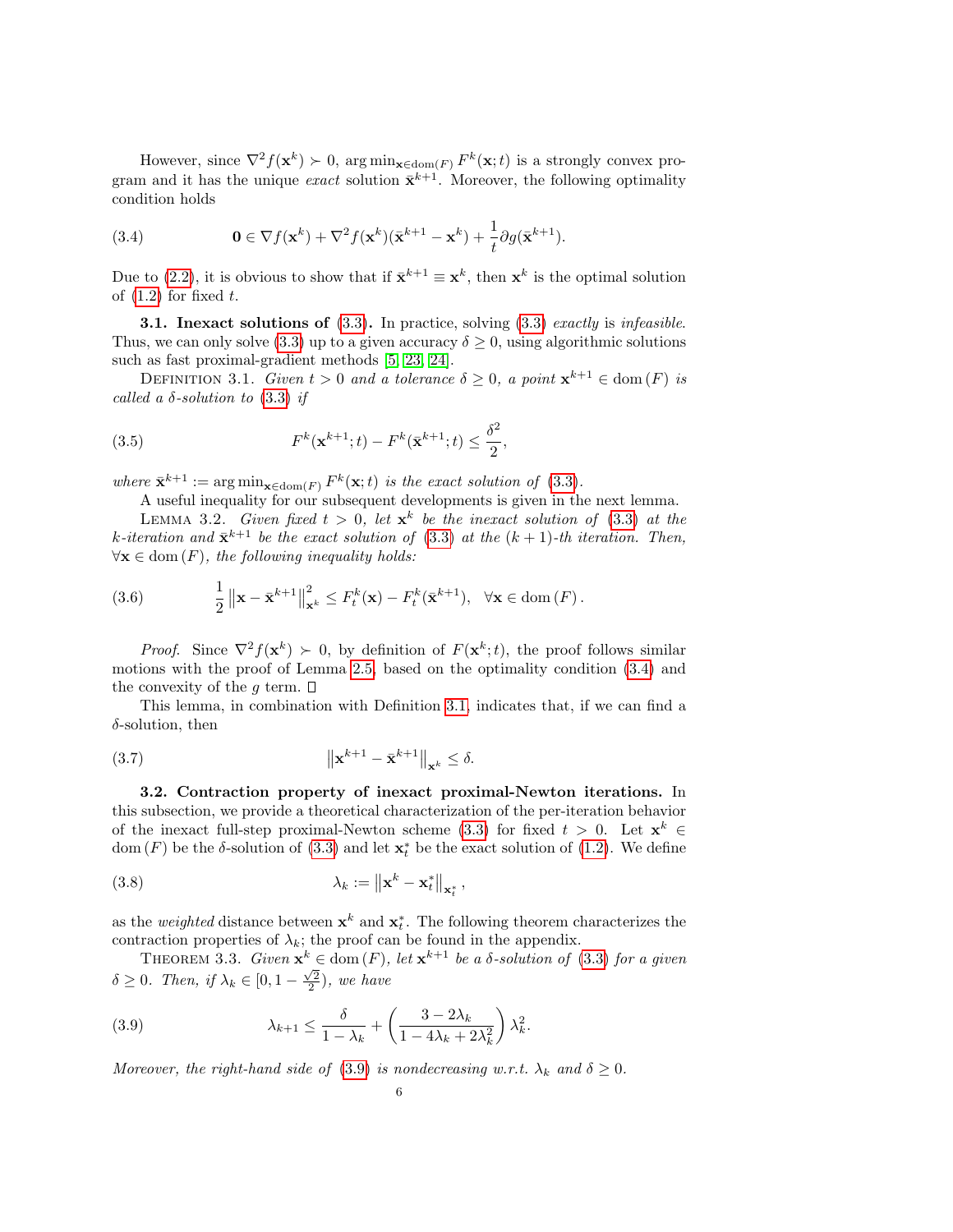To illustrate the contraction properties of  $\lambda_k$ , we assume that the accuracy  $\delta$ can be chosen such that  $\delta := \xi \lambda_k$  for a given  $\xi \in (0,1)$ . Furthermore, let us define  $\varphi(\lambda,\xi) := \frac{\xi}{1-\lambda} + \frac{3\lambda-2\lambda^2}{1-4\lambda+2\lambda^2}$  on  $[0, 1-\frac{\sqrt{2}}{2})$ . Then, [\(3.9\)](#page-5-2) can be rewritten as

$$
\lambda_{k+1} \leq \varphi(\lambda_k, \xi) \lambda_k.
$$

From [\(3.10\)](#page-6-0), we observe that, if  $\varphi < 1$ , the distance of  $\mathbf{x}^{k+1}$  from  $\mathbf{x}_t^*$  becomes smaller than that of  $\mathbf{x}^k$ , i.e., it ensures the convergence of the proximal-Newton scheme [\(3.3\)](#page-4-3). To this end, we need to find a range of  $\lambda_k$  values,  $\forall k$ , (say  $\Lambda$ ), such that  $\varphi$  < 1. Varying  $\xi$ , we can choose this range  $\Lambda$ : Since  $\varphi$  is non-decreasing, the larger  $\xi$  is, the smaller the range of  $\Lambda$  becomes. This observation is illustrated in Figure [3.1.](#page-6-1) For

<span id="page-6-0"></span>

<span id="page-6-1"></span>FIG. 3.1. The behavior of the contraction factor function  $\varphi(\lambda, \xi)$  at different values of  $\xi$ 

 $\xi \in [0, 0.5]$ , the interval where  $\varphi < 1$  varies from [0, 0.1] to [0, 0.15]. Moreover, when  $\xi = 0.001$ , the value of  $\varphi$  is very close to the case of  $\xi = 0$ . In practice, this suggests that if we set the accuracy  $\delta < 10^{-3}$ , the inexact scheme performs closely to the ideal case (i.e.,  $\delta = 0$ ).

Theoretically, if we assume that the subproblem [\(3.3\)](#page-4-3) is solved exactly, then the estimate [\(3.9\)](#page-5-2) reduces to  $\bar{\lambda}_{k+1} \leq \left(\frac{3-2\bar{\lambda}_k}{1-4\bar{\lambda}_k+2\bar{\lambda}_k}\right)$  $\overline{1-4\bar{\lambda}_k+2\bar{\lambda}_k^2}$  $\bar{\lambda}_k$ , where  $\bar{\lambda}_k := \|\bar{\mathbf{x}}^k - \mathbf{x}_t^*\|_{\mathbf{x}_t^*}$ . The algorithms and the convergence theory corresponding to this case are studied in [\[36\]](#page-25-7).

A important consequence of Theorem [3.3](#page-5-3) is the following corollary.

<span id="page-6-2"></span>COROLLARY 3.4. For a fixed  $t > 0$  and a given constant  $c > 0$ , let  $\{x^k\}_{k \geq 0}$  be a sequence of  $\delta$ -solutions, generated by solving  $(3.3)$  approximately.

- (a) If we choose  $\delta$  and  $\mathbf{x}^0$  such that  $\delta \leq 0.15\lambda_k$ ,  $\forall k \geq 0$ , and  $\lambda_0 \leq 0.1427$ , then  $\left\{\mathbf{x}^k\right\}_{k\geq 0}$  converges to  $\mathbf{x}^*_t$  at a linear rate.
- (b) If we choose  $\delta$  and  $\mathbf{x}^0$  such that  $\delta \leq c\lambda_k^2$ ,  $\forall k \geq 0$ , and

$$
\lambda_0 \in \left[0, \min\left\{0.15, \frac{1}{1.177c + 6.068}\right\}\right],
$$

then  $\{x^k\}_{k\geq 0}$  converges to  $x^*_t$  at a quadratic rate.

*Proof.* (a). For  $\delta := 0.15\lambda_k$ , we consider the function  $\hat{\varphi}(\lambda) := \frac{0.15}{1-\lambda} + \frac{3\lambda - 2\lambda^2}{1-4\lambda + 2\lambda^2}$ . This function is increasing for  $\lambda \in \Lambda := [0, 0.1427]$  and  $\hat{\varphi}(\lambda) < 1, \forall \lambda \in \Lambda$ . Therefore, it follows from [\(3.9\)](#page-5-2) that  $\lambda_{k+1} \leq \max_{\lambda \in \Lambda} {\{\hat{\varphi}(\lambda)\}\cdot \lambda_k}$  for  $k \geq 0$ , which implies  $\{\lambda_k\}_{k>0}$ converges to zero at a linear rate.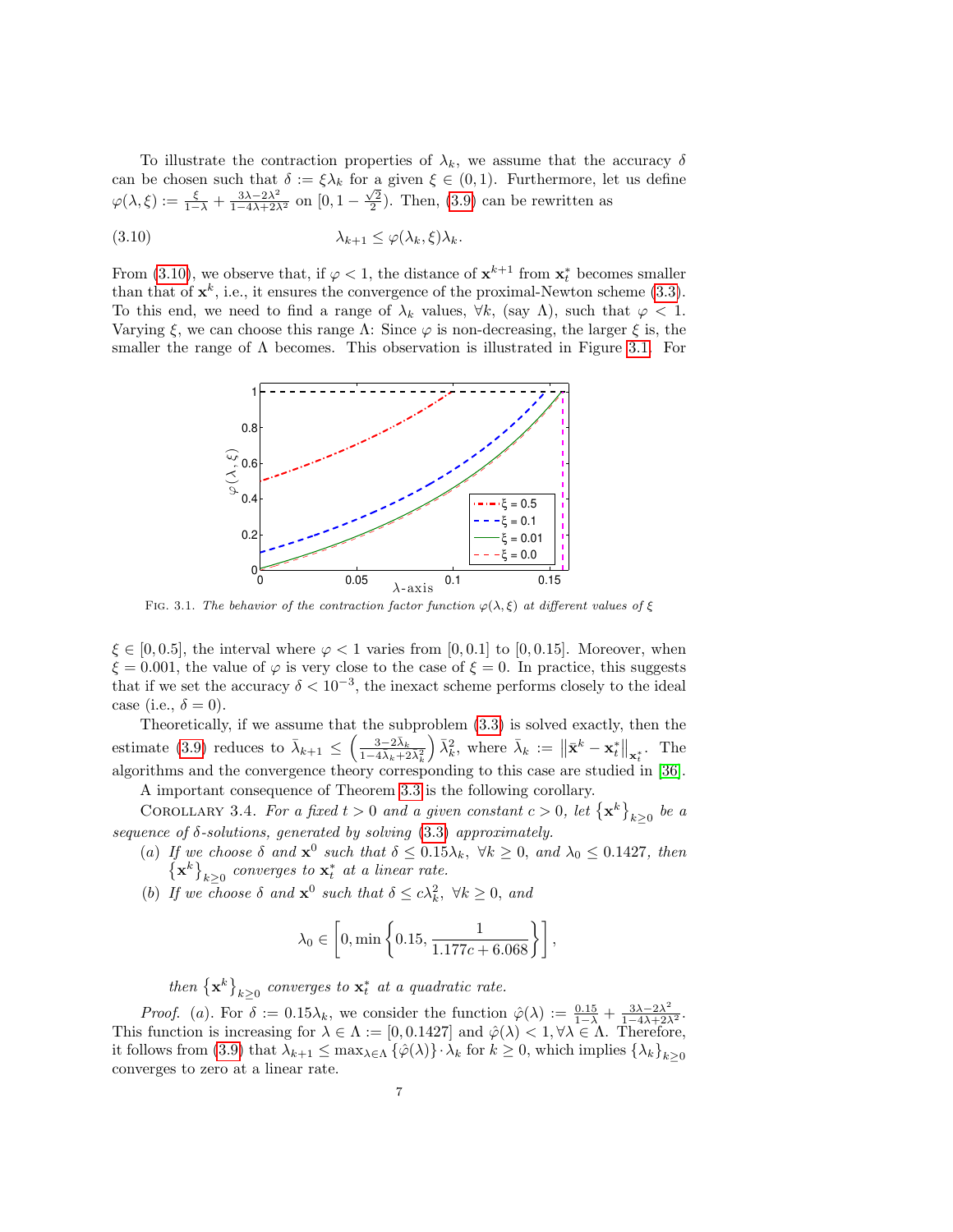(b). For  $\lambda_k \in [0, 0.15]$ , we can see that the weight factor of the second term in the right hand side of [\(3.9\)](#page-5-2),  $\frac{3-2\lambda}{1-4\lambda+2\lambda^2}$ , is increasing and moreover,  $\frac{3-2\lambda}{1-4\lambda+2\lambda^2} \leq 6.068$ . Thus, for  $\delta \leq c\lambda_k^2$ , we have

$$
\lambda_{k+1} \le \left(\frac{c}{1 - \lambda_k} + 6.068\right) \lambda_k^2 \le (1.177c + 6.068) \lambda_k^2.
$$

From this inequality, we can easily check that, if  $\lambda_0 \le \min\left\{0.15, \frac{1}{1.177c + 6.068}\right\}$  then  $\lambda_{k+1} \leq \lambda_k$ . Moreover,  $\{\lambda_k\}_{k\geq 0}$  converges to zero at a quadratic rate.

<span id="page-7-0"></span>4. A proximal path following framework. Our discussion so far focuses on the case of minimizing  $(3.3)$  for a fixed  $t > 0$ . Nevertheless, in order to solve the initial problem [\(1.1\)](#page-0-0), one requires to trace the sequence of solutions  $\{x^k\}_{k\geq 0}$ , as  $t \downarrow 0^+$ . For smooth self-concordant barrier function minimization problems, Nesterov in [\[23\]](#page-24-5) presented a path following strategy where a single Newton step per iteration is used, for each well-chosen penalty parameter  $t_k$ . Here, we adopt a similar strategy to handle composite self-concordant barrier problems of the form [\(1.2\)](#page-0-1) with a possibly nonsmooth convex function g, mutatis mutandis.

Our contribution lies at the adaptive selection of t: given an approximate solution of the proximal Newton step [\(1.4\)](#page-1-0), we derive an update rule for the regularization parameter  $t$ . In stark contrast, classical path-following (homotopy or continuation) methods [\[13,](#page-24-14) [15\]](#page-24-15) usually discretize the parameter t a priori and then solve  $(1.2)$  over this grid.

Our proximal path following scheme goes through the following motions: Starting from an initial value  $t \leftarrow t_0$ , we solve [\(1.2\)](#page-0-1) to obtain  $\delta$ -solution  $\mathbf{x}^0$  to  $\mathbf{x}_{t_0}^*$ ; the selection of  $t_0$  is generally problem dependent. Section [4.3](#page-9-0) describes a procedure on how to compute a starting point  $x^0$ . Then, at each k-th iteration, the scheme *adaptively* updates  $t_k$  and uses this new penalty parameter to perform a *single* proximal-Newton (PN) iteration to approximately compute  $\mathbf{x}^{k+1}$  which is provably close to  $\mathbf{x}_{t_{k+1}}^*$ . This strategy is illustrated in Figure [4.1.](#page-6-1)



FIG. 4.1. The approximate sequence  $\{x^k\}_{k\geq 0}$  along the solution trajectory  $x_t^*$ .

**4.1. Quadratic convergence region.** For our developments, we define  $\tilde{\lambda}_k$  :=  $\|\mathbf{x}^k - \mathbf{x}^*_{t_{k+1}}\|_{\mathbf{x}^*_{t_{k+1}}}$ ; we bring to the attention of the reader the differences with  $\lambda_{k+1} :=$  $\|\mathbf{x}^{k+1} - \mathbf{x}^*_{t_{k+1}}\|_{\mathbf{x}^*_{t_{k+1}}}$ . Given these definitions, for  $t \equiv t_{k+1}$ , [\(3.9\)](#page-5-2) becomes

<span id="page-7-1"></span>(4.1) 
$$
\lambda_{k+1} \leq \frac{\delta}{1 - \tilde{\lambda}_k} + \left(\frac{3 - 2\tilde{\lambda}_k}{1 - 4\tilde{\lambda}_k + 2\tilde{\lambda}_k^2}\right) \tilde{\lambda}_k^2,
$$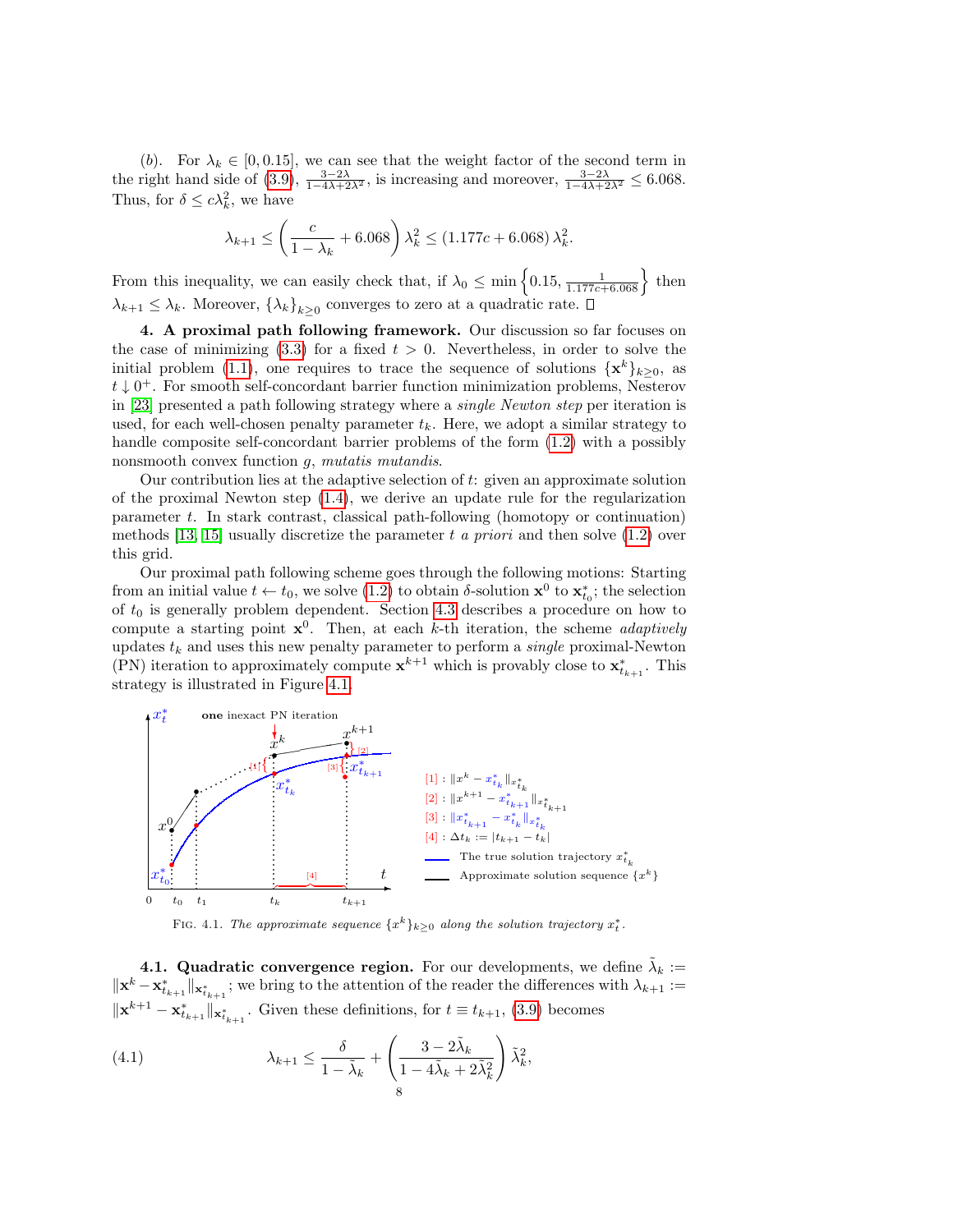provided that  $0 \leq \tilde{\lambda}_k < 1$  – √ 2/2. Let us define the weighted distance between two solutions  $\mathbf{x}_{t_{k+1}}^*$  and  $\mathbf{x}_{t_k}^*$  w.r.t. two different values  $t_{k+1}$  and  $t_k$  of t as

<span id="page-8-1"></span>(4.2) 
$$
\Delta_k := \|\mathbf{x}_{t_{k+1}}^* - \mathbf{x}_{t_k}^*\|_{\mathbf{x}_{t_{k+1}}^*}.
$$

The following theorem shows that, for a range of values for  $\Delta_k$  and  $\delta$ , if  $\lambda_k \leq \beta$ , then at the  $(k+1)$ -th iteration, we maintain the property  $\lambda_{k+1} \leq \beta$  for a given  $\beta > 0$ . The proof can be found in the appendix.

<span id="page-8-0"></span>THEOREM 4.1. Let  $\beta \in (0, 0.15]$  be fixed. Assume that  $\delta$  and  $\Delta_k$  satisfy  $\delta \leq$ 0.075β and  $\Delta_k$   $\leq \frac{\sqrt{\beta}-2.581\beta}{2.581+\sqrt{\beta}}$ . Then, if  $\lambda_k$   $\leq \beta$ , then our scheme guarantees that  $\tilde{\lambda}_k \leq \frac{1}{2.581} \sqrt{\beta}$  and  $\lambda_{k+1} \leq \beta$ .

Let us define  $\mathcal{Q}_{\beta}^{t_k} := \{ \mathbf{x}^k \in \text{dom}(F) \mid \lambda_k \leq \beta \}.$  We refer to  $\mathcal{Q}_{\beta}^{t_k}$  as the *quadratic convergence region* of the inexact proximal-Newton iterations  $(3.3)$  for solving  $(1.2)$ . For fixed  $t_k > 0$ , from Corollary [3.4,](#page-6-2) we can see that if the starting point  $\mathbf{x}^0$  is chosen such that  $\lambda_0 \in \mathcal{Q}_{\beta}^{t_k}$ , then the whole sequence  $\{\mathbf x^k\}$  generated by the proximal-Newton scheme belongs to  $\mathcal{Q}_{\beta}^{t_k}$  and converges to  $\mathbf{x}_{t_k}^*$ , the solution of [\(1.2\)](#page-0-1), at a quadratic rate. In plain words, Theorem [4.1](#page-8-0) indicates that if  $\delta$ -solution  $\mathbf{x}^k$  is in the quadratic convergence region  $\mathcal{Q}_{\beta}^{t_k}$  at  $\mathbf{x}_{t_k}^*$  then, we can configure the proposed scheme such that the next  $\delta$ -solution  $\mathbf{x}^{k+1}$  remains in the quadratic convergence region  $\mathcal{Q}_{\beta}^{t_{k+1}}$  at  $\mathbf{x}_{t_{k+1}}^*$ .

4.2. An adaptive update rule for  $t$ . Next, we show how we can update the penalty parameter t in our path-following scheme to ensure the condition on  $\Delta_k$  in Theorem [4.1.](#page-8-0) The penalty parameter  $t$  is updated as

<span id="page-8-2"></span>
$$
(4.3) \t t_{k+1} := t_k + d_k,
$$

where  $d_k$  is a decrement or an increment over the current penalty parameter  $t_k$ . The following lemma shows how we can choose  $d_k$ ; the proof is provided in the Appendix.

<span id="page-8-3"></span>LEMMA 4.2. Let  $\Delta_k$  be defined by [\(4.2\)](#page-8-1) such that  $\Delta_k$  < 1 and the penalty parameter for the  $(k + 1)$ -th iteration be updated by  $(4.3)$ . Then, we have

<span id="page-8-4"></span>(4.4) 
$$
\frac{\Delta_k}{1+\Delta_k} \leq \frac{|d_k|}{t_k} \|\nabla^2 f(\mathbf{x}_{t_{k+1}}^*)\|_{\mathbf{x}_{t_{k+1}}^*}^* \leq \frac{|d_k|}{t_k} \sqrt{\nu}.
$$

Consequently, if we choose  $d_k$  such that  $|d_k| \leq \frac{t_k}{\sqrt{\nu}}$ , then  $\Delta_k \leq \frac{|d_k|\sqrt{\nu}}{t_k-|d_k|\sqrt{\nu}}$  $\frac{|d_k|\sqrt{\nu}}{t_k-|d_k|\sqrt{\nu}}$ .

Now, we combine Lemma [4.2](#page-8-3) and Theorem [4.1](#page-8-0) to establish an update rule for  $t_k$ . The condition  $\Delta_k \leq \frac{\sqrt{\beta} - 2.581\beta}{2.581 + \sqrt{\beta}} =: C(\beta)$  in Theorem [4.1](#page-8-0) holds if we force

<span id="page-8-5"></span>
$$
\frac{|d_k|\sqrt{\nu}}{t_k - |d_k|\sqrt{\nu}} \le C(\beta),
$$

which leads to  $|d_k| \leq \sigma_\beta \cdot t_k$ , where  $\sigma_\beta := \frac{C(\beta)}{(1+C(\beta))\sqrt{\nu}} \in (0,1)$ . Then, based on Lemma [4.2,](#page-8-3) we can update  $t_k$  as

$$
(4.5) \t t_{k+1} := (1 \pm \sigma_{\beta})t_k,
$$

i.e., we can either increase  $t_k$  or decrease  $t_k$  by a factor  $1 \pm \sigma_\beta$  at each iteration while preserving the properties of Lemma [4.2.](#page-8-3) For example, for  $\beta = 0.05$ , we have  $C(\beta) \approx 0.033715$  and  $\sigma_{\beta} \approx \frac{0.033715}{\sqrt{\nu}}$ .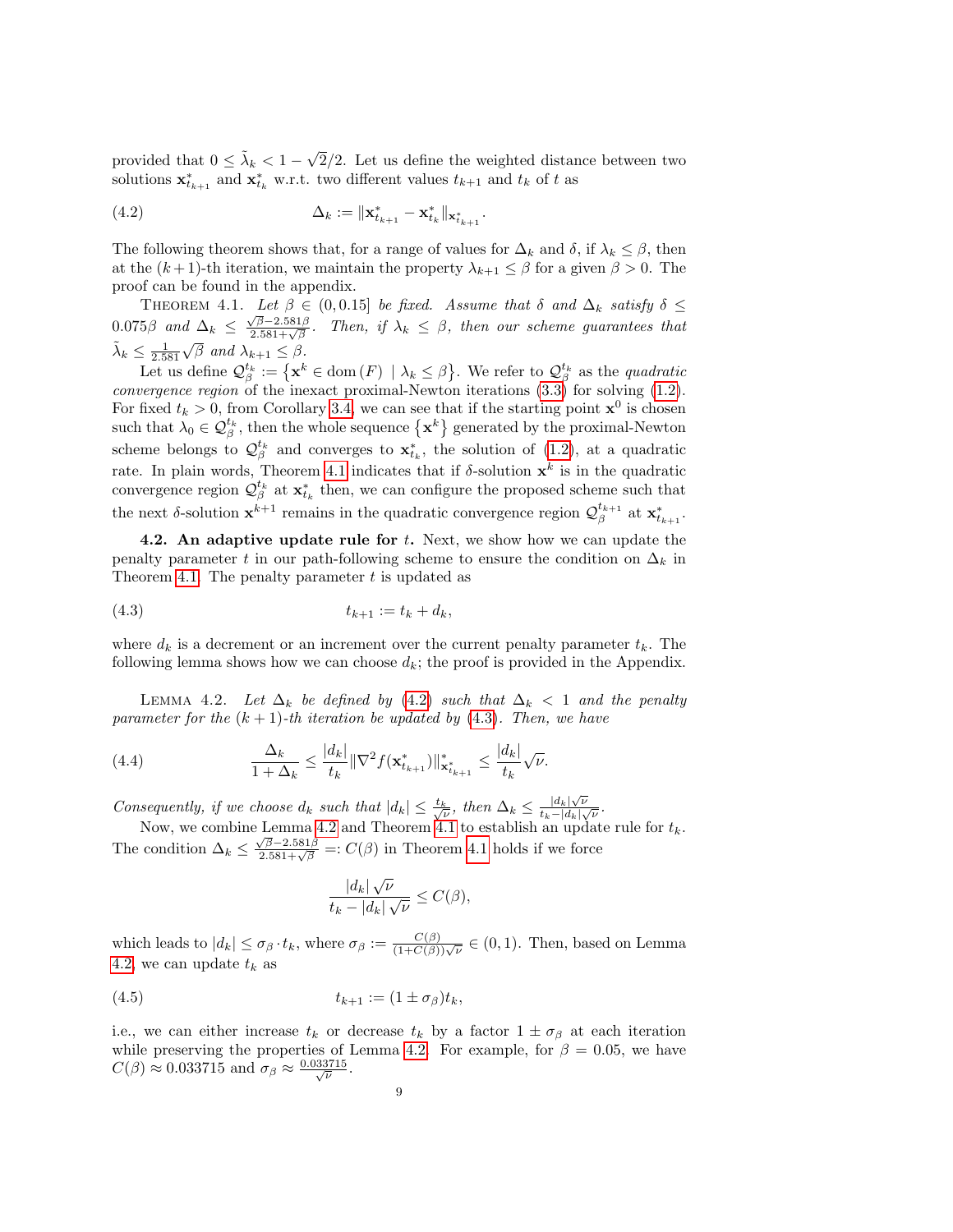<span id="page-9-0"></span>4.3. Finding a starting point. In order to initialize the algorithm, we need to find a point  $\mathbf{x}_{t_0}^0 \in \text{dom}(F)$  such that  $\lambda_0 := ||\mathbf{x}_{t_0}^0 - \mathbf{x}_{t_0}^*||_{\mathbf{x}_{t_0}^*} \leq \beta$  for given  $\beta \in (0, 0.15]$ as indicated in Theorem [4.1.](#page-8-0) To achieve this goal, we apply the *inexact damped* proximal-Newton method: Given  $t_0 > 0$  and an initial point  $\mathbf{x}^0 \in \text{dom}(F)$ , we generate a sequence  $\{\mathbf x^j\}_{j\geq 0}$ , starting from  $\mathbf x^0$ , by computing

<span id="page-9-2"></span>(4.6) 
$$
\mathbf{x}^{j+1} := \mathbf{x}^j + \alpha_j \mathbf{d}^j, \text{ with } \mathbf{d}^j := \mathbf{s}^j - \mathbf{x}^j,
$$

where  $\alpha_j \in (0,1]$  is a given step size which will be defined later,  $\mathbf{d}^j$  is the approximate proximal-Newton search direction, and  $s^j$  is a trial point obtained by approximately solving the following convex subproblem:

<span id="page-9-1"></span>(4.7) 
$$
\mathbf{s}^j \approx \bar{\mathbf{s}}^j := \underset{\mathbf{s} \in \text{dom}(F)}{\arg \min} F^j(\mathbf{s}; t_0),
$$

Again, we denote with  $\bar{s}^j$  the exact solution of [\(4.7\)](#page-9-1) and the approximation "≈" is defined as in Definition [3.1](#page-5-0) with the accuracy  $\delta \geq 0$ .

<span id="page-9-5"></span>It follows from [\(3.5\)](#page-5-4) that

(4.8) 
$$
F^{j}(\bar{\mathbf{s}}^{j};t_{0}) \leq F^{j}(\mathbf{s}^{j};t_{0}) \leq F^{j}(\bar{\mathbf{s}}^{j};t_{0}) + \frac{\delta^{2}}{2}.
$$

Given the inexact proximal-Newton search direction  $\mathbf{d}^j$ , we define  $\zeta_j := \|\mathbf{d}^j\|_{\mathbf{x}^j}$  as the inexact proximal-Newton decrement [\[37\]](#page-25-8). The following lemma shows how to choose the step size  $\alpha_j$ ; the proof is given in the appendix.

<span id="page-9-4"></span>LEMMA 4.3. Let  $\{ {\bf x}^j \}_{j \geq 0}$  be a sequence generated by the inexact damped proximal-Newton scheme [\(4.6\)](#page-9-2). If we choose the accuracy  $\delta_j$  such that  $\delta \leq \zeta_j$  then, with  $\alpha_j := \frac{\zeta_j-\delta}{(1+\zeta_j-\delta)}$  $\frac{\zeta_j-\delta}{(1+\zeta_j-\delta)\zeta_j} \in [0,1]$  we have

<span id="page-9-3"></span>(4.9) 
$$
F(\mathbf{x}^{j+1}; t_0) - F(\mathbf{x}_{t_0}^*; t_0) \leq F(\mathbf{x}^j; t_0) - F(\mathbf{x}_{t_0}^*; t_0) - \omega(\zeta_j - \delta), \quad \forall j \geq 0.
$$

Moreover, for fixed  $\delta \leq \zeta_i$ , the above step size  $\alpha_i$  is optimal.

At each iteration, assume  $\delta := \kappa \zeta_j$  where  $\kappa \in (0,1)$  (see Section [6\)](#page-12-0). For a given  $\beta \in (0, 0.15]$ , from Lemma [2.5](#page-4-4) we deduce that  $\lambda_0 := \|\mathbf{x}_{t_0}^0 - \mathbf{x}_{t_0}^*\|_{\mathbf{x}_{t_0}^*} \leq \beta$  if  $F(\mathbf{x}_{t_0}^0;t_0) - F(\mathbf{x}_{t_0}^*;t_0) \leq \omega(\beta)$ . To achieve such bound, assume that we can estimate an upper bound of the quantity  $\gamma_0 \geq F(\mathbf{x}^0; t_0) - F(\mathbf{x}^*_{t_0}; t_0) \geq 0$ . By using the estimate  $(4.9)$ , we deduce

$$
F(\mathbf{x}^{j+1}; t_0) - F(\mathbf{x}_{t_0}^*; t_0) \le F(\mathbf{x}^0; t_0) - F(\mathbf{x}_{t_0}^*; t_0) - \sum_{l=0}^j \omega ((1 - \kappa)\zeta_l)
$$
  
(4.10)  

$$
\le \gamma_0 - \sum_{l=0}^j \omega ((1 - \kappa)\zeta_l).
$$

We now define

(4.11) 
$$
\Gamma_{j_{\max}} := \sum_{l=0}^{j_{\max}} \omega ((1 - \kappa)\zeta_l) + \omega(\beta).
$$

Then, we observe that, if  $\Gamma_{j_{\text{max}}} \geq \gamma_0$ , then one can guarantee  $\lambda_0 \leq \beta$ , where  $\mathbf{x}_{t_0}^0 :=$  $\mathbf{x}^{j_{\text{max}}+1}$ . We note that for  $j \leq j_{\text{max}}$ , we have  $\zeta_j \geq \beta$ . Therefore, if we choose  $\delta := \kappa \beta$ for some  $\kappa \in (0,1)$ , we satisfy the assumption  $\delta < \zeta_j$ .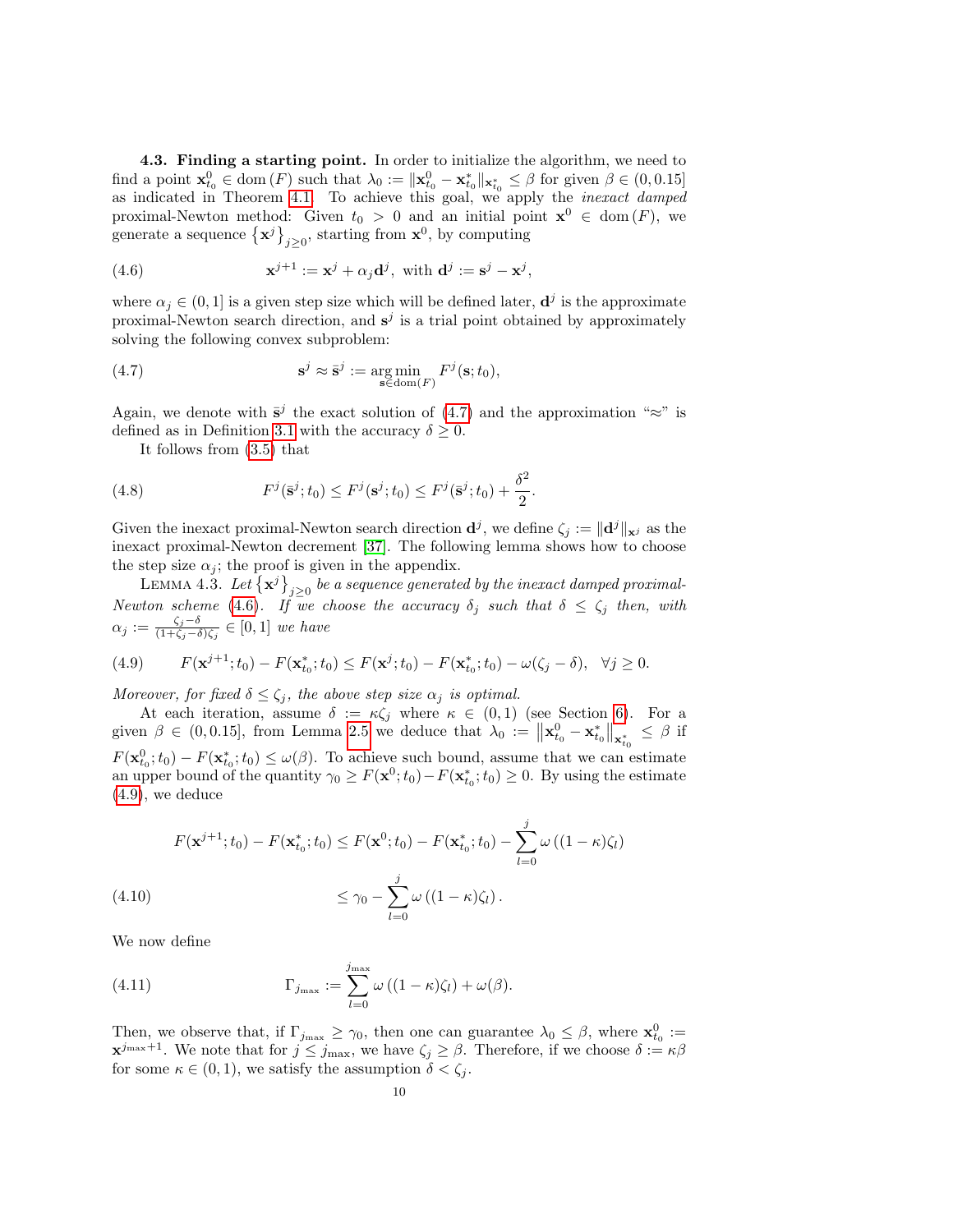#### Algorithm 1: Inexact path following proximal Newton algorithm

<span id="page-10-0"></span>**Input:** Choose  $t_0 > 0$ ,  $\beta \in (0, 0.15]$ ,  $\kappa \in (0, 1)$  and  $\mathbf{x}^0 \in \text{dom}(F)$ . Compute an upper bound  $\gamma_0 > 0$  for  $F(\mathbf{x}^0; t_0) - F(\mathbf{x}^*_{t_0}; t_0)$ . **Initialize:**  $\Gamma_{-1} := \omega(\beta), C(\beta) := \frac{\sqrt{\beta} - 2.581\beta}{2.581 + \sqrt{\beta}}, \sigma_{\beta} := \frac{C(\beta)}{(1 + C(\beta))\sqrt{\nu}}$ .

## Phase I: Computing an initial point

for  $j = 0, \cdots, j_{\text{max}}$ 1: Compute  $\mathbf{d}^j$  via [\(4.6\)](#page-9-2) by solving [\(4.7\)](#page-9-1) approximately up to  $\delta := \kappa \beta$ . 2: Compute  $\zeta_j := ||\mathbf{d}^j||_{\mathbf{x}^j}$ . 3:  $\Gamma_j := \Gamma_{j-1} + \omega((1 - \kappa)\zeta_j).$ if  $\Gamma_j \geq \gamma_0$  then 4:  $\mathbf{x}_{t_0}^0 := \mathbf{x}^j$ . 5: break end if 6:  $\mathbf{x}^{j+1} := \mathbf{x}^j + \alpha_j \mathbf{d}^j$  where  $\alpha_j := (1 - \kappa) [1 + (1 - \kappa) \zeta_j]^{-1}$ . end for

## Phase II: Path following iteration

for  $k = 0, \ldots, k_{\text{max}}$  or while stopping criterion is not met 7:  $t_{k+1} := (1 \pm \sigma_\beta) t_k$ . 8: Given  $\mathbf{x}_{t_k}^k$ , solve [\(1.4\)](#page-1-0) approximately up to  $\delta_k \leq 0.075\beta$  to obtain  $\mathbf{x}_{t_{k+1}}^{k+1}$ . end

4.4. Our prototype scheme. The proposed algorithm is given in Algorithm [1.](#page-10-0) The main steps are Step 1 and Step 7, where we need to solve two convex subproblems of the form  $(3.3)-(4.7)$  $(3.3)-(4.7)$ . For certain regularizers g such as the  $\ell_1$ -norm, the nuclear norm or the indicator of a simple convex set, there exist several efficient algorithms for this kind of optimization problems [\[5,](#page-24-10) [6,](#page-24-11) [23,](#page-24-5) [24\]](#page-25-5). The update rule for  $t_k$  at Step 6 of Phase II is based on the worst-case estimate [\(4.4\)](#page-8-4). In practice, we can adaptively update  $t_k$  as discussed later in Section [6.](#page-12-0)

4.5. Convergence analysis. In this subsection, we provide the full complexity analysis for Phase I and Phase II of Algorithm [1](#page-10-0) separately. Since we consider the case  $t \downarrow 0^+$ , we assume  $t_{k+1} = (1 - \sigma_\beta)t_k$  and  $t_0 \gg 0^+$ . The worst-case complexity estimate of Algorithm [1](#page-10-0) is given in the following theorem.

THEOREM 4.4. The number of iterations required in Phase I to find  $\mathbf{x}_{t_0}^0 \in \text{dom}(F)$ such that  $\lambda_0 \leq \beta$  is at most

(4.12) 
$$
j_{\max} := \left[ \frac{F(\mathbf{x}^0; t_0) - F(\mathbf{x}_{t_0}^*; t_0)}{\omega((1 - \kappa)\beta)} \right] + 1.
$$

The number of iterations required in Phase II to reach the approximate solution  $\mathbf{x}^{k_{\text{max}}}$ of  $\mathbf{x}_{t_f}^*$ , where  $t_f$  is a user-defined value, close to  $0^+$  and  $\lambda_{k_{\max}} \leq \beta$ , is at most

(4.13) 
$$
k_{\max} := \left\lfloor \frac{\ln(t_0/t_f)}{-\ln(1-\sigma_\beta)} \right\rfloor + 1,
$$

where  $\sigma_{\beta}$  is given by [\(4.5\)](#page-8-5). The worst-case complexity of Phase II is  $\mathcal{O}\left(\sqrt{\nu}\ln\left(\frac{t_0}{t_f}\right)\right)$ .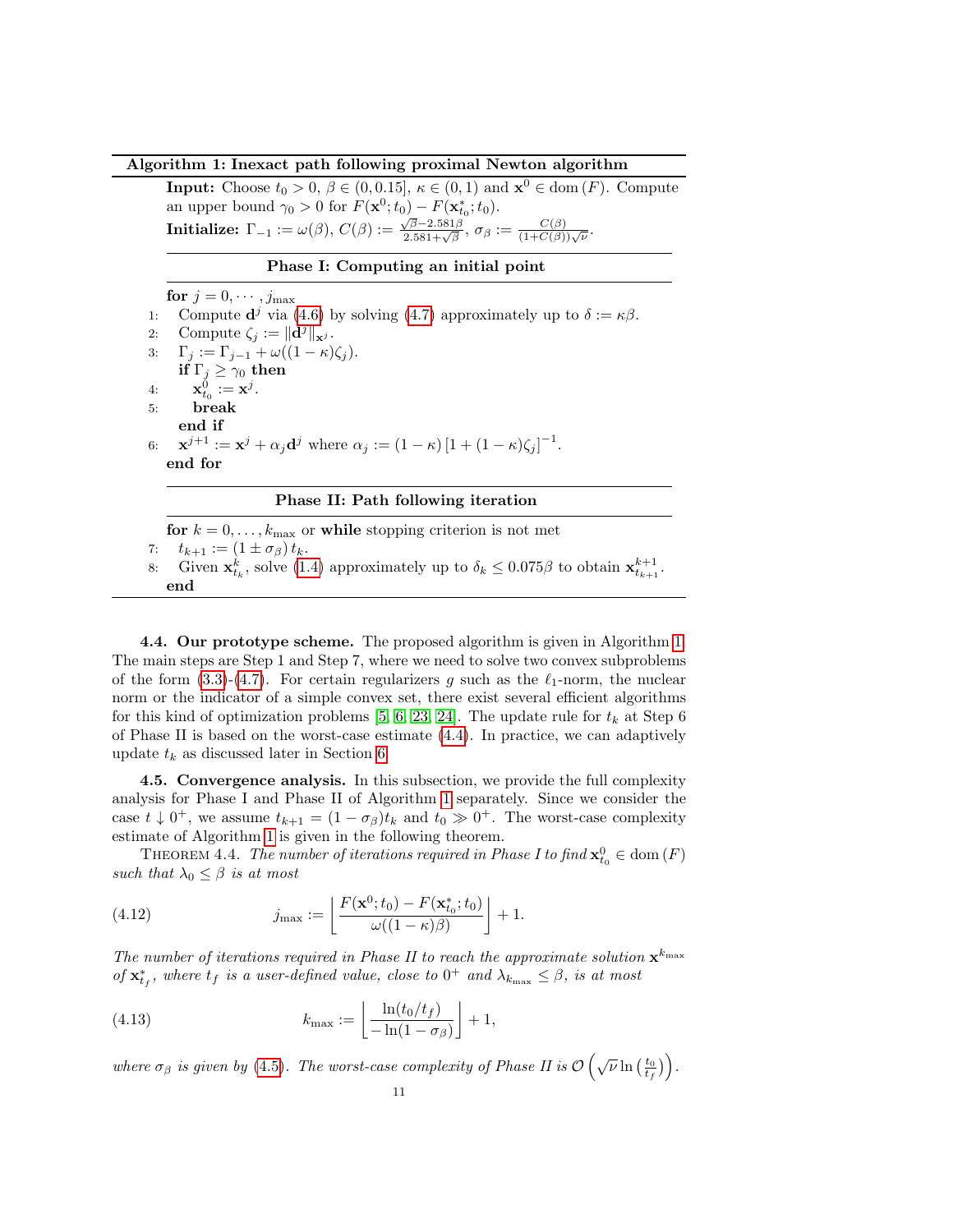*Proof.* From Lemma [4.3](#page-9-4) and the choice of  $\delta$  we have

$$
F(\mathbf{x}^{j+1};t_0) - F(\mathbf{x}_{t_0}^*;t_0) \leq F(\mathbf{x}^j;t_0) - F(\mathbf{x}_{t_0}^*;t_0) - \omega((1-\kappa)\zeta_j), \ \ \forall j \geq 0.
$$

Moreover,

$$
0 \le F(\mathbf{x}^{j}; t_{0}) - F(\mathbf{x}_{t_{0}}^{*}; t_{0}) \le F(\mathbf{x}^{0}; t_{0}) - F(\mathbf{x}_{t_{0}}^{*}; t_{0}) - \sum_{l=0}^{j-1} \omega ((1 - \kappa)\zeta_{l})
$$
  

$$
\le F(\mathbf{x}^{j}; t_{0}) - F(\mathbf{x}_{t_{0}}^{*}; t_{0}) - j\omega((1 - \kappa)\beta).
$$

This implies

$$
j \leq \frac{F(\mathbf{x}^0; t_0) - F(\mathbf{x}_{t_0}^*; t_0)}{\omega((1 - \kappa)\beta)},
$$

which shows that the number of iterations to obtain  $\lambda_0 \leq \beta$  is at most  $j_{\text{max}}$ .

For Phase II, by induction, we have  $t_k = t_0(1 - \sigma_\beta)^k$ . Since we desire  $t_k \leq t_f$ , which leads to  $k \geq \frac{\ln(t_0/t_f)}{\ln(1-\sigma_0)}$  $\frac{\ln(\iota_0/\iota_f)}{-\ln(1-\sigma_\beta)}$ .

Finally, note that  $\ln(1 - \sigma_{\beta}) \approx \sigma_{\beta}$ . By the definition of  $\sigma_{\beta} = \frac{C(\beta)}{(C(\beta)+1)\sqrt{\nu}}$ , we obtain that the worst-case complexity of Phase II, which is  $\mathcal{O}\left(\sqrt{\nu}\ln\left(\frac{t_0}{t_f}\right)\right)$ .

<span id="page-11-0"></span>5. Application to constrained convex optimization. We now specify Algorithm [1](#page-10-0) to solve the constrained convex programming problem of the form [\(1.1\)](#page-0-0). We assume that f is the  $\nu$  - self-concordant barrier associated with  $\Omega$  such that  $Dom(f) \equiv \Omega$ . First, we show the relation between the solution of the constrained problem [\(1.1\)](#page-0-0) and the parametric problem [\(1.2\)](#page-0-1) in the following lemma, whose proof can be found in the appendix.

<span id="page-11-2"></span>LEMMA 5.1. Let  $\mathbf{x}^*$  be a solution of [\(1.1\)](#page-0-0) and  $\mathbf{x}_t^*$  be the solution of [\(1.2\)](#page-0-1) at a given  $t > 0$ , i.e.,  $\mathbf{x}_t^* \in \text{int}(\Omega)$ . Then, for any  $t > 0$ ,  $\mathbf{x}_t^*$  is strictly feasible to [\(1.2\)](#page-0-1) and

<span id="page-11-1"></span>(5.1) 
$$
0 \le g(\mathbf{x}_t^*) - g(\mathbf{x}^*) \le t\nu.
$$

Let  $\mathbf{x}^{k+1}$  be the point generated by Algorithm [1](#page-10-0) at the iteration  $k+1$  and  $\mathbf{x}_{t_{k+1}}^*$  be the solution of  $(1.2)$  at  $t = t_{k+1}$ . Then

<span id="page-11-4"></span>
$$
(5.2) \quad -\nu t_{k+1} \le g(\mathbf{x}^{k+1}) - g(\mathbf{x}_{t_{k+1}}^*) \le t_{k+1} \left(\sqrt{\nu} \frac{\lambda_{k+1}}{1-\tilde{\lambda}_k} + \frac{\tilde{\lambda}_k}{(1-\tilde{\lambda}_k)^2} \left(\lambda_{k+1} + \tilde{\lambda}_k + \delta\right) + \frac{\delta^2}{2}\right).
$$

provided that  $\tilde{\lambda}_k < 1$ . Consequently, it holds that

<span id="page-11-3"></span>(5.3) 
$$
-\nu t_{k+1} \leq g(\mathbf{x}^{k+1}) - g(\mathbf{x}^*) \leq t_{k+1} \psi(\nu, \tilde{\lambda}_k, \lambda_{k+1}, \delta),
$$

where  $\psi(\nu, \tilde{\lambda}_k, \lambda_{k+1}, \delta) := \nu + \sqrt{\nu} \frac{\lambda_{k+1}}{1 - \tilde{\lambda}_k} + \frac{\tilde{\lambda}_k}{(1 - \tilde{\lambda})}$  $\frac{\tilde{\lambda}_k}{(1-\tilde{\lambda}_k)^2}\left(\lambda_{k+1}+\tilde{\lambda}_k+\delta\right)+\frac{\delta^2}{2}$  $\frac{\delta^2}{2}$  and  $\tilde{\lambda}_k < 1$ .

The estimate [\(5.1\)](#page-11-1) in Lemma [5.1](#page-11-2) shows that for sufficiently small  $t > 0$ , the solution  $\mathbf{x}_t^*$  of [\(1.2\)](#page-0-1) approximates the solution  $\mathbf{x}^*$  of [\(1.1\)](#page-0-0), i.e.  $g(\mathbf{x}_t^*) \to g(\mathbf{x}^*)$  as  $t \downarrow 0^+$ . The estimate [\(5.3\)](#page-11-3) in Lemma [5.1](#page-11-2) suggests that if a sequence  $\{(\mathbf{x}^k, t_k)\}_{k\geq 0}$  is generated by Algorithm [1](#page-10-0) for  $t_f \leq \varepsilon$  then  $\{\mathbf{x}^k\}_{k\geq 0}$  converges to  $\mathbf{x}^*$  provided that the parameter  $t_k$  is updated as  $t_{k+1} := (1 - \sigma_\beta)t_k$  and  $\delta \leq \overline{\delta}$  (See Theorem [4.1\)](#page-8-0).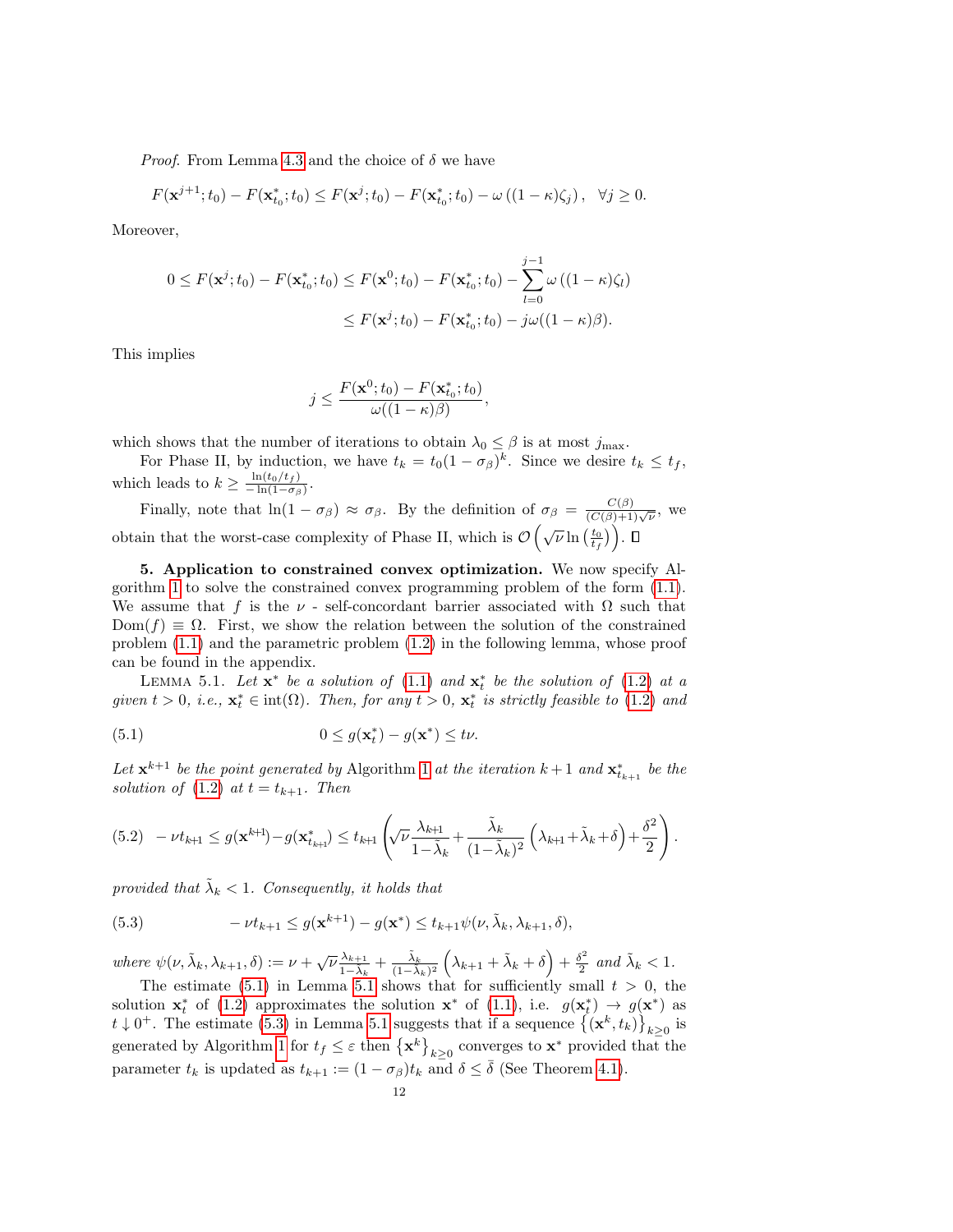If we apply Algorithm [1](#page-10-0) to solve the constrained optimization problem [\(1.1\)](#page-0-0), then we need to change the stopping criterion as  $t_f \leq \varepsilon$  for a given accuracy  $\varepsilon > 0$ . Then the convergence of Algorithm [1](#page-10-0) for solving [\(1.1\)](#page-0-0) is given in the following theorem.

THEOREM 5.2. Let  $\{(\mathbf{x}^k,t_k)\}_{k\geq 0}$  be a sequence generated by Algorithm [1](#page-10-0) for solving [\(1.1\)](#page-0-0). Then, after  $k_{\text{max}}$  iterations in Phase II, we have the following bound

(5.4) 
$$
\left|g(\mathbf{x}^{k_{\max}})-g(\mathbf{x}^*)\right|\leq \psi(\beta,\nu)t_{k_{\max}},
$$

where  $\psi(\beta,\nu) := \nu + \sqrt{\nu} \frac{\beta}{1-\alpha}$  $\frac{\beta}{1-0.4\sqrt{\beta}} + \frac{0.4\sqrt{\beta}}{(1-0.4\sqrt{\beta})}$  $\frac{0.4\sqrt{\beta}}{(1-0.4\sqrt{\beta})^2} (1.075\beta + 0.4\sqrt{\beta}) + 0.003\beta^2$  is a constant. Consequently, the worst-case analytical complexity of Phase II in Algorithm [1](#page-10-0) to

 $\left| \text{achieve an }\varepsilon\text{-optimal solution, } i.e., \left| g(\mathbf{x}^{k_{\max}}) - g(\mathbf{x}^*) \right| \leq \varepsilon, \text{ is } \mathcal{O}\left(\sqrt{\nu} \log(\frac{t_0 \psi(\beta,\nu)}{\varepsilon})\right).$ 

*Proof.* By the definition of  $\psi$  in Lemma [5.1](#page-11-2) we can easily show that  $\psi(\beta, \nu) \geq \nu$ . On one hand, using this relation and [\(5.3\)](#page-11-3), we have  $|g(\mathbf{x}^{k+1}) - g(\mathbf{x}^*)| \leq \psi(\beta, \nu)t_{k+1}$ . On the other hand, by induction, we have  $t_k = (1 - \sigma_\beta)^k t_0$  after k iterations. Therefore, if  $(1-\sigma_{\beta})^k t_0 \psi(\beta,\nu) \leq \varepsilon$ , we can conclude that  $|g(\mathbf{x}^k) - g(\mathbf{x}^*)| \leq \varepsilon$ . The last condition leads to  $k \geq \frac{\log\left(\frac{t_0 \psi(\beta,\nu)}{\varepsilon}\right)}{\log(1-\sigma_0)}$  $\frac{\sigma_0(\epsilon)}{-\log(1-\sigma_\beta)}$ . Since  $\log(1-\sigma_\beta) \approx -\sigma_\beta$ , we conclude that the worst-case complexity of Phase II in Algorithm [1](#page-10-0) is  $\mathcal{O}\left(\sqrt{\nu}\log(\frac{t_0\psi(\beta,\nu)}{\varepsilon})\right)$ .

<span id="page-12-0"></span>6. Numerical experiments. In this section, we first discuss the implementation aspects of Algorithm [1.](#page-10-0) Next, we show how to customize this algorithm to solve a standard convex programming problem. Then, we provide three numerical examples: The first example is a synthetic low-rank approximation problem with additional constraints to highlight the inefficiency of off-the-self solvers. The second one is an application to clustering using max-norm as a concrete example for constrained convex optimization. The third example is an application to graph learning where we track the approximate solution of this problem along the regularization parameter horizon.

<span id="page-12-1"></span>6.1. Implementation issues. Some fundamental implementation issues in Algorithm [1](#page-10-0) are the following:

Methods for subproblems [\(3.3\)](#page-4-3) and [\(4.7\)](#page-9-1) and warm-start. The main ingredient in Algorithm [1](#page-10-0) is the solution of  $(3.3)$  and  $(4.7)$ . The more efficiently this problem is solved, the faster Algorithm [1](#page-10-0) becomes. For certain classes of  $g$ , e.g.,  $\ell_1$ -norm, nuclear norm, atomic norm or simple projections, this problem is well-studied.

Subproblems [\(3.3\)](#page-4-3) and [\(4.7\)](#page-9-1) have the same structure over the iterations. This observation can be exploited a priori by using the similarity between  $\nabla f(\mathbf{x}^{k-1})$ ,  $\nabla^2 f(\mathbf{x}^{k-1})$  and  $\nabla f(\mathbf{x}^k)$ ,  $\nabla^2 f(\mathbf{x}^k)$ , for each k. Since evaluating  $\nabla f$  and  $\nabla^2 f$  is the most costly part in the subsolvers, exploiting properly the problem structure for computing these quantities can accelerate the algorithm (see the examples below).

Second, [\(3.3\)](#page-4-3) and [\(4.7\)](#page-9-1) is strongly convex. Several first order methods can be applied and yield a linear convergence  $[5, 23, 24]$  $[5, 23, 24]$  $[5, 23, 24]$ . When q is the indicator of a polytope or a convex quadratic set (e.g., Euclidian balls), it turns out to be a quadratic program or a quadratically constrained quadratic program. Efficiency of solving this problem is well-understood.

Finally, warm-start strategies is key for efficiently solving [\(3.3\)](#page-4-3) and [\(4.7\)](#page-9-1). Given that the information from the previous iteration is available, the distance bewteen  $\mathbf{x}^k$ and  $x^{k+1}$  is usually small. This observation suggests us to initialize the subsolvers with the solution provided by the previous iteration. Note that warm-start is very important in active-set methods [\[27\]](#page-25-9), which can be used as a workhorse for [\(3.3\)](#page-4-3) and  $(4.7).$  $(4.7).$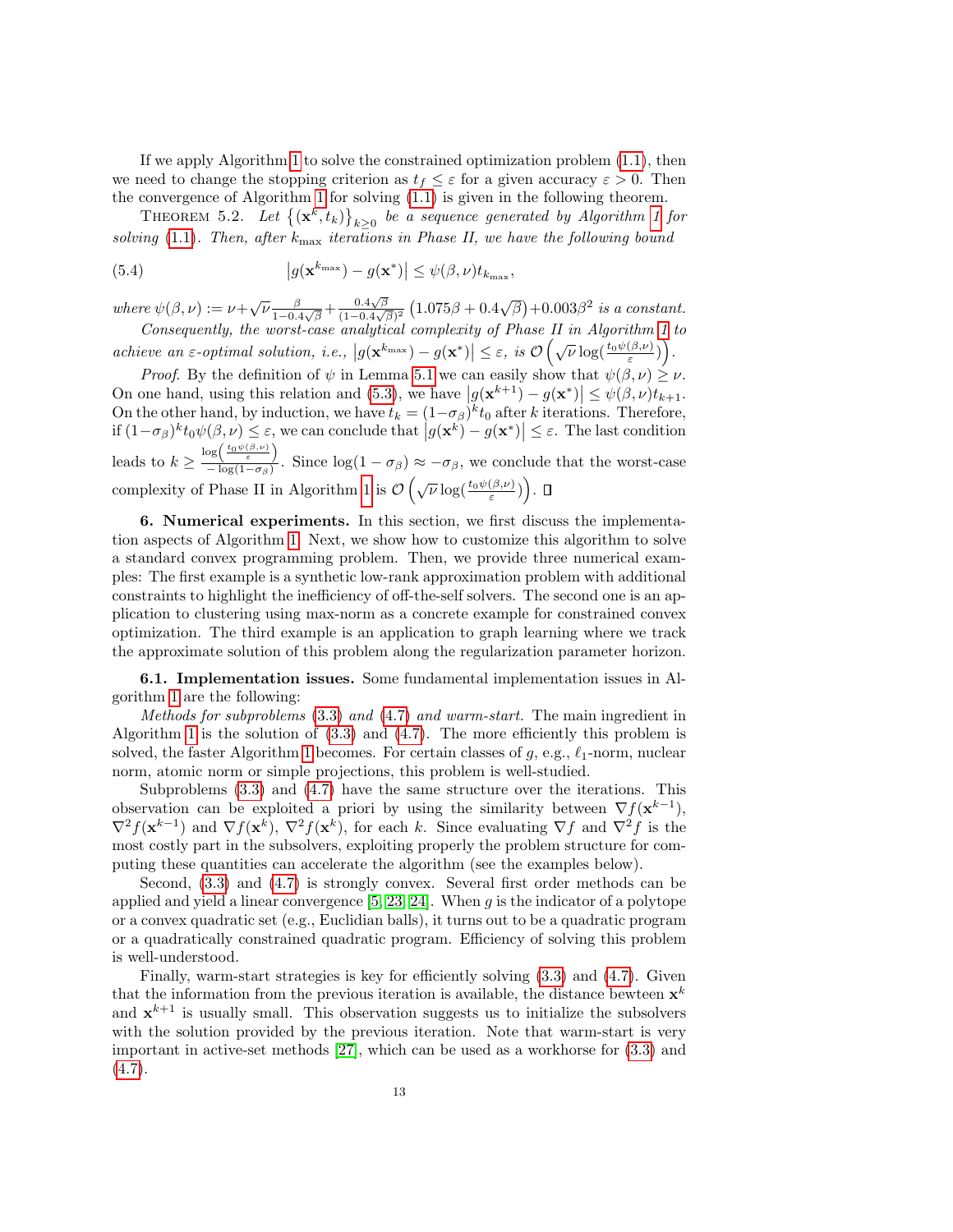Adaptive parameter update. Since the update rule  $t_{k+1} := (1 \pm \sigma_{\beta}) t_k$  is based on the worst-case estimate of  $\sigma_{\beta}$ , it is better to replace it by an adaptive factor  $\sigma_{k}$  for acceleration. In fact, from the proof of Lemma [4.2](#page-8-3) we can derive

.

(6.1) 
$$
t_{k+1}(1+\Delta_k)^{-1}\Delta_k \le |d_k| \left\|\nabla f(\mathbf{x}_{t_k}^*)\right\|_{\mathbf{x}_{t_{k+1}}^*}^*
$$

First, one can show that  $\|\nabla f(\mathbf{x}_{t_k}^*)\|_{\mathbf{x}_{t_{k+1}}^*}^* \leq (1 - \tilde{\lambda}_k)^{-1} \|\nabla f(\mathbf{x}_{t_k}^*)\|_{\mathbf{x}^k}^*$ . Second, by the triangle inequality, we have  $\|\nabla f(\mathbf{x}_{t_k}^*)\|_{\mathbf{x}^k}^* \leq \|\nabla f(\mathbf{x}_{t_k}^*) - \nabla f(\mathbf{x}^k)\|_{\mathbf{x}^k}^* + \|\nabla f(\mathbf{x}^k)\|_{\mathbf{x}^k}^*$ However, since  $\|\nabla f(\mathbf{x}_{t_k}^*) - \nabla f(\mathbf{x}^k)\|_{\mathbf{x}^k}^* \leq (1 - \lambda_k)^{-1} \lambda_k$ , the last inequality leads to  $\|\nabla f(\mathbf{x}_{t_k}^*)\|_{\mathbf{x}^k}^* \leq (1 - \lambda_k)^{-1} \lambda_k + \|\nabla f(\mathbf{x}^k)\|_{\mathbf{x}^k}^*$ . Combining all these derivations, we eventually get

(6.2) 
$$
\|\nabla f(\mathbf{x}_{t_k}^*)\|_{\mathbf{x}_{t_{k+1}}^*}^* \leq (1-\tilde{\lambda}_k)^{-1} \left( (1-\lambda_k)^{-1} \lambda_k + \|\nabla f(\mathbf{x}^k)\|_{\mathbf{x}^k}^*\right).
$$

From Theorem [4.1,](#page-8-0) we have  $\lambda_k \leq \beta$  and  $\tilde{\lambda}_k \leq 0.3874\sqrt{\beta}$ . Then, if we define

(6.3) 
$$
R_k(\beta) := (1 - 0.3874\sqrt{\beta})^{-1} \left( (1 - \beta)^{-1} \beta + \left\| \nabla f(\mathbf{x}^k) \right\|_{\mathbf{x}^k}^* \right)
$$

$$
\leq (1 - 0.3874\sqrt{\beta})^{-1} \left( (1 - \beta)^{-1} \beta + \sqrt{\nu} \right),
$$

then, we can derive the update rule for  $t_k$  as  $t_{k+1} = (1 \pm \sigma_k)t_k$ , where  $\sigma_k$  is given as

(6.4) 
$$
\sigma_k := \max \left\{ \frac{C(\beta)}{C(\beta) + (1 - C(\beta))R_k(\beta)}, \sigma_\beta \right\} \in (0, 1),
$$

and  $C(\beta)$  and  $\sigma_{\beta}$  are given in the previous section. A similar strategy for updating t in the case  $f(\mathbf{x})$  is replaced by  $f(\mathbf{x}) + \mathbf{c}^T \mathbf{x}$  can be derived by using the same trick, as used in the third numerical example below.

6.2. Instances of Algorithm [1.](#page-10-0) Algorithm [1](#page-10-0) can be customized to solve a broad class of constrained convex problems of the form:

<span id="page-13-0"></span>(6.5) 
$$
\begin{array}{ll}\n\min_{\mathbf{x} \in \mathbf{R}^n} & h(\mathbf{x}) \\
\text{s.t} & \mathbf{x} \in \mathcal{C} \cap \Omega,\n\end{array}
$$

where h is a proper, lower semicontinuous and convex function,  $\mathcal C$  is a nonempty, closed and convex set,  $\Omega$  is also a nonempty, closed and convex endowed with a  $\nu$ -selfconcordant barrier f. Let  $g(\mathbf{x}) := h(\mathbf{x}) + \delta_c(\mathbf{x})$ , where  $\delta_c$  is the indicator function of C. Then, problem  $(6.5)$  can equivalently be converted into  $(1.1)$ .

As a concrete example, we show that Algorithm [1](#page-10-0) can be customized to solve the constrained problems of the form [\(1.1\)](#page-0-0) with additional linear equality constraints  $\mathbf{A}\mathbf{x} = \mathbf{b}$ . For simplicity of discussion, let us consider the following standard quadratic conic programming problem:

<span id="page-13-1"></span>(6.6) 
$$
\begin{array}{rcl}\n\min & \frac{1}{2} \mathbf{x}^T \mathbf{Q} \mathbf{x} + \mathbf{q}^T \mathbf{x} \\
\text{s.t.} & \mathbf{A} \mathbf{x} = \mathbf{b},\n\end{array}
$$

where  $\bf{Q}$  is a symmetric positive semidefinite and K is a proper, closed, self-dual cone in  $\mathbb{R}^n$  (including positive semidefinite cone), which is endowed with a  $\nu$ -selfconcordant barrier f. It is also possible to include inequality constraints  $Bx \leq c$ .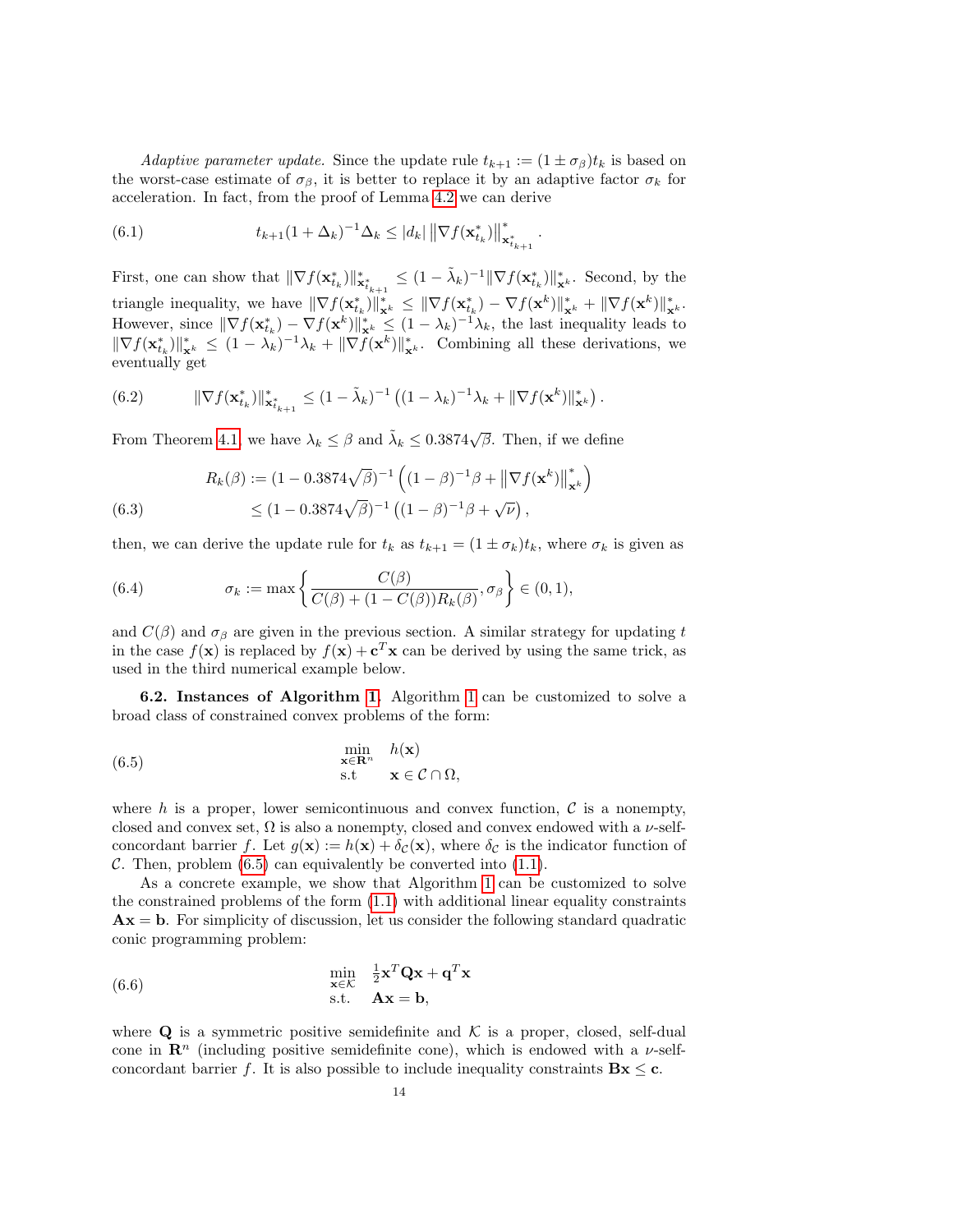In order to customize Algorithm [1](#page-10-0) for solving [\(6.6\)](#page-13-1), we define  $g(\mathbf{x}) := \frac{1}{2} \mathbf{x}^T \mathbf{Q} \mathbf{x} +$  $\mathbf{q}^T \mathbf{x} + \delta_{\mathcal{C}}(\mathbf{x})$ , where  $\delta_{\mathcal{C}}$  is the indicator function of  $\mathcal{C} := {\mathbf{x} \in \mathbf{R}^n \mid \mathbf{A}\mathbf{x} = \mathbf{b}}$ . Then, problem [\(6.6\)](#page-13-1) can be cast into [\(1.1\)](#page-0-0). In principle, we can apply Algorithm [1](#page-10-0) to solve the resulting problem. Now, let us consider the corresponding convex subproblem [\(3.3\)](#page-4-3) associated with [\(6.6\)](#page-13-1) as follows

(6.7) 
$$
\min_{\mathbf{x} \in \text{int}(\mathcal{K})} \left\{ \frac{1}{2} \mathbf{x}^T \left( t \nabla^2 f(\mathbf{x}^k) + \mathbf{Q} \right) \mathbf{x} + \left( \mathbf{q} + t \nabla f(\mathbf{x}^k) - t \nabla^2 f(\mathbf{x}^k) \mathbf{x}^k \right)^T \mathbf{x} + \delta_c(\mathbf{x}) \right\}.
$$

The optimality condition for this problem becomes

<span id="page-14-0"></span>(6.8) 
$$
\begin{cases} (\mathbf{Q} + t\nabla^2 f(\mathbf{x}^k)) \mathbf{x} + \mathbf{q} + t\nabla f(\mathbf{x}^k) - t\nabla^2 f(\mathbf{x}^k) \mathbf{x}^k + \mathbf{A}^T \mathbf{y} & = 0, \\ \mathbf{Ax} - \mathbf{b} & = 0. \end{cases}
$$

Here, y is the Lagrange multiplier associated with the equality constraints  $\mathbf{Ax}-\mathbf{b}=0$ . Let us define  $\mathbf{d} := \mathbf{x} - \mathbf{x}^k$ , then we can write [\(6.8\)](#page-14-0) as follows

.

<span id="page-14-1"></span>(6.9) 
$$
\begin{pmatrix} \mathbf{Q} + t\nabla^2 f(\mathbf{x}^k) & \mathbf{A}^T \\ \mathbf{A} & \mathbf{0} \end{pmatrix} \begin{pmatrix} \mathbf{d} \\ \mathbf{y} \end{pmatrix} = \begin{pmatrix} -\mathbf{q} - \mathbf{Q}\mathbf{x}^k - t\nabla f(\mathbf{x}^k) \\ \mathbf{b} - \mathbf{A}\mathbf{x}^k \end{pmatrix}
$$

Solving this linear system provides us a Newton search direction for Algorithm [1.](#page-10-0) In fact, this linear system [\(6.9\)](#page-14-1) coincides with the system of computing Newton direction in standard primal interior-point methods for solving [\(6.6\)](#page-13-1) directly, see, e.g., [\[7,](#page-24-3) [25,](#page-25-1) [30,](#page-25-10) [39\]](#page-25-11).

6.3. Low-rank SDP matrix approximation. To illustrate the scalability and accuracy of the proposed path-following scheme, we consider the following matrix approximation problem:

<span id="page-14-2"></span>(6.10) 
$$
\begin{aligned}\n\min_{\mathbf{X}} \quad & \rho \left\| \text{vec} \left( \mathbf{X} - \mathbf{M} \right) \right\|_1 + (1 - \rho) \text{tr} \left( \mathbf{X} \right) \\
\text{s.t.} \quad & \mathbf{X} \succeq 0, \ \mathbf{L}_{ij} \leq \mathbf{X}_{ij} \leq \mathbf{U}_{ij}, \ i, j = 1, \dots, n.\n\end{aligned}
$$

Here  $\mathbf{M} \in \mathbb{R}^{n \times n}$  is a given matrix (not necessarily positive definite);  $\rho \in [0,1]$  is a given regularization parameter and  $L$  and  $U$  are the element-wise lower and upper bound of M. Problem [\(6.10\)](#page-14-2) is a convex relaxation of the problem of approximating  **by a low-rank and positive semidefinite matrix**  $**X**$ **. Here, the trace-norm is used to** approximate the rank of **X** and  $\lVert \cdot \rVert_1$  is used to measure the distance from **X** to **M**.

Let  $\Omega := \mathcal{S}_{++}^n$  the cone of symmetric positive semidefinite matrices, and  $g(\mathbf{X}) :=$  $\rho \|\text{vec}(\mathbf{X} - \mathbf{M})\|_1 + (1 - \rho)\text{tr}(\mathbf{X}) + \delta_{[\mathbf{L},\mathbf{U}]}(\mathbf{X}),$  where  $\delta_{[\mathbf{L},\mathbf{U}]}$  is the indicator function of the interval

$$
[\mathbf{L},\mathbf{U}] := \{ \mathbf{X} \in \mathcal{S}^n \mid \mathbf{L}_{ij} \leq \mathbf{X}_{ij} \leq \mathbf{U}_{ij}, \ i,j = 1,\cdots,n \}.
$$

Since  $f(\mathbf{X}) := -\log \det(\mathbf{X})$  is the standard barrier function of  $\Omega$ , we can reformulate  $(6.10)$  in the form of  $(1.1)$ .

In this example, we test Algorithm [1](#page-10-0) and compare it with two standard interior point solvers, called SDPT3 [\[38\]](#page-25-12) and SeDuMi [\[33\]](#page-25-13). The parameters are configured as follows. We choose  $t_0 := 10^{-2}$  and terminate the algorithm if  $t_k \leq 10^{-7}$ . The starting point  $X^0$  is set to  $X^0 := 0.1\mathbb{I}$ , where  $\mathbb{I}$  is the identity matrix. We tackle [\(1.4\)](#page-1-0) and [\(4.7\)](#page-9-1) by applying the FISTA algorithm [\[5\]](#page-24-10), where the accuracy is controlled at each iteration.

The data is generated as follows. First, we generate a sparse Gaussian random matrix  $\mathbf{R} \sim \mathcal{N}(0, 1)$  of the size  $n \times k$ , where  $k = |0.25n|$  is the rank of **R**, and the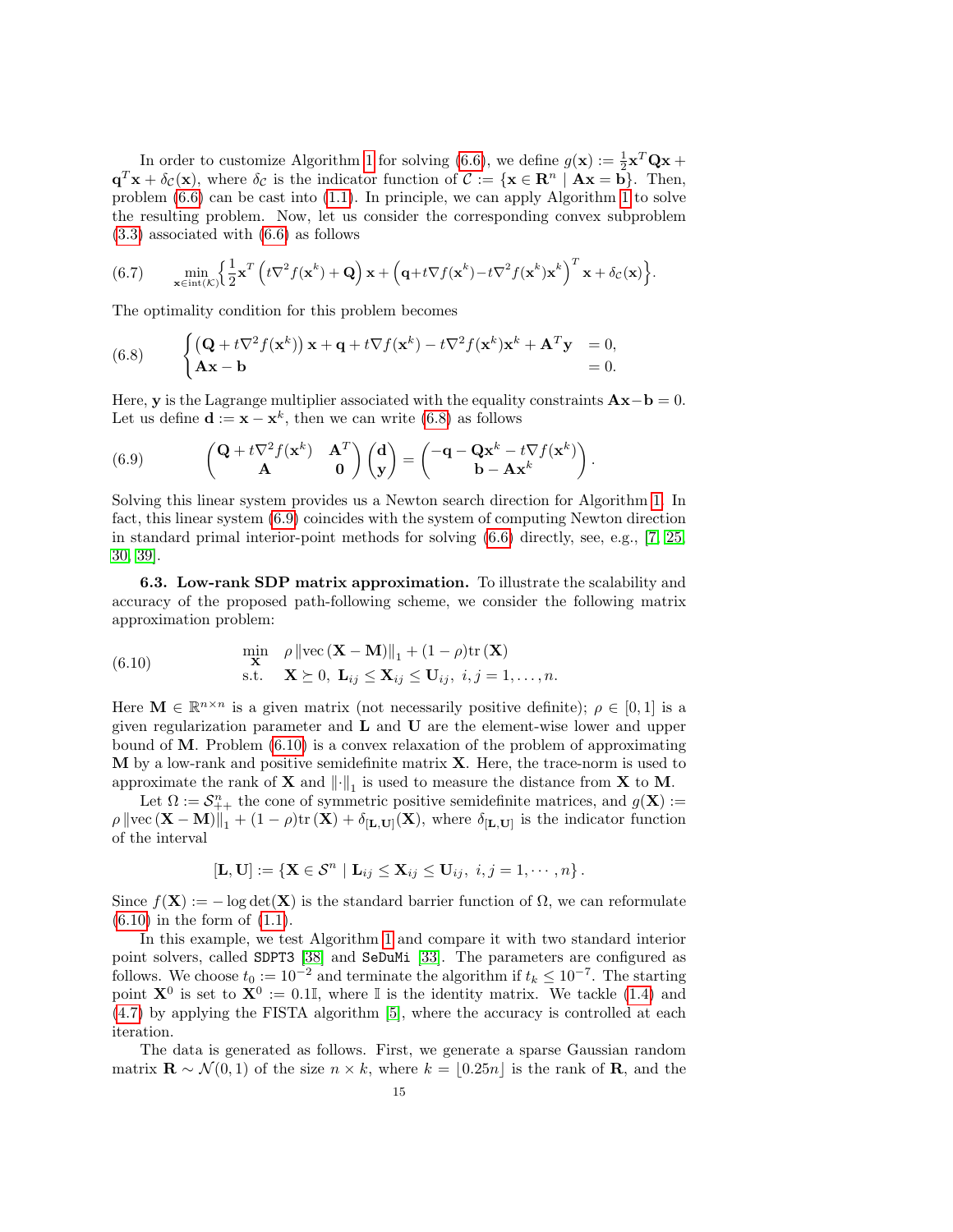sparsity is 25%. Then, we generate matrix  $\mathbf{M} := \mathbf{R}^T \mathbf{R} + 10^{-4} \mathbf{E}$ , where  $\mathbf{E} \sim \mathcal{N}(0, \mathbb{I})$ . The lower bound **L** and the upper bound **U** are given as  $\mathbf{L} := (m_l - 0.1 |m_l|) \mathbb{I}$  and  $\mathbf{U} := (m_u + 0.1 |m_u|) \mathbb{I}$ , where  $m_l := \min_{i,j} \mathbf{M}_{ij}$  and  $m_u := \max_{i,j} \mathbf{M}_{ij}$ .

We test three algorithms on five problems of size  $n \in \{80, 100, \ldots, 160\}$  w.r.t.  $\rho = 0.2$ . Table [6.1](#page-15-0) reports the results and the performance of these three algorithms. Our platform is Matlab 2011b on a PC Intel Xeon X5690 at 3.47GHz per core with 94Gb RAM.

<span id="page-15-0"></span>TABLE  $6.1$ Comparison of Algorithm [1,](#page-10-0) SDPT3 and SeDuMi

|                   | $ Solver\setminus n $ | 80              | 100             | 120                              | 140                                                                                                 | 160             |
|-------------------|-----------------------|-----------------|-----------------|----------------------------------|-----------------------------------------------------------------------------------------------------|-----------------|
| Size              |                       |                 |                 |                                  | $[n_v; n_c]$ $ [16,200; 9,720] [25,250; 15,150] [36,300; 21,780] [49,350; 29,610] [64,400; 38,640]$ |                 |
| Time (sec)        | PFPN                  | 15.738          | 24.046          | 24.817                           | 25.326                                                                                              | 36.531          |
|                   | SDPT3                 | 156.340         | 508.418         | 881.398                          | 1742.502                                                                                            | 2948.441        |
|                   | SeDuMi                | 231.530         | 970.390         | 3820.828                         | 9258.429                                                                                            | 17096.580       |
| $g(\mathbf{X}^*)$ | PFPN                  | 306.9159        | 497.6706        | 635.4304                         | 842.4626                                                                                            | 1096.6516       |
|                   | SDPT3                 | 306.9153        | 497.6754        | 635.4306                         | 842.4644                                                                                            | 1096.6540       |
|                   | SeDuMi                | 306.9176        | 497.6821        | 635.4384                         | 842.4776                                                                                            | 1096.6695       |
| [rank, sparsity]  | PFPN                  | $[20, 30.53\%]$ | $[26, 27.37\%]$ | $\left[30,25.27\% \right] \vert$ | $[35, 23.64\%]$                                                                                     | $[40, 21.54\%]$ |
|                   | SDPT3                 | $[20, 41.02\%]$ | $[25, 36.99\%]$ | $[30, 51.61\%]$                  | $[35, 45.03\%]$                                                                                     | $[40, 49.07\%]$ |
|                   | SeDuMi                | $[20, 45.23\%]$ | $[25, 64.20\%]$ | $[30, 54.83\%]$                  | $[35, 60.87\%]$                                                                                     | $[40, 59.24\%]$ |

From Table [6.1](#page-15-0) we can see that if we reformulate problem [\(6.10\)](#page-14-2) into a standard SDP problem where SDPT3 and SeDuMi can solved, then the number of variables  $n_v$  and the number of constraints  $n_c$  increase rapidly (highlighted with red color). Consequently, the computational time in SDPT3 and SeDuMi also increase significantly compared to Algorithm [1.](#page-10-0) Moreover, SeDuMi is much slower than SDPT3 in this particular example. Since Algorithm [1](#page-10-0) does not require to transform problem [\(6.10\)](#page-14-2) into a standard SDP problem, we can clearly see the computational advantage of this algorithm to standard interior-point solvers, e.g., SDPT3 and SeDuMi, for solving problem [\(6.10\)](#page-14-2). We note that the implementation of the proposed scheme is still a prototype, coded in Matlab without any preconditioning strategy.

**6.4.** Max-norm and  $\ell_1$ -norm optimization in clustering. In this example, we show an application of Algorithm [1](#page-10-0) to solve a constrained SDP problem arising from the correlation clustering [\[3\]](#page-24-16), where the number of clusters is unknown. Briefly, the problem statement is as follows: Given a graph with  $p$  vertices, let  $A$  be its affinity matrix (cf., [\[3\]](#page-24-16) for the definition). The clustering goal here is to partition the set of vertices such that the total disagreement with the edge labels is minimized in A, which is an explicitly combinatorial problem. The work in [\[19\]](#page-24-6) proposes a tight convex relaxation [\(1.3\)](#page-1-1), poses significant difficulties to the IPM methods in large-scale. The approach is called max-norm constrained clustering, and if solved correctly, has rigorous theoretical guarantees of correctness for its solution.

In this example, we demonstrate that Algorithm [1](#page-10-0) can obtain medium accuracy solutions in a scalable fashion as compared to a state-of-the-art IPM. Here, we use the adaptive update rule [\(4.5\)](#page-8-5). The algorithm terminates if  $t_k \leq 10^{-3}$  and  $\lambda_k \leq 10^{-8}$ . We also solve [\(1.4\)](#page-1-0) and [\(4.7\)](#page-9-1) by applying FISTA.

We compare our algorithm with the off-the-self, IPM implementation SDPT3 [\[38\]](#page-25-12), both in terms of time- and memory-complexity. Since the curse-of-dimensionality renders the execution of SDPT3 impossible in large dimensions, we use the low precision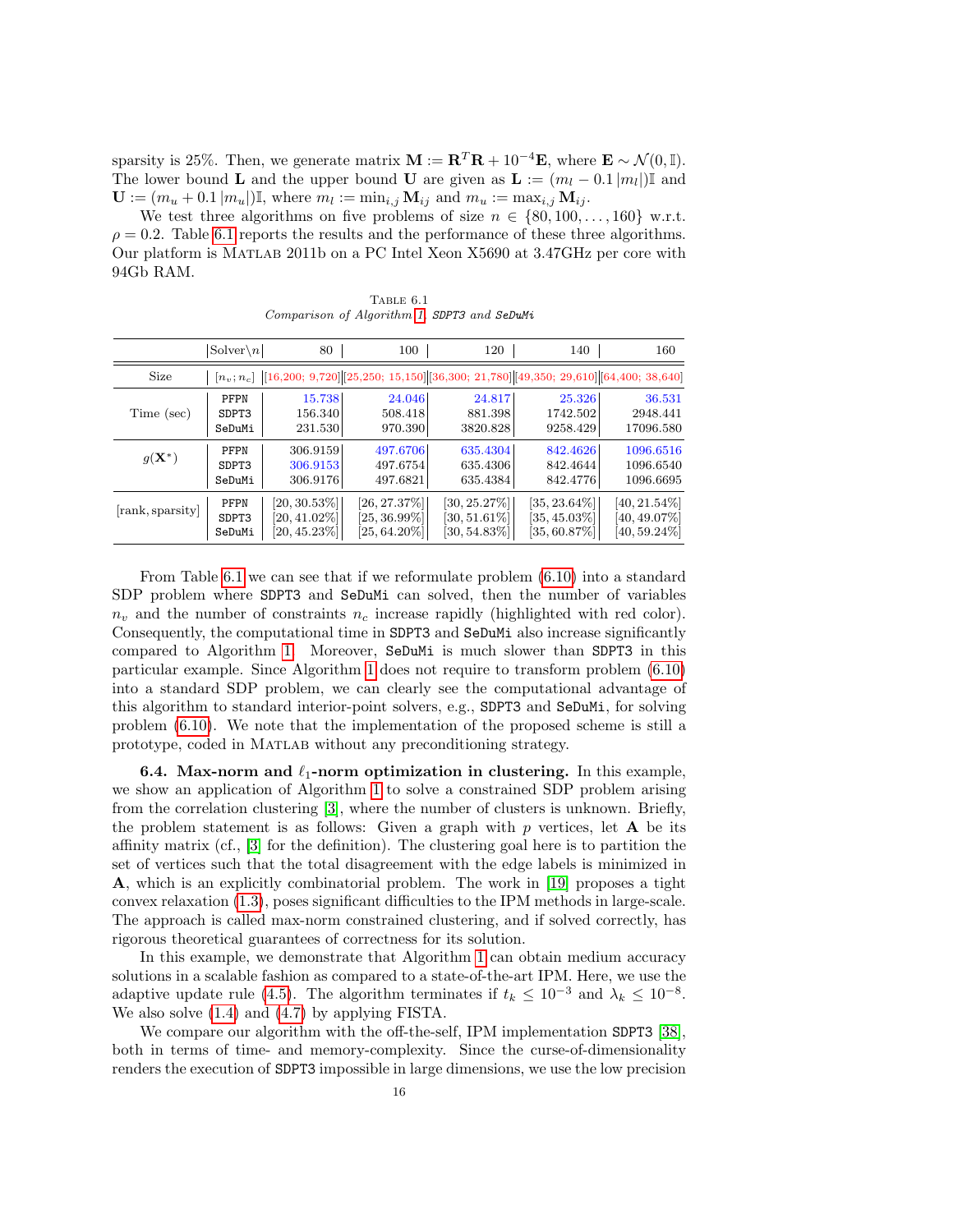<span id="page-16-0"></span>TABLE  $6.2$ Average values over 10 Monte Carlo iterations for each dimension p. The variable  $K^*$  refers to the respective solution at convergence as returned by the algorithms under comparison.

|                   | $\boldsymbol{p}$    | 50                         | 75                                                                                                                                                                               | 100                          | 150                           | <b>200</b>                       |
|-------------------|---------------------|----------------------------|----------------------------------------------------------------------------------------------------------------------------------------------------------------------------------|------------------------------|-------------------------------|----------------------------------|
| Time (sec)        | PF<br>SDPT3<br>[19] | 62.450<br>4.396<br>102.217 | 109.426<br>21.282<br>236.366                                                                                                                                                     | 202.600<br>64.939<br>354.444 | 416.044<br>522.021<br>778.904 | 1573.881<br>2588.721<br>1420.844 |
| $g(\mathbf{K}^*)$ | PF<br>SDPT3<br>[19] |                            | 549.1567   1293.6727   2232.5897   5396.0485   9809.6066<br>549.1860   1293.7890   2233.0747   5396.7305   9809.6934<br>597.8825   1387.1379   2496.6535   5583.8605   9958.0974 |                              |                               |                                  |

mode in SDPT3 (i.e.,  $\varepsilon \approx 1.5 \times 10^{-8}$ ) in order to execute larger problems within a reasonable time frame. We compare these two schemes based on synthetic data, generated as described in [\[19\]](#page-24-6).



FIG. 6.1. (Left) Execution times. (Right) Number of variables and equality constraints in thousands.

In terms of solution accuracy, our scheme with the aforementioned parameter settings is comparable to the low-precision mode of SDPT3, and can often obtain accurate solutions (cf., Table [6.2\)](#page-16-0). However, Figure [6.1\(](#page-6-1)Left) illustrates that our path following scheme has a rather dramatic scaling advantage as compared to SDPT3:  $\mathcal{O}(p^3)$  for ours vs.  $\mathcal{O}(p^{5.5})$  for SDPT3. Because of this scaling, SDPT3 cannot handle problems instances where  $p > 200$  in our computer.

Reasons for our scalability are twofold. First, our path following scheme avoids "lifting" the problem into higher dimensions. Hence, as the problem dimensions grow (cf., Fig. [6.1\(](#page-6-1)Right); numbers are in thousands), our memory requirement scales in a better fashion. Moreover, we do not have to handle additional (in)equality constraints. Second, the subproblem solver has linear convergence rate due to its construction (i.e.,  $\nabla^2 f \succ 0$ ). Hence, our fast solver (FISTA) obtains medium accuracy solutions quickly since the proximal operator is efficient and has a closed form.

We also compare the proposed scheme with the scalable Factorization Method (FM), presented in [\[19\]](#page-24-6): a state-of-the-art, non-convex implementation of [\(1.3\)](#page-1-1), based on splitting techniques. The code is publicly available at [http://www.ali-jalali.](http://www.ali-jalali.com/) [com/](http://www.ali-jalali.com/). We modified this code to include a stopping criterion at a tolerance of

$$
\left\| \mathbf{K}^{k+1} - \mathbf{K}^{k} \right\|_F \leq 10^{-8} \max \left\{ \left\| \mathbf{K}^{k} \right\|_F, 1 \right\}.
$$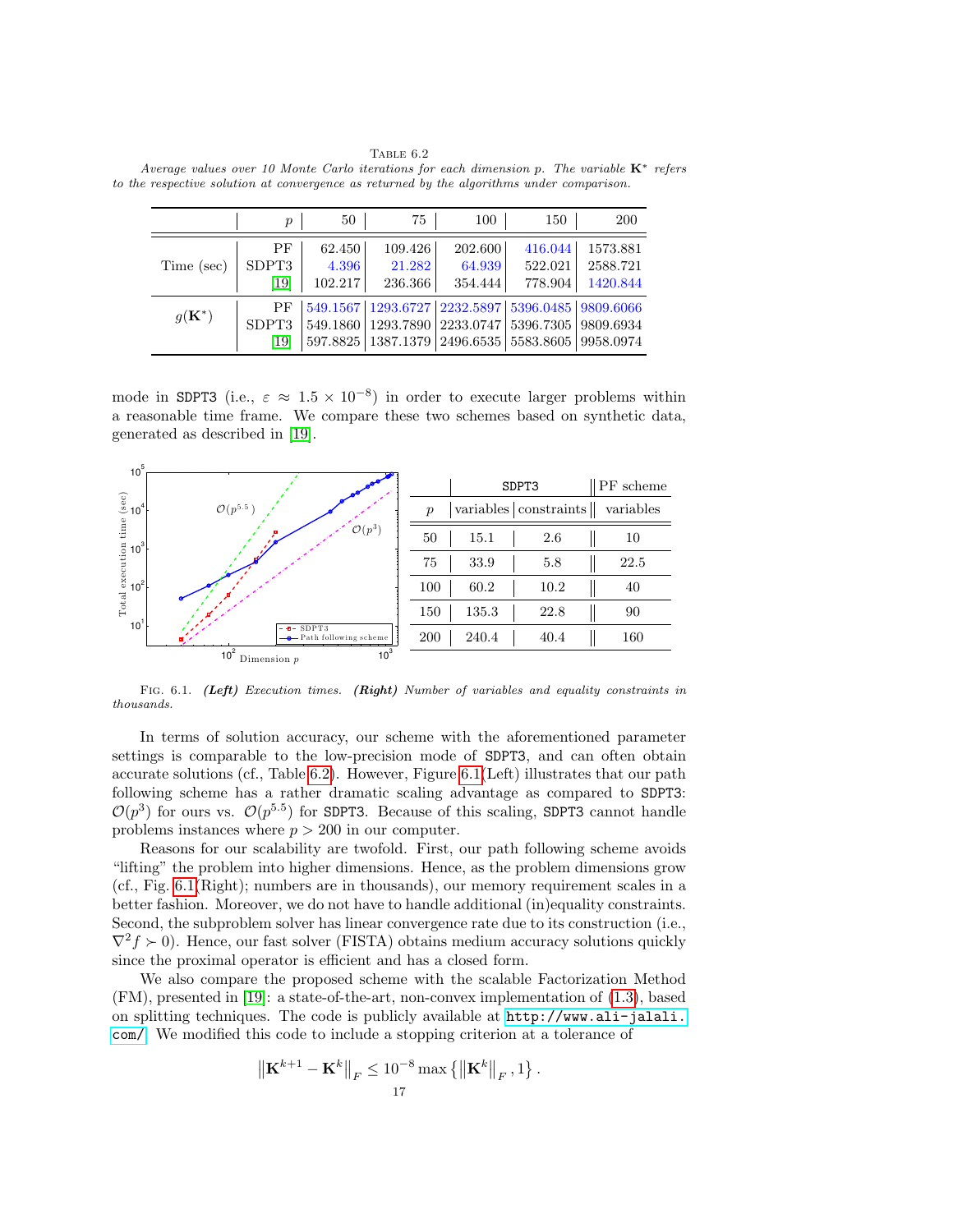In Table [6.2,](#page-16-0) we report the average results of 10 Monte-Carlo realizations for different p's. While the non-convex approach exhibits lower computational complexity em-pirically,<sup>[1](#page-17-0)</sup> its solution quality suffers as compared to the convex solution, which has theoretical guarantees. It is clear that the non-convex approach is rather susceptible to local minima.

6.5. Sparse Pareto frontier in sparse graph learning. Many machine learning and signal processing problems naturally feature composite minimization problems where f is directly self-concordant, such as sparse regression with unknown noise variance [\[32\]](#page-25-0), Poisson imaging [\[17\]](#page-24-1), one-bit compressive sensing, and graph learning [\[28,](#page-25-2) [20\]](#page-24-17). Here, we consider the graph learning problem: Let  $\Sigma$  be the covariance matrix of a Gaussian Markov random field (GMRF) and let  $X = \Sigma^{-1}$ . To satisfy the conditional dependencies with respect to the GMRF, **X** must have zero in  $\mathbf{X}_{ij}$ corresponding to the absence of an edge between node  $i$  and node  $j$  [\[11\]](#page-24-18). Hence, given the empirical covariance  $\hat{\Sigma} \succeq 0$ , which is possibly rank deficient, we would like to learn the underlying GMRF.

It turns out that we can still learn GMRF's with theoretical consistency guarantees from a number of data samples as few as  $m = \mathcal{O}(d^2 \log p)$  [\[28\]](#page-25-2), where d is the graph node degree, via

<span id="page-17-1"></span>(6.11) 
$$
\min_{\mathbf{X} \in \mathbb{R}^{p \times p}: \mathbf{X} \succ 0} \left\{-\log \det(\mathbf{X}) + \text{tr}\left(\widehat{\mathbf{\Sigma}}\mathbf{X}\right) + \rho \left\|\text{vec}\left(\mathbf{X}\right)\right\|_{1}\right\},
$$

where  $\rho > 0$  is a regularization parameter. We easily observe that [\(6.11\)](#page-17-1) satisfies the  $\mathcal{P}(t)$  formulation for  $t = 1/\rho$ . Unfortunately, the theoretical results only indicate the existence of a regularization parameter for consistent estimates and we have to tune to obtain the best  $\rho^*$  in practice. We note that the function  $f(\mathbf{X}) := -\log \det(\mathbf{X})$ is a self-concordant barrier of  $S^p_+$ . As discussed in Subsection [6.1,](#page-12-1) we can modify the update rule for  $\rho_k$ , we can still apply Algorithm [1](#page-10-0) to track the Pareto frontier of problem [\(6.11\)](#page-17-1) for the case  $f(\cdot) + \langle c, \cdot \rangle$ .

To the best of our knowledge, the selection of  $\rho^*$  with respect to a general-purpose objective, such as  $\mathcal{P}(\rho)$ , still remains widely open. For GMRF learning, a homotopy approach is proposed in [\[31,](#page-25-14) [21\]](#page-24-19), where  $\rho$  is updated by a non-adaptive multiplicative factor such that  $\rho_{k+1} = c\rho_k$  for  $0 < c < 1$ . This approach is usually time consuming in practice, and may skip solutions with sparsity close to the desired sparsity level. Traditionally, [\(6.11\)](#page-17-1) is addressed by IPM's. Other than [\[37\]](#page-25-8) exploited here, we do not know any scalable method that has rigorous global convergence guarantees for  $(6.11)$  as it has a globally non-Lipschitz continuous gradient. The authors in [\[1\]](#page-24-20) use a probabilistic heuristic to select  $\rho$ : as the number of samples go to infinity, this heuristic leads to the maximum likelihood (unregularized) estimator. In practice though, the proposed  $\rho$  values are quite large and do not consistently lead to good solutions.

To this end, our scheme provides an adaptive strategy on how to update the regularization parameter. For instance, we can pick a range  $\rho \in [\rho_{\min}, \rho_0]$  and apply our path-following scheme, starting from  $\rho_0$  until we either achieve the desired solution sparsity or we reach the lower bound  $\rho_{\min}$ . To illustrate the approach, we choose two real data examples from [http://ima.umn.edu/~maxxa007/send\\_SICS/](http://ima.umn.edu/~maxxa007/send_SICS/): Lymph and Leukemia, where the GMRF sizes are  $p = 587$  and 1255, respectively. Figure [6.2](#page-18-0) shows the solution sparsity vs. the penalty parameter curve (not to be confused with f vs. g curve, which is a convex Pareto curve) as obtained in a tuning-free fashion by our scheme.

<span id="page-17-0"></span><sup>&</sup>lt;sup>1</sup>Theoretically, FM's computational cost is proportional to the cost of  $p \times p$  matrix multiplications.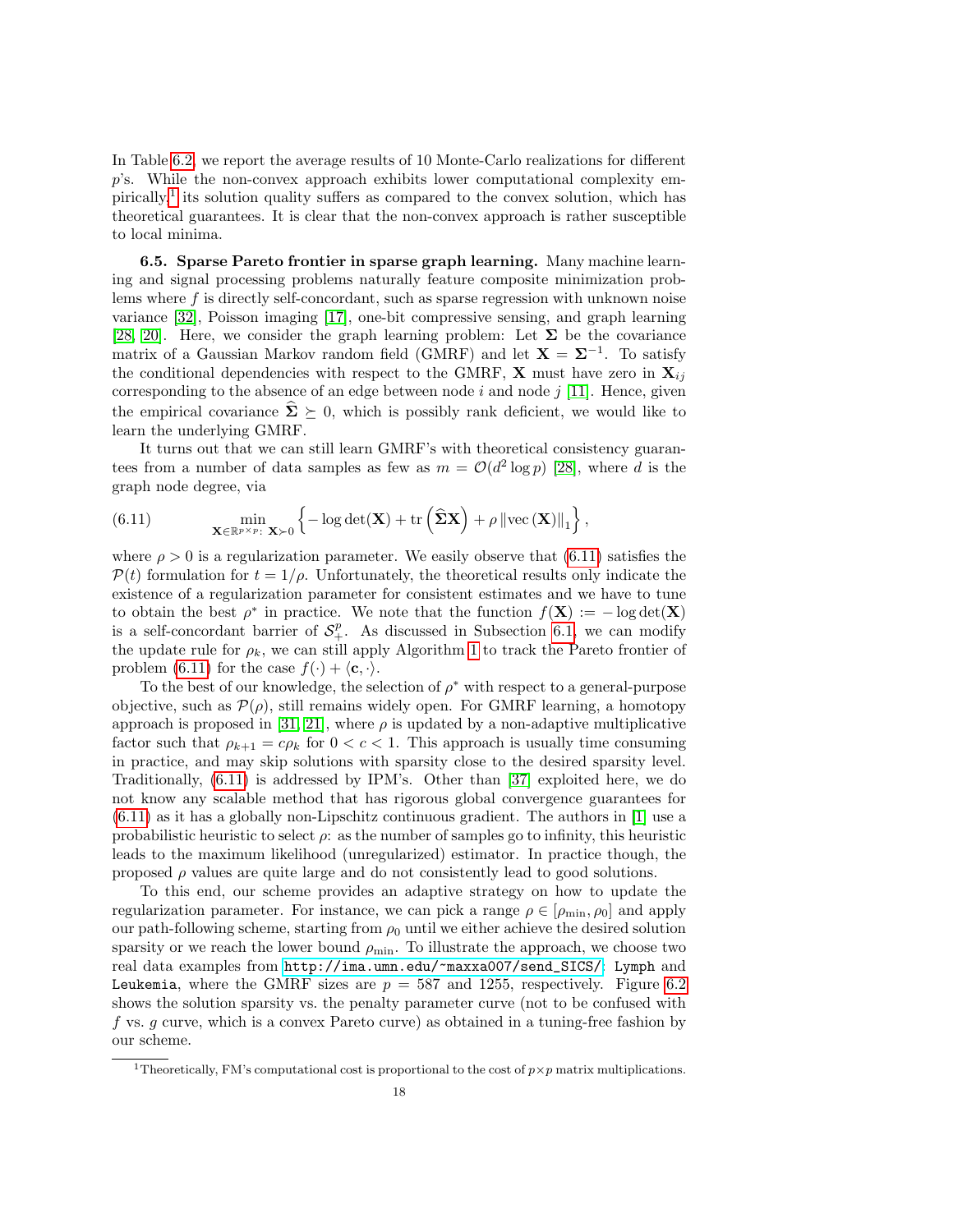

<span id="page-18-0"></span>Fig. 6.2. Impact of the regularization parameter to the solution sparsity.

<span id="page-18-1"></span>TABLE 6.3 The relative error and the number of nonzero elements of two approximate solutions

| $\rho$                                                                                                                                                 |  | 0.1    |  | 0.2    |  | 0.3                           |  | 0.4       | 0.5                      |
|--------------------------------------------------------------------------------------------------------------------------------------------------------|--|--------|--|--------|--|-------------------------------|--|-----------|--------------------------|
| Lymph $(n = 587)$                                                                                                                                      |  |        |  |        |  |                               |  |           |                          |
| Relative error $e_k$                                                                                                                                   |  | 0.0011 |  | 0.0013 |  | 0.0018                        |  | 0.0018    | $ 7.5342 \times 10^{-6}$ |
| n.n.z. $(\widetilde{\mathbf{X}}(\rho_k)/\mathbf{X}^k)$ 37587/37561                                                                                     |  |        |  |        |  | $20275/20269$   $14901/14875$ |  | 9869/9871 | 4615/4615                |
| Leukemia ( $n = 1255$ )                                                                                                                                |  |        |  |        |  |                               |  |           |                          |
| Relative error $e_k$   $6.1643 \times 10^{-4}$   $5.5701 \times 10^{-4}$   $6.2124 \times 10^{-4}$   $5.6060 \times 10^{-4}$   $3.6497 \times 10^{-6}$ |  |        |  |        |  |                               |  |           |                          |
| n.n.z. $(\widetilde{\mathbf{X}}(\rho_k)/\mathbf{X}^k)$  102313/102253  56451/56421   45051/45055   41613/41609   34761/34761                           |  |        |  |        |  |                               |  |           |                          |
|                                                                                                                                                        |  |        |  |        |  |                               |  |           |                          |

In order to verify the obtained Pareto curve  $\{X^k\}$  well approximates the true solution trajectory  $\mathbf{X}^*(\rho)$  of the problem [\(6.11\)](#page-17-1), we apply the proximal-Newton algo-rithm in [\[36\]](#page-25-7) to compute the approximate solution  $\widetilde{\mathbf{X}}(\rho_k)$  to  $\mathbf{X}^*(\rho_k)$  at five different points of  $\rho$ . The relative errors  $e_k := \left\| \mathbf{X}^k - \widetilde{\mathbf{X}}(\rho_k) \right\|_F / \max \left\{ \widetilde{\mathbf{X}}(\rho_k) \right\}$  as well as the number of nonzero elements n.n.z. are shown in Table [6.3.](#page-18-1) We can see from this table that both solutions are relatively close to each other both in terms of relative error and the sparsity.

7. Concluding remarks. We have proposed a new inexact path-following framework for minimizing (possibly) non-smooth and non-Lipschitz gradient objectives under constraints that admit a self-concordant barrier. We have shown how to solve such problems scalably without inflating problem dimensions or introducing additional slack variables and constraints. Our method is quite modular: custom implementations only require the corresponding custom solver for the composite subproblem [\(1.4\)](#page-1-0) with a strongly convex quadratic smooth term and a tractable proximity of the second term g. We have provided a rigorous analysis that establish the worse complexity of our approach via a new joint treatment of proximal methods and self-concordant optimization schemes. While our scheme maintains the original problem structure, its worst-case complexity remains the same as in standard path-following interior point methods [\[23\]](#page-24-5). We have also shown how the new scheme can obtain points on the Pareto frontier of regularized problems (with globally non-Lipschitz gradient of the smooth part). We have numerically illustrated our method on three examples involving the nonsmooth constrained convex programming problems of matrix variables. Numerical results have shown that the new path-following scheme is superior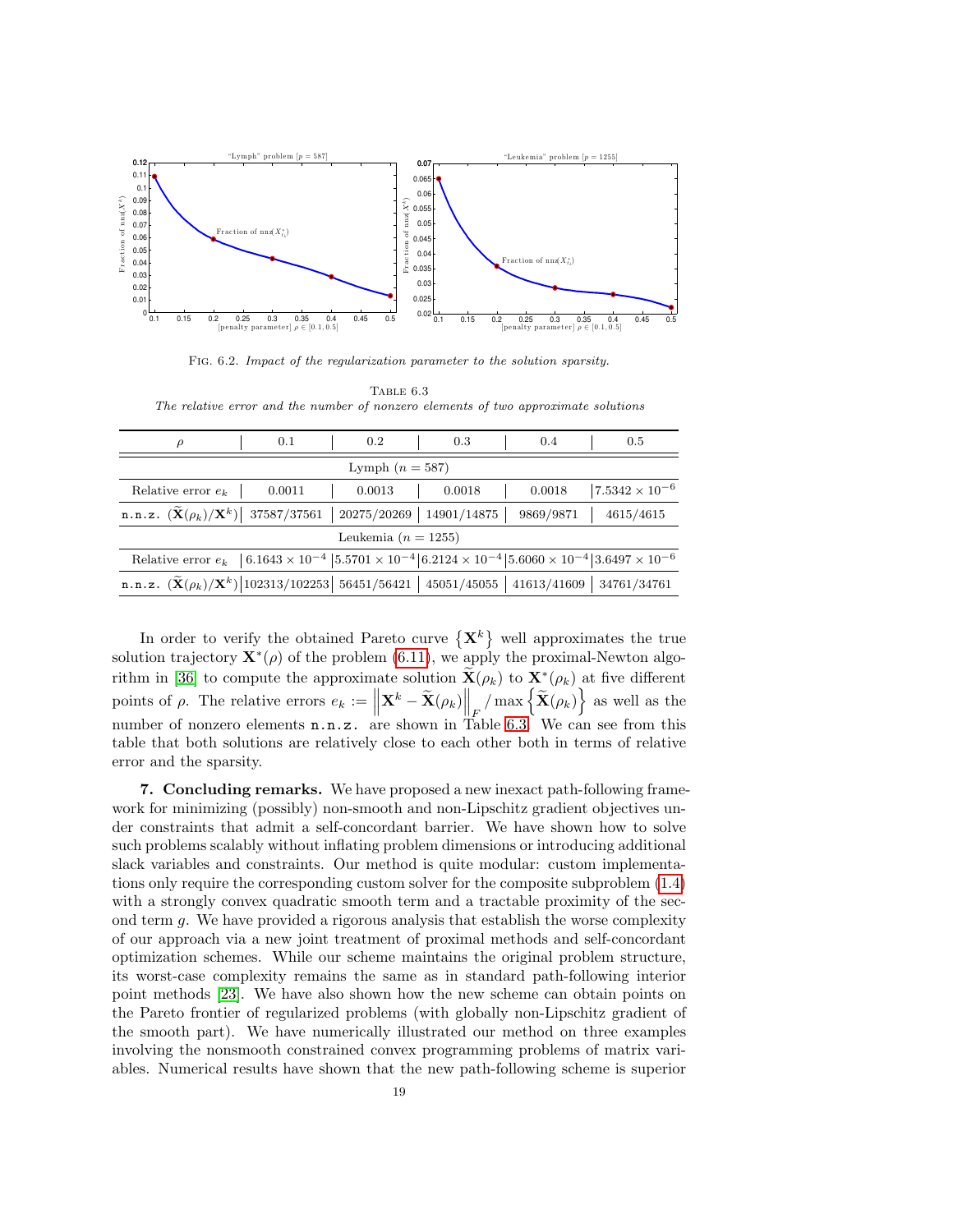to some off-the-self solvers that require to transform the problem into standard conic programs.

8. Acknowledgment. This work was supported in part by the European Commission under Grant MIRG-268398, ERC Future Proof and SNF 200021-132548, SNF 200021-146750 and SNF CRSII2-147633.

Appendix A. Technical proofs. We provide in this appendix the full proofs of two theorems: Theorem [3.3](#page-5-3) and Theorem [4.1,](#page-8-0) and three technical lemmas: Lemma [4.2,](#page-8-3) Lemma [4.3](#page-9-4) and Lemma [5.1.](#page-11-2)

A.1. The proof of Theorem [3.3.](#page-5-3) We define the restricted approximate gap between  $\nabla^2 f(\mathbf{x}_t^*)$  and  $\nabla^2 f(\mathbf{x}^k)$  along the direction  $\bar{\mathbf{x}}^{k+1} - \mathbf{x}^k$  as  $\bar{\mathbf{r}}^k := (\nabla^2 f(\mathbf{x}_t^*) \nabla^2 f(\mathbf{x}^k) (\bar{\mathbf{x}}^{k+1} - \mathbf{x}^k)$ . Then, by using the definition [\(2.3\)](#page-3-2) of  $P_{\mathbf{x}}^g$  and [\(2.4\)](#page-3-3) of  $S_{\mathbf{x}}$ , we can write [\(3.4\)](#page-5-1) equivalently to

.

$$
\mathbf{\bar{x}}^{k+1} = P_{\mathbf{x}_t}^g \left( S_{\mathbf{x}_t^*}(\mathbf{x}^k) + \bar{\mathbf{r}}^k \right)
$$

Now, we can estimate  $\bar{\lambda}_{k+1} := \left\| \bar{\mathbf{x}}^{k+1} - \mathbf{x}_{t}^{*} \right\|_{\mathbf{x}_{t}^{*}}$  as follows

$$
\bar{\lambda}_{k+1} := \left\| \bar{\mathbf{x}}^{k+1} - \mathbf{x}_{t}^{*} \right\|_{\mathbf{x}_{t}^{*}}
$$
\n
$$
\stackrel{(A.1) \pm (2.7)}{=} \left\| P_{\mathbf{x}_{t}^{*}}^{g} \left( S_{\mathbf{x}_{t}^{*}}(\mathbf{x}^{k}) + \bar{\mathbf{r}}^{k} \right) - P_{\mathbf{x}_{t}^{*}}^{g} \left( S_{\mathbf{x}_{t}^{*}}(\mathbf{x}^{*}) \right) \right\|_{\mathbf{x}_{t}^{*}}
$$
\n
$$
\stackrel{(2.6)}{\leq} \left\| S_{\mathbf{x}_{t}^{*}}(\mathbf{x}^{k}) - S_{\mathbf{x}_{t}^{*}}(\mathbf{x}_{t}^{*}) + \bar{\mathbf{r}}^{k} \right\|_{\mathbf{x}_{t}^{*}}^{*}
$$
\n
$$
\leq \left\| S_{\mathbf{x}_{t}^{*}}(\mathbf{x}^{k}) - S_{\mathbf{x}_{t}^{*}}(\mathbf{x}_{t}^{*}) \right\|_{\mathbf{x}_{t}^{*}}^{*} + \left\| \bar{\mathbf{r}}^{k} \right\|_{\mathbf{x}_{t}^{*}}^{*}.
$$

Similarly to the proof of [\[36,](#page-25-7) Theorem 5], we show that

(A.3) 
$$
\left\|S_{\mathbf{x}_t^*}(\mathbf{x}^k) - S_{\mathbf{x}_t^*}(\mathbf{x}_t^*)\right\|_{\mathbf{x}_t^*}^* \leq \frac{\lambda_k^2}{1 - \lambda_k},
$$

provided that  $\lambda_k < 1$ .

Next, we estimate  $\|\bar{\mathbf{r}}^k\|$ ∗  $\mathbf{x}_{t}^*$ . We have

$$
\|\bar{\mathbf{r}}^{k}\|_{\mathbf{x}_{t}^{*}}^{*} = \|(\nabla^{2} f(\mathbf{x}_{t}^{*}) - \nabla^{2} f(\mathbf{x}^{k}))(\bar{\mathbf{x}}^{k+1} - \mathbf{x}^{k})\|_{\mathbf{x}_{t}^{*}}^{*}
$$
\n
$$
\leq \left\|\nabla^{2} f(\mathbf{x}_{t}^{*})^{-1/2}(\nabla^{2} f(\mathbf{x}_{t}^{*}) - \nabla^{2} f(\mathbf{x}^{k}))\nabla^{2} f(\mathbf{x}_{t}^{*})^{-1/2}\right\|_{2 \to 2} \left\|\bar{\mathbf{x}}^{k+1} - \mathbf{x}^{k}\right\|_{\mathbf{x}_{t}^{*}}
$$
\n(A.4) 
$$
= \left\|\mathbb{I} - \nabla^{2} f(\mathbf{x}_{t}^{*})^{-1/2} \nabla^{2} f(\mathbf{x}^{k})\nabla^{2} f(\mathbf{x}_{t}^{*})^{-1/2}\right\|_{2 \to 2} \left\|\bar{\mathbf{x}}^{k+1} - \mathbf{x}^{k}\right\|_{\mathbf{x}_{t}^{*}}.
$$

By applying [\[23,](#page-24-5) Theorem 4.1.6], we can show that

$$
\left\| \mathbb{I} - \nabla^2 f(\mathbf{x}_t^*)^{-1/2} \nabla^2 f(\mathbf{x}^k) \nabla^2 f(\mathbf{x}_t^*)^{-1/2} \right\|_{2 \to 2} \le \max \left\{ 1 - (1 - \lambda_k)^2, (1 - \lambda_k)^{-2} - 1 \right\}
$$
  
= 
$$
\frac{2\lambda_k - \lambda_k^2}{(1 - \lambda_k)^2}.
$$

Substituting this estimate into [\(A.4\)](#page-1-0) and then using the triangle inequality, we obtain

<span id="page-19-0"></span>
$$
(A.5) \t ||\bar{\mathbf{r}}^k||_{\mathbf{x}_t^*} \le \left(\frac{2\lambda_k - \lambda_k^2}{(1 - \lambda_k)^2}\right) \left\|\bar{\mathbf{x}}^{k+1} - \mathbf{x}^k\right\|_{\mathbf{x}_t^*} \le \left(\frac{2\lambda_k - \lambda_k^2}{(1 - \lambda_k)^2}\right) \left(\bar{\lambda}_{k+1} + \lambda_k\right),
$$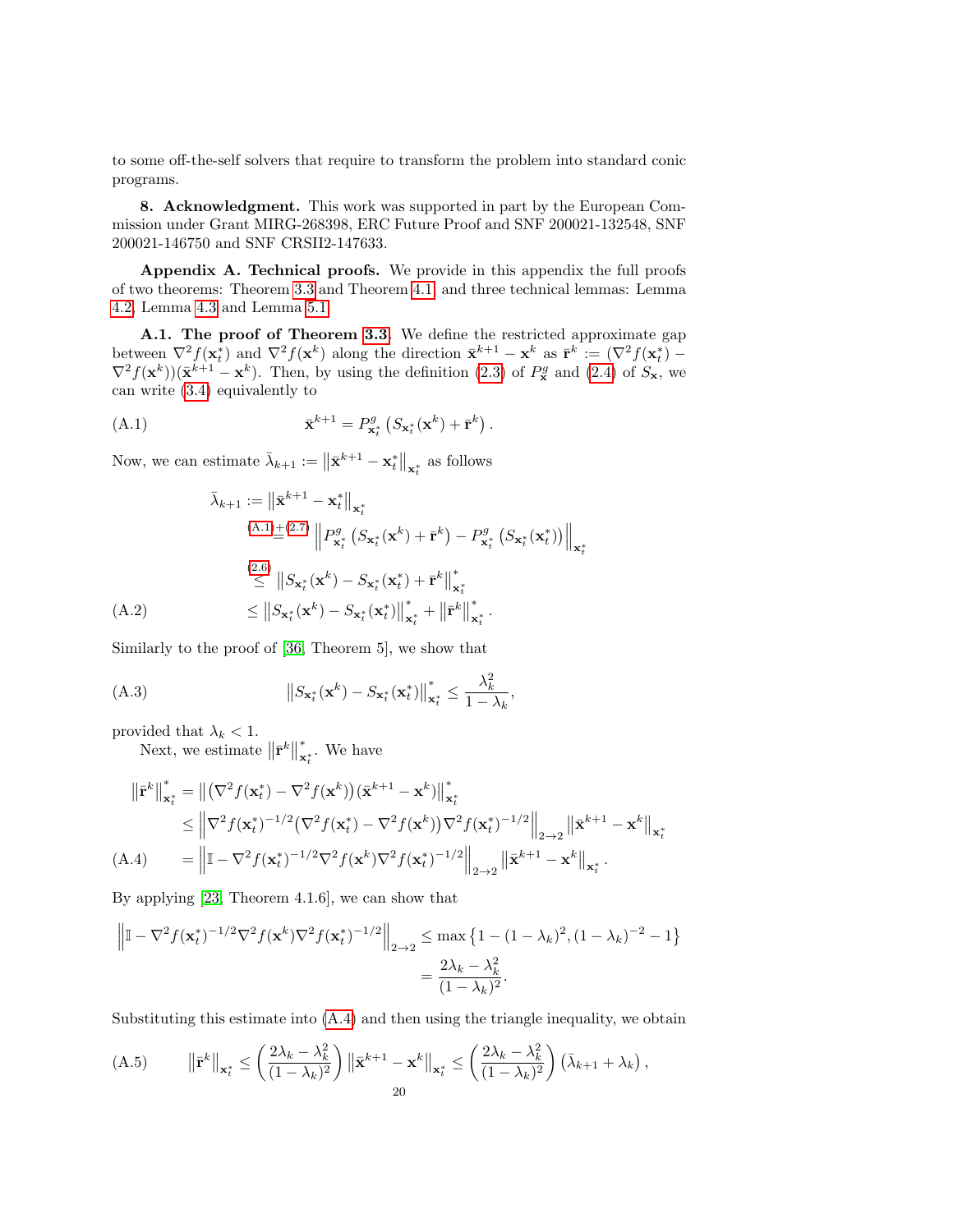provided that  $\lambda_k < 1$ .

<span id="page-20-0"></span>Substituting  $(A.3)$  and  $(A.5)$  into  $(A.2)$  and then rearranging the result, we deduce

(A.6) 
$$
\bar{\lambda}_{k+1} \leq \left(\frac{3-2\lambda_k}{1-4\lambda_k+2\lambda_k^2}\right)\lambda_k^2,
$$

provided that  $1-4\lambda_k+2\lambda_k^2>0$ . We can easily show that the condition  $1-4\lambda_k+2\lambda_k^2>$ 0 holds if  $\lambda_k \in [0, 1 - \frac{\sqrt{2}}{2})$ .

Note that  $0 \leq \nabla^2 f(\mathbf{x}_t^*) \leq (1 - \lambda_k)^{-2} \nabla^2 f(\mathbf{x}^k)$  due to [\[23,](#page-24-5) Theorem 4.1.6]. For any **u**, we have  $||\mathbf{u}||_{\mathbf{x}_t^*} \leq (1 - \lambda_k)^{-1} ||\mathbf{u}||_{\mathbf{x}^k}$ . By using this inequality, [\(3.7\)](#page-5-5) and the triangle inequality, it is easy to show that

$$
\lambda_{k+1} = \left\| \mathbf{x}^{k+1} - \mathbf{x}_t^* \right\|_{\mathbf{x}_t^*} \le \left\| \mathbf{x}^{k+1} - \bar{\mathbf{x}}^{k+1} \right\|_{\mathbf{x}_t^*} + \left\| \bar{\mathbf{x}}^{k+1} - \mathbf{x}_t^* \right\|_{\mathbf{x}_t^*}
$$
\n
$$
\le (1 - \lambda_k)^{-1} \delta + \bar{\lambda}_{k+1}.
$$

By substituting [\(A.6\)](#page-20-0) into this inequality, we obtain

<span id="page-20-1"></span>(A.7) 
$$
\lambda_{k+1} \leq \frac{\delta}{1 - \lambda_k} + \left(\frac{3 - 2\lambda_k}{1 - 4\lambda_k + 2\lambda_k^2}\right)\lambda_k^2.
$$

Since  $\lambda_k \in [0, 1 - \frac{\sqrt{2}}{2})$ , the right-hand side of [\(A.7\)](#page-20-1) is well-defined. Moreover, it is obvious to check that the right-hand side of  $(A.7)$  is increasing w.r.t.  $\delta \geq 0$  and  $\lambda_k \in [0, 1 - \frac{\sqrt{2}}{2}]$  $\Box$ 

**A.2.** The proof of Theorem [4.1.](#page-8-0) We define the function  $\psi(\lambda) := \frac{3-2\lambda}{1-4\lambda+2\lambda^2}$ . It is easy to check that  $\psi$  is increasing in [0, 1 –  $\sqrt{2}/2$ ). Let us limit the range of  $\lambda \in [0, 0.15]$ . Then, one can show that max  $\{\psi(\lambda) | \lambda \in [0, 0.15] \} \leq 6.5$ . Hence, we can upper estimate [\(4.1\)](#page-7-1) as

$$
\lambda_{k+1} \le 1.18\delta + 6.07\tilde{\lambda}_k^2
$$

Now, we recall the following estimate from [\[35,](#page-25-15) Lemma A.1.(c)] as

<span id="page-20-2"></span>
$$
\tilde{\lambda}_k \le \frac{\lambda_k + \Delta_k}{1 - \Delta_k},
$$

provided that  $\Delta_k < 1$ .

Let us fix some  $\beta \in (0, 1.5]$ . By the assumption  $\lambda_k \leq \beta$ , it follows from  $(A.9)$  that

<span id="page-20-4"></span>.

<span id="page-20-3"></span>.

$$
\tilde{\lambda}_k \le \frac{\lambda_k + \Delta_k}{1 - \Delta_k} \le \frac{\beta + \Delta_k}{1 - \Delta_k}
$$

Substituting [\(A.10\)](#page-20-3) into [\(A.8\)](#page-20-4) we obtain

<span id="page-20-5"></span>(A.11) 
$$
\lambda_{k+1} \leq 1.18\delta + 6.07 \left(\frac{\beta + \Delta_k}{1 - \Delta_k}\right)^2.
$$

Since we desire  $\lambda_{k+1} \leq \beta$ , by using [\(A.11\)](#page-20-5), we require  $\left(\frac{\beta + \Delta_k}{1 - \Delta_k}\right)^2 \leq \frac{\beta - 1.18\delta}{6.07}$  provided that  $\delta < \beta/1.18$ . Since  $\delta \leq 0.075\beta$ , the last condition leads to

(A.12) 
$$
0 \le \Delta_k \le \frac{\sqrt{\beta} - 2.581\beta}{2.581 + \sqrt{\beta}} < 1,
$$

for any  $\beta \in (0, 0.15]$ . Finally, we can easy check that  $\tilde{\lambda}_k \leq \frac{1}{2.581}$  $\sqrt{\beta}$  due to [\(A.8\)](#page-20-4).  $\Box$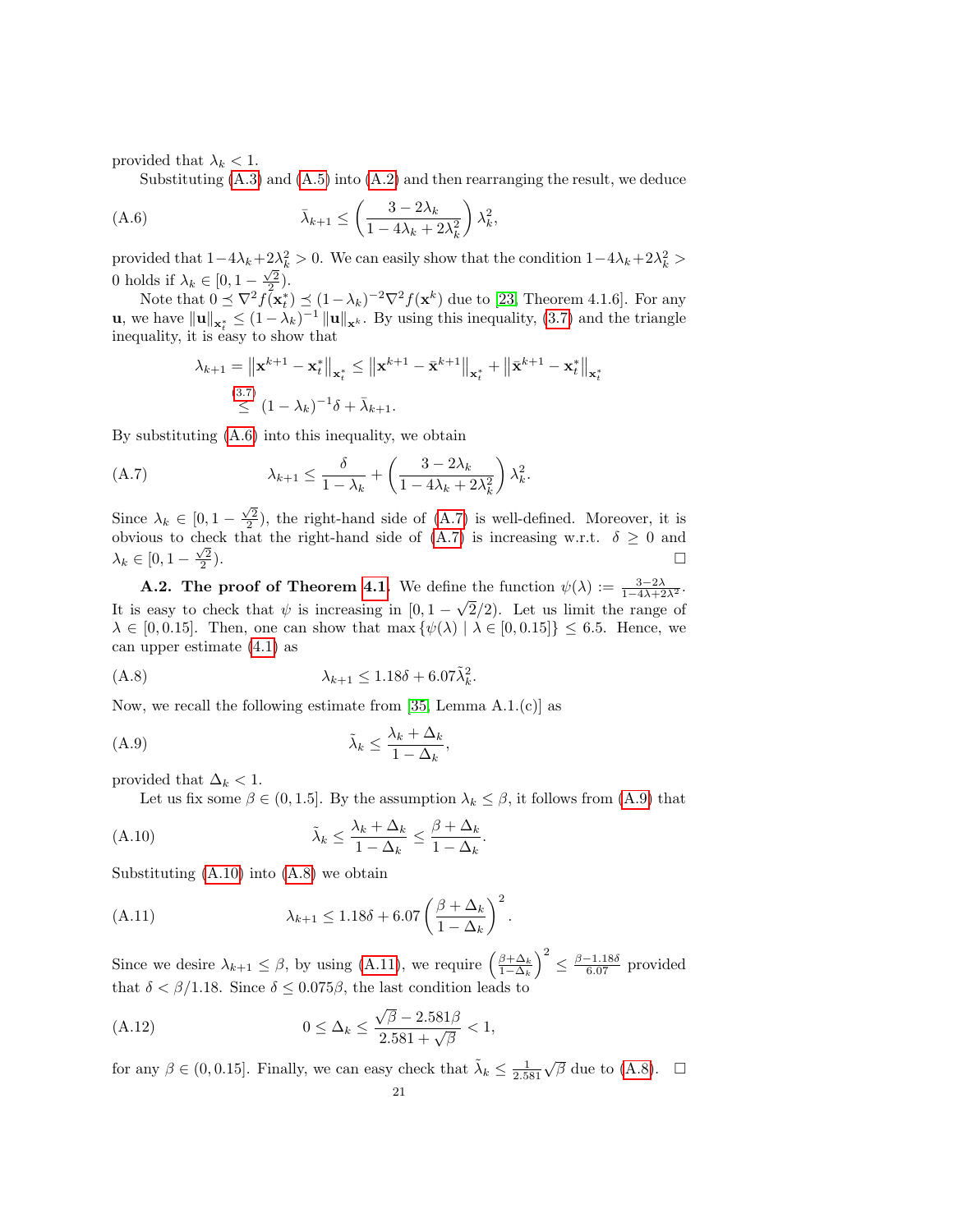**A.3.** The proof of Lemma [4.2.](#page-8-3) Since  $\mathbf{x}_{t_k}^*$  and  $\mathbf{x}_{t_{k+1}}^*$  are the solutions of [\(1.2\)](#page-0-1) at  $t = t_k$  and  $t = t_{k+1}$ , respectively, they satisfy the following optimality conditions:

$$
\begin{aligned} \mathbf{0} &\in t_k \nabla f(\mathbf{x}_{t_k}^*) + \partial g(\mathbf{x}_{t_k}^*), \\ \mathbf{0} &\in t_{k+1} \nabla f(\mathbf{x}_{t_{k+1}}^*) + \partial g(\mathbf{x}_{t_{k+1}}^*). \end{aligned}
$$

Hence, there exist  $\mathbf{v}_k \in \partial g(\mathbf{x}_{t_k}^*)$  and  $\mathbf{v}_{k+1} \in \partial g(\mathbf{x}_{t_{k+1}}^*)$  such that  $\mathbf{v}_k = -t_k \nabla f(\mathbf{x}_{t_k}^*)$ and  $\mathbf{v}_{k+1} = -t_{k+1} \nabla f(\mathbf{x}_{t_{k+1}}^*)$ . Then, we have

$$
\mathbf{v}_{k+1} - \mathbf{v}_k = t_k \nabla f(\mathbf{x}_{t_k}^*) - t_{k+1} \nabla f(\mathbf{x}_{t_{k+1}}^*)
$$
  

$$
\stackrel{(4.3)}{=} t_k \left( \nabla f(\mathbf{x}_{t_k}^*) - \nabla f(\mathbf{x}_{t_{k+1}}^*) \right) - d_k \nabla f(\mathbf{x}_{t_{k+1}}^*).
$$

By using the convexity of  $g$ , the last expression implies

$$
0 \leq (\mathbf{v}_{k+1} - \mathbf{v}_k)^T (\mathbf{x}_{t_{k+1}}^* - \mathbf{x}_{t_k}^*)
$$
  
\n
$$
= t_k \left( \nabla f(\mathbf{x}_{t_k}^*) - \nabla f(\mathbf{x}_{t_{k+1}}^*) \right)^T (\mathbf{x}_{t_{k+1}}^* - \mathbf{x}_{t_k}^*) - d_k \nabla f(\mathbf{x}_{t_{k+1}}^*)^T (\mathbf{x}_{t_{k+1}}^* - \mathbf{x}_{t_k}^*)
$$
  
\n
$$
\leq t_k \left( \nabla f(\mathbf{x}_{t_k}^*) - \nabla f(\mathbf{x}_{t_{k+1}}^*) \right)^T (\mathbf{x}_{t_{k+1}}^* - \mathbf{x}_{t_k}^*) + |d_k| ||\nabla f(\mathbf{x}_{t_{k+1}}^*)||_{\mathbf{x}_{t_{k+1}}^*}^* ||\mathbf{x}_{t_{k+1}}^* - \mathbf{x}_{t_k}^* ||_{\mathbf{x}_{t_{k+1}}^*},
$$

where the last inequality is due to the generalized Cauchy-Schwatz inequality. Since  $t_k > 0$ , we can deduce from the last inequality as

<span id="page-21-0"></span>
$$
(A.13)\ \left(\nabla f(\mathbf{x}_{t_{k+1}}^*) - \nabla f(\mathbf{x}_{t_k}^*)\right)^T (\mathbf{x}_{t_{k+1}}^* - \mathbf{x}_{t_k}^*) \leq \frac{|d_k|}{t_k} \|\nabla f(\mathbf{x}_{t_{k+1}}^*)\|_{\mathbf{x}_{t_{k+1}}^*}^* - \mathbf{x}_{t_k}^* \|_{\mathbf{x}_{t_{k+1}}^*}.
$$

However, since  $f$  is standard self-concordant, by applying [\[23,](#page-24-5) Theorem 4.1.7], we have

$$
\left(\nabla f({\mathbf{x}_{t_{k+1}}^*}) - \nabla f({\mathbf{x}_{t_k}^*})\right)^T ({\mathbf{x}_{t_{k+1}}^*} - {\mathbf{x}_{t_k}^*}) \geq \frac{\|{\mathbf{x}_{t_{k+1}}^*} - {\mathbf{x}_{t_k}^*}\|_{{\mathbf{x}_{t_{k+1}}^*}}^2}{1 + \|{\mathbf{x}_{t_{k+1}}^*} - {\mathbf{x}_{t_k}^*}\|_{{\mathbf{x}_{t_{k+1}}^*}}}.
$$

Using this inequality together with [\(A.13\)](#page-21-0) we obtain

$$
\frac{\|\mathbf{x}^{*}_{t_{k+1}} - \mathbf{x}^{*}_{t_{k}}\|_{\mathbf{x}^{*}_{t_{k+1}}}}{1 + \|\mathbf{x}^{*}_{t_{k+1}} - \mathbf{x}^{*}_{t_{k}}\|_{\mathbf{x}^{*}_{t_{k+1}}}} \leq \frac{|d_{k}|}{t_{k}}\|\nabla f(\mathbf{x}^{*}_{t_{k+1}})\|^{*}_{\mathbf{x}^{*}_{t_{k+1}}}\overset{(2.1)}{\leq} \frac{|d_{k}|}{t_{k}}\sqrt{\nu}.
$$

where by the defintion of  $\Delta_k$ , this completes the proof of [\(4.4\)](#page-8-4). The last statement in Lemma [4.2](#page-8-3) is a direct consequence of  $(4.4)$ .

**A.4. The proof of Lemma [4.3.](#page-9-4)** Let  $g_0(\cdot) := t_0^{-1} g(\cdot)$ . Similar to the proof of [\[37,](#page-25-8) Lemma 3.3], we can estimate

<span id="page-21-2"></span>(A.14) 
$$
F(\mathbf{x}^{j+1}; t_0) - F(\mathbf{x}^j; t_0) \leq -\alpha_j \nabla f(\mathbf{x}^j)^T \mathbf{d}^j + \omega_* (\alpha_j \zeta_j) + \alpha_j (g_0(\mathbf{s}^j) - g_0(\mathbf{x}^j)),
$$

where  $\alpha_j \zeta_j < 1$  and  $\omega_*(\tau) := -\tau - \ln(1 - \tau)$ . From the definition [\(3.2\)](#page-4-2) of  $F_{t_0}^j$  and [\(4.8\)](#page-9-5) we have

<span id="page-21-1"></span>
$$
g_0(\mathbf{s}^j) - g_0(\mathbf{x}^j) \le g_0(\bar{\mathbf{s}}^j) - g_0(\mathbf{x}^j) + \frac{\delta^2}{2} + \nabla f(\mathbf{x}^j)^T (\bar{\mathbf{s}}^j - \mathbf{s}^j)
$$
  
+ 
$$
\frac{1}{2} \left( \left\| \bar{\mathbf{s}}^j - \mathbf{x}^j \right\|_{\mathbf{x}^j}^2 - \left\| \mathbf{s}^j - \mathbf{x}^j \right\|_{\mathbf{x}^j}^2 \right).
$$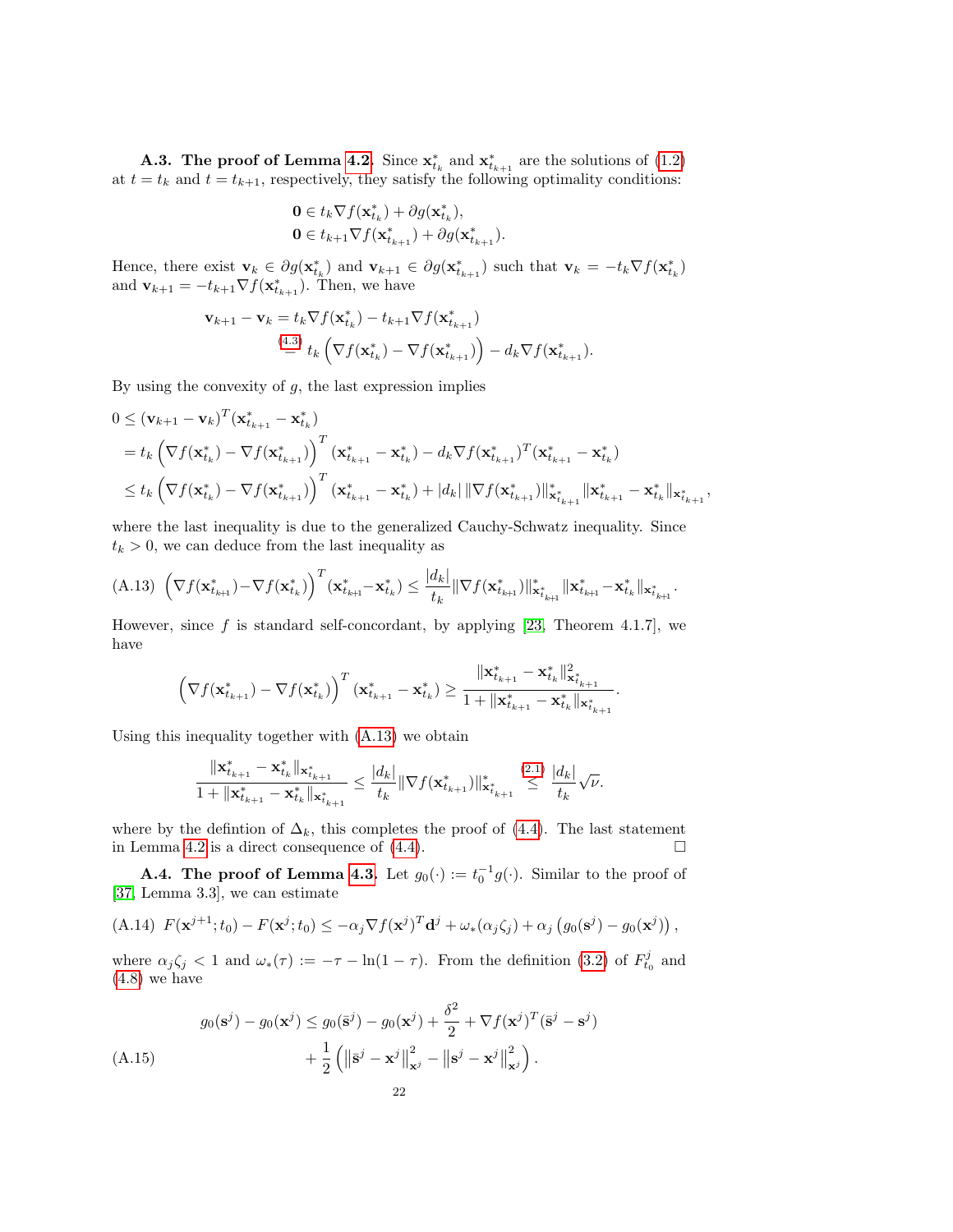Since  $\bar{s}^j$  is the exact solution of [\(4.7\)](#page-9-1), using the optimality condition [\(3.4\)](#page-5-1) of this problem, we have

(A.16) 
$$
\bar{\mathbf{v}}^j = -\nabla f(\mathbf{x}^j) - \nabla^2 f(\mathbf{x}^j)(\bar{\mathbf{s}}^j - \mathbf{x}^j), \ \bar{\mathbf{v}}^j \in \partial g_0(\bar{\mathbf{s}}^j).
$$

By the convexity of  $g_0$ , [\(A.16\)](#page-22-0) implies

<span id="page-22-0"></span>
$$
g_0(\mathbf{\bar{s}}^j) - g_0(\mathbf{x}^j) \leq -\nabla f(\mathbf{x}^j)^T (\mathbf{\bar{s}}^j - \mathbf{x}^j) - ||\mathbf{\bar{s}}^j - \mathbf{x}^j||_{\mathbf{x}^j}^2.
$$

Substituting this inequality into [\(A.15\)](#page-21-1) and rearranging the result by using  $\zeta_j$  $\left\|\mathbf{d}^{j}\right\|_{\mathbf{x}^{j}}=\left\|\mathbf{s}^{j}-\mathbf{x}^{j}\right\|_{\mathbf{x}^{j}},$  we obtain

<span id="page-22-1"></span>(A.17) 
$$
g_0(\mathbf{s}^j) - g_0(\mathbf{x}^j) \leq \frac{\delta^2}{2} - \nabla f(\mathbf{x}^j)^T (\mathbf{s}^j - \mathbf{x}^j) - \frac{1}{2} (||\mathbf{\bar{s}}^j - \mathbf{x}^j||_{\mathbf{x}^j}^2 + \zeta_j^2).
$$

By using the triangle inequality and [\(3.6\)](#page-5-6) we deduce

<span id="page-22-2"></span>
$$
\left\|\bar{\mathbf{s}}^{j}-\mathbf{x}^{j}\right\|_{\mathbf{x}^{j}} \geq \left\|\mathbf{s}^{j}-\mathbf{x}^{j}\right\|_{\mathbf{x}^{j}} - \left\|\mathbf{s}^{j}-\bar{\mathbf{s}}^{j}\right\|_{\mathbf{x}^{j}} \geq \zeta_{j} - \delta.
$$

Hence, with  $\delta \leq \zeta_j$ , this inequality implies

(A.18) 
$$
\|\bar{\mathbf{s}}^j - \mathbf{x}^j\|_{\mathbf{x}^j}^2 \ge \zeta_j^2 + \delta^2 - 2\zeta_j\delta.
$$

Combining  $(A.14)$ ,  $(A.17)$  and  $(A.18)$ , we finally get

<span id="page-22-3"></span>(A.19) 
$$
F(\mathbf{x}^{j+1};t_0) - F(\mathbf{x}^j;t_0) \leq \omega_* (\alpha_j \zeta_j) - \zeta_j (\zeta_j - \delta) \alpha_j,
$$

provided that  $\alpha_j \zeta_j < 1$  and  $\delta \leq \zeta_j$ .

Now we consider the function  $\varphi(\alpha) := \zeta_j(\zeta_j - \delta)\alpha - \omega_*(\zeta_j \alpha)$ . This function is concave, it attains the maximum at  $\alpha_j := \frac{\zeta_j - \delta}{\zeta_j(1 + \zeta_j)}$  $\frac{\zeta_j - \delta}{\zeta_j(1 + \zeta_j - \delta)}$  provided that  $\delta \leq \zeta_j$ . In this case, we also have  $\alpha_j \zeta_j = \frac{\zeta_j - \delta}{1 + \zeta_j - \delta} < 1$  and  $\varphi(\alpha_j) = \omega(\zeta_j - \delta)$ . Substituting this value into [\(A.19\)](#page-22-3) and then subtracting the result to  $F(\mathbf{x}_{t_0}^*; t_0)$  we obtain [\(4.9\)](#page-9-3).

**A.5.** The proof of Lemma [5.1.](#page-11-2) Since f is the barrier function of  $\Omega$  and  $\mathbf{x}_t^*$  is the solution of [\(1.2\)](#page-0-1), it is obvious that  $\mathbf{x}_t^* \in \text{int}(\Omega)$  and  $g(\mathbf{x}^*) \leq g(\mathbf{x}_t^*)$ . We first prove [\(5.1\)](#page-11-1). From [\[23,](#page-24-5) Theorem 4.2.4] we have

<span id="page-22-4"></span>
$$
(\text{A.20}) \qquad \nabla f(\mathbf{x})^T (\mathbf{y} - \mathbf{x}) < \nu, \quad \forall \mathbf{x}, \mathbf{y} \in \text{dom}(f) \, .
$$

By using the convexity of  $g$ , the optimality condition  $(2.2)$  and the property  $(A.20)$ of the barrier function f, for any  $\mathbf{x} \in \text{dom}(F) \equiv \text{dom}(f) \cap \text{dom}(g)$ , we have

)

<span id="page-22-5"></span>
$$
g(\mathbf{x}) - g(\mathbf{x}_t^*) \ge (\xi_t^*)^T (\mathbf{x} - \mathbf{x}_t^*), \ \forall (\xi_t^*) \in \partial g(\mathbf{x}_t^*)
$$
  
\n(4.21)  
\n
$$
\geq -t \nabla f(\mathbf{x}_t^*)^T (\mathbf{x} - \mathbf{x}_t^*)
$$
  
\n
$$
\geq -t \nu.
$$

By substituting  $\mathbf{x} = \mathbf{x}^*$  in [\(A.21\)](#page-22-5) we obtain [\(5.1\)](#page-11-1). Similarly, by letting  $t = t_k$  and  $\mathbf{x} = \mathbf{x}^k$  in [\(A.21\)](#page-22-5) we obtain the right-hand side of [\(5.2\)](#page-11-4).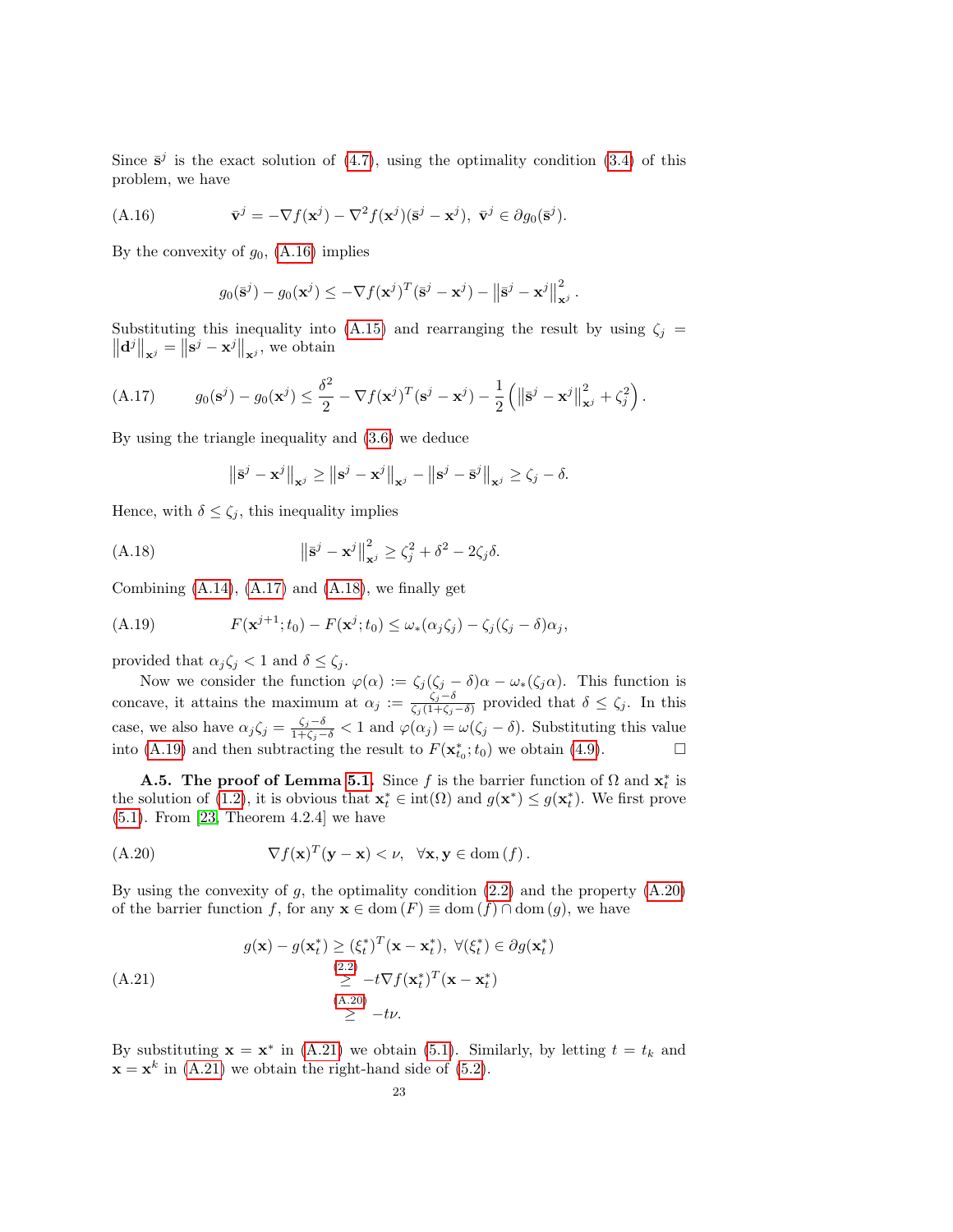Next, we prove the left-hand side of [\(5.2\)](#page-11-4). By using [\(3.5\)](#page-5-4) in Definition [3.1](#page-5-0) we can estimate

$$
g(\mathbf{x}^{k+1}) \le g(\bar{\mathbf{x}}^{k+1}) + t_{k+1} \left[ Q(\bar{\mathbf{x}}^{k+1}; \mathbf{x}^k) - Q(\mathbf{x}^{k+1}; \mathbf{x}^k) \right] + t_{k+1} \frac{\delta^2}{2}
$$
  
\n
$$
\le g(\bar{\mathbf{x}}^{k+1}) + t_{k+1} \nabla f(\mathbf{x}^k)^T (\bar{\mathbf{x}}^{k+1} - \mathbf{x}^{k+1}) + t_{k+1} \frac{\delta^2}{2}
$$
  
\n(A.22) +  $\frac{t_{k+1}}{2} \left[ \left\| \bar{\mathbf{x}}^{k+1} - \mathbf{x}^k \right\|_{\mathbf{x}^k}^2 - \left\| \mathbf{x}^{k+1} - \mathbf{x}^k \right\|_{\mathbf{x}^k}^2 \right],$ 

<span id="page-23-1"></span>where  $\bar{\mathbf{x}}^{k+1}$  is the exact solution of [\(3.3\)](#page-4-3) at  $t = t_{k+1}$ . Moreover, from the optimality condition [\(3.4\)](#page-5-1), there exists  $\bar{\mathbf{v}}_{k+1} \in \partial g(\bar{\mathbf{x}}^{k+1})$  such that

<span id="page-23-0"></span>
$$
\bar{\mathbf{v}}_{k+1} = -t_{k+1} \nabla f(\mathbf{x}^k) - t_k \nabla^2 f(\mathbf{x}^k) (\bar{\mathbf{x}}^{k+1} - \mathbf{x}^k).
$$

By using the convexity of g we can estimate  $g(\mathbf{x}_{t_k}^*) - g(\mathbf{x}^{k+1})$  as

$$
g(\mathbf{x}_{t_{k+1}}^*) - g(\bar{\mathbf{x}}^{k+1}) \ge \bar{\mathbf{v}}_{k+1}^T(\mathbf{x}_{t_{k+1}}^* - \bar{\mathbf{x}}^{k+1})
$$
  
\n
$$
\stackrel{\text{(A.23)}}{=} -t_{k+1} \nabla f(\mathbf{x}^k)^T(\mathbf{x}_{t_{k+1}}^* - \bar{\mathbf{x}}^{k+1})
$$
\n
$$
-t_{k+1}(\bar{\mathbf{x}}^{k+1} - \mathbf{x}^k)^T \nabla^2 f(\mathbf{x}^k)(\mathbf{x}_{t_{k+1}}^* - \bar{\mathbf{x}}^{k+1}).
$$

<span id="page-23-2"></span>Now we sum up [\(A.22\)](#page-23-1) and [\(A.24\)](#page-23-2) and then rearrange the result by using the Cauchy-Schwarz inequality to get

$$
g(\mathbf{x}_{t_{k+1}}^*) - g(\mathbf{x}^{k+1}) \ge -t_{k+1} \nabla f(\mathbf{x}^k)^T (\mathbf{x}_{t_{k+1}}^* - \mathbf{x}^{k+1}) - \frac{t_{k+1}}{2} \delta^2 - \frac{t_{k+1}}{2} \left[ \|\bar{\mathbf{x}}^{k+1} - \mathbf{x}^k\|_{\mathbf{x}^k}^2 - \|\mathbf{x}^{k+1} - \mathbf{x}^k\|_{\mathbf{x}^k}^2 \right. + 2(\bar{\mathbf{x}}^{k+1} - \mathbf{x}^k)^T \nabla^2 f(\mathbf{x}^k) (\mathbf{x}_{t_{k+1}}^* - \bar{\mathbf{x}}^{k+1}) \Big]_{[1]}.
$$

<span id="page-23-3"></span>From [\[23,](#page-24-5) Theorem 4.1.6] we have

$$
(A.26) \qquad (1 - \tilde{\lambda}_k)^2 \nabla^2 f(\mathbf{x}_{t_{k+1}}^*) \preceq \nabla^2 f(\mathbf{x}^k) \preceq (1 - \tilde{\lambda}_k)^{-2} \nabla^2 f(\mathbf{x}_{t_{k+1}}^*),
$$

where  $\tilde{\lambda}_k := ||\mathbf{x}^k - \mathbf{x}^*_{t_{k+1}}||_{\mathbf{x}^*_{t_{k+1}}}$  defined as before. We can easily show that

<span id="page-23-4"></span>
$$
\left\|\nabla f(\mathbf{x}^k)\right\|_{\mathbf{x}_{t_{k+1}}^*}^* \leq (1-\tilde{\lambda}_k)^{-1} \left\|\nabla f(\mathbf{x}^k)\right\|_{\mathbf{x}^k}^* \stackrel{(2.1)}{\leq} (1-\tilde{\lambda}_k)^{-1} \sqrt{\nu}.
$$

Using this inequality together with the Cauchy-Shwarz inequality, we can prove that

$$
\nabla f(\mathbf{x}^k)^T (\mathbf{x}_{t_{k+1}}^* - \mathbf{x}^{k+1}) \leq \left\| \nabla f(\mathbf{x}^k) \right\|_{\mathbf{x}_{t_{k+1}}^*}^* \left\| \mathbf{x}^{k+1} - \mathbf{x}_{t_{k+1}}^* \right\|
$$
\n
$$
= \sqrt{\nu} (1 - \tilde{\lambda}_k)^{-1} \lambda_{k+1}.
$$
\n(A.27)

Next, we estimate the last term  $[\cdots]_{[1]}$  of [\(A.25\)](#page-23-3) as follows

<span id="page-23-5"></span>
$$
\begin{split}\n\left[\cdots\right]_{[1]} &:= \|\bar{\mathbf{x}}^{k+1} - \mathbf{x}^{k}\|_{\mathbf{x}^{k}}^{2} - \|\mathbf{x}^{k+1} - \mathbf{x}^{k}\|_{\mathbf{x}^{k}}^{2} + 2(\bar{\mathbf{x}}^{k+1} - \mathbf{x}^{k})^{T}\nabla^{2}f(\mathbf{x}^{k})(\mathbf{x}_{t_{k+1}}^{*} - \bar{\mathbf{x}}^{k+1}) \\
&= -\left\|\mathbf{x}^{k+1} - \mathbf{x}^{k}\right\|_{\mathbf{x}^{k}}^{2} - \left\|\bar{\mathbf{x}}^{k+1} - \mathbf{x}^{k}\right\|_{\mathbf{x}^{k}}^{2} + 2(\bar{\mathbf{x}}^{k+1} - \mathbf{x}^{k})^{T}\nabla^{2}f(\mathbf{x}^{k})(\mathbf{x}_{t_{k+1}}^{*} - \mathbf{x}^{k}) \\
&\leq -\frac{1}{2}\left\|\bar{\mathbf{x}}^{k+1} - \mathbf{x}^{k+1}\right\|_{\mathbf{x}^{k}}^{2} + 2(\bar{\mathbf{x}}^{k+1} - \mathbf{x}^{k})^{T}\nabla^{2}f(\mathbf{x}^{k})(\mathbf{x}_{t_{k+1}}^{*} - \mathbf{x}^{k}) \\
&\stackrel{(A.26)}{\leq} 2(1 - \tilde{\lambda}_{k})^{-2}\left(\left\|\bar{\mathbf{x}}^{k+1} - \mathbf{x}^{k+1}\right\|_{\mathbf{x}^{k}} + \lambda_{k+1} + \tilde{\lambda}_{k}\right)\tilde{\lambda}_{k} \\
&\quad(A.28) \leq 2(1 - \tilde{\lambda}_{k})^{-2}\left(\delta + \lambda_{k+1} + \tilde{\lambda}_{k}\right)\tilde{\lambda}_{k}.\n\end{split}
$$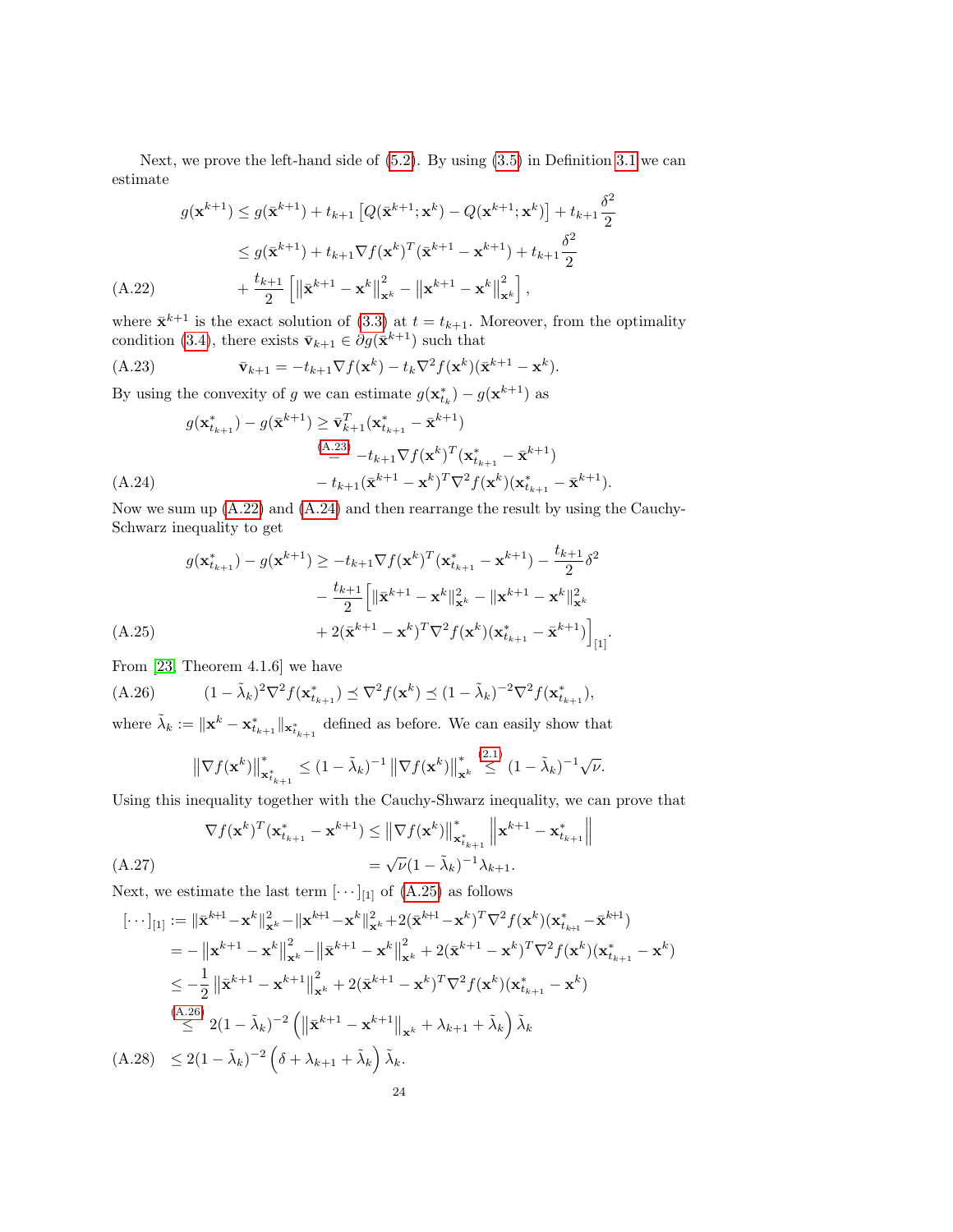Here, the two last inequalities are obtained by using the triangle inequality, the definition of  $\lambda_{k+1}$ ,  $\tilde{\lambda}_k$  and [\(3.7\)](#page-5-5). Now, we combine [\(A.24\)](#page-23-2), [\(A.25\)](#page-23-3) and [\(A.28\)](#page-23-5) to derive

$$
g(\mathbf{x}_{t_{k+1}}^*) - g(\mathbf{x}^{k+1}) \ge -t_{k+1} \left[ \sqrt{\nu} \frac{\lambda_{k+1}}{1 - \tilde{\lambda}_k} + (1 - \tilde{\lambda}_k)^{-2} \tilde{\lambda}_k \left( \lambda_{k+1} + \tilde{\lambda}_k + \delta \right) + \frac{\delta^2}{2} \right],
$$

which is the left-hand side of [\(5.2\)](#page-11-4) provided that  $\tilde{\lambda}_k < 1$ . Finally, the estimate [\(5.3\)](#page-11-3) follows directly by summing up  $(5.1)$  and  $(5.2)$ .

#### REFERENCES

- <span id="page-24-20"></span>[1] Banerjee, O., El Ghaoui, L., and d'Aspremont, A. Model selection through sparse maximum likelihood estimation for multivariate gaussian or binary data. Journal of Machine Learning Research, 9, (2008), 485–516.
- [2] Bank, B., Guddat, J., Klatte, D., Kummer, B., and Tammer, K. Non-Linear Parametric Optimization. Birkhauser Verlag, 1983.
- <span id="page-24-16"></span>[3] BANSAL, N., BLUM, A., AND CHAWLA, S. Correlation Clustering. *Machine Learning*, 56, (2004), 89–113.
- <span id="page-24-9"></span>[4] BAUSCHKE, H., AND COMBETTES, P. Convex analysis and monotone operators theory in Hilbert spaces. Springer-Verlag, 2011.
- <span id="page-24-10"></span>[5] Beck, A., and Teboulle, M. A Fast Iterative Shrinkage-Thresholding Algorithm for Linear Inverse Problems. SIAM J. Imaging Sciences, 2(1), (2009), 183–202.
- <span id="page-24-11"></span>[6] BECKER, S., CANDÈS, E., AND GRANT, M. Templates for convex cone problems with applications to sparse signal recovery. Mathematical Programming Computation, 3, (2011), 165–218.
- <span id="page-24-3"></span>[7] Ben-Tal, A., and Nemirovski, A. Lectures on Modern Convex Optimization: Analysis, Algorithms, and Engineering Applications. SIAM, 2001.
- [8] Berg, E. V. D., and Friedlander, M. P. Probing the Pareto frontier for basic pursuit solutions. SIAM J. Sci. Comput., 31(2), (2008), 890–912.
- <span id="page-24-7"></span>[9] Bhaskar, B. N., Tang, G., and Recht, B. Atomic norm denoising with applications to line spectral estimation. arXiv preprint arXiv:1204.0562, (2012).
- <span id="page-24-0"></span>[10] BOYD, S., GHAOUI, L., FERON, E., AND BALAKRISHNAN, V. Linear matrix inequalities in system and control theory, vol. 14. SIAM, 1994.
- <span id="page-24-18"></span>[11] Dempster, A. P. Covariance selection. Biometrics, 28, (1972), 157–175.
- <span id="page-24-13"></span>[12] Facchinei, F., and Pang, J.-S. Finite-dimensional variational inequalities and complementarity problems, vol. 1-2. Springer-Verlag, 2003.
- <span id="page-24-14"></span>[13] FIACCO, A. Introduction to sensitivity and stability analysis in nonlinear programming. Academic Press, New York, 1983.
- <span id="page-24-8"></span>[14] GRANT, M., BOYD, S., AND YE, Y. Disciplined convex programming. In Global Optimization: From Theory to Implementation, L. Liberti and N. Maculan, Eds., Nonconvex Optimization and its Applications. Springer, (2006), 155–210.
- <span id="page-24-15"></span>[15] GUDDAT, J., VASQUEZ, F. G., AND JONGEN, H. Parametric Optimization: Singularities, Pathfollowing and Jumps. Teubner, Stuttgart, 1990.
- <span id="page-24-12"></span>[16] HALE, E., YIN, W., AND ZHANG, Y. Fixed-point continuation for  $\ell_1$ -minimization: methodology and convergence. SIAM J. Optim., 19(3), (2008), 1107–1130.
- <span id="page-24-1"></span>[17] HARMANY, Z., MARCIA, R., AND WILLETT, R. M. This is SPIRAL-TAP: Sparse poisson intensity reconstruction algorithms - theory and practice. IEEE Transactions on Image Processing (under review), (2012), 1–13.
- <span id="page-24-2"></span>[18] HASSIBI, A., How, J., AND BOYD, S. A path following method for solving bmi problems in control. In Proceedings of American Control Conference, 2, (1999), 1385–1389.
- <span id="page-24-6"></span>[19] Jalali, A., and Srebro, N. Clustering using max-norm constrained optimization. In Proc. of International Conference on Machine Learning (ICML2012), (2012), 1–17.
- <span id="page-24-17"></span>[20] KYRILLIDIS, A., AND CEVHER, V. Fast proximal algorithms for self-concordant function minimization with application to sparse graph selection. Proc. of the 38th International Conference on Acoustics, Speech, and Signal Processing (ICASSP), (2013), 1–5.
- <span id="page-24-19"></span>[21] Lu, Z. Adaptive first-order methods for general sparse inverse covariance selection. SIAM J. Matrix Anal. & Appl. 31(4), (2010), 2000–2016.
- <span id="page-24-4"></span>[22] NEMIROVSKI, A. S., AND TODD, M. J. Interior-point methods for optimization. Acta Numerica, 17(1), (2008), 191–234.
- <span id="page-24-5"></span>[23] Nesterov, Y. Introductory lectures on convex optimization: a basic course, vol. 87 of Applied Optimization. Kluwer Academic Publishers, 2004.